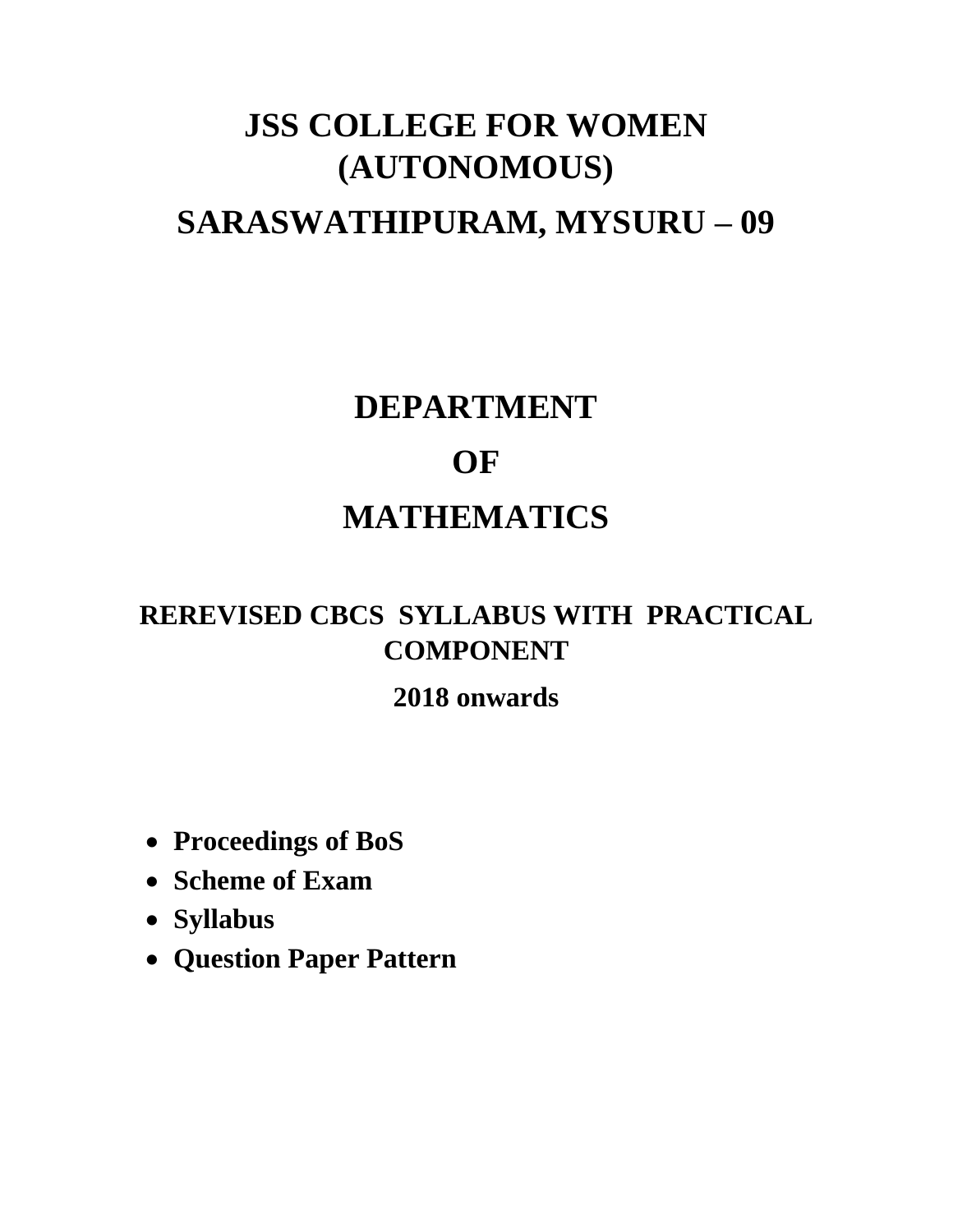# **JSS COLLEGE FOR WOMEN(AUTONOMOUS) SARASWATHIPURAM,MYSURU - 09**

### **SUBJECT: MATHEMATICS CHAIRPERSON : B.S . ANITHA**

#### **PROCEEDINGS OF BOS MEETING HELD ON :23/03/2018**

**Members Present :**

| 1. B.S. Anitha                                                      |
|---------------------------------------------------------------------|
| Chairperson, JSSCW, Mysuru                                          |
| 2. Dr. Vasuki. K. R                                                 |
| <b>Associate Professor</b>                                          |
| DoS in Mathematics, University of Mysore, Mysuru                    |
| 3. Prof. M.N.Kempegowda                                             |
| <b>Associate Professor, (Retd)</b>                                  |
| Yuvaraja's college, Mysuru                                          |
| 4. Prof. Jagannath.H.Godkhindi                                      |
| Associate Professor, Maharani's science college, Mysuru             |
| 5. Prof. Saly Abraham                                               |
| <b>Associate Professor of Mathematics, Teresian College, Mysuru</b> |
| 6. Prathiba urs. L                                                  |
| <b>Assistant Professor of Mathematics, JSSCW, Mysuru</b>            |
| 7. Rajeshwari . G                                                   |
| Student Alumni,                                                     |
| Manasa Gangathri, Mysuru                                            |

**Resolved that :**

- **The revised regulations CBCS syllabus 2018 , the scheme of examination and instructions are approved.**
- **The question paper pattern is approved.**
- **The panel of examiners list is approved.**

| The internal assessment segments : Theory |                  | : 10 marks  | 10marks        |
|-------------------------------------------|------------------|-------------|----------------|
|                                           | <b>Practical</b> | : 05 marks  | 05 marks       |
|                                           | Total            | $:15$ marks | <b>15marks</b> |

### **Grand Total : 30marks**

**Resolved the revised regulations 2018 is applicable only to those students admitted during 2018 onwards.**

**The syllabus , the scheme of Examination and question paper pattern of certificate course is approved.**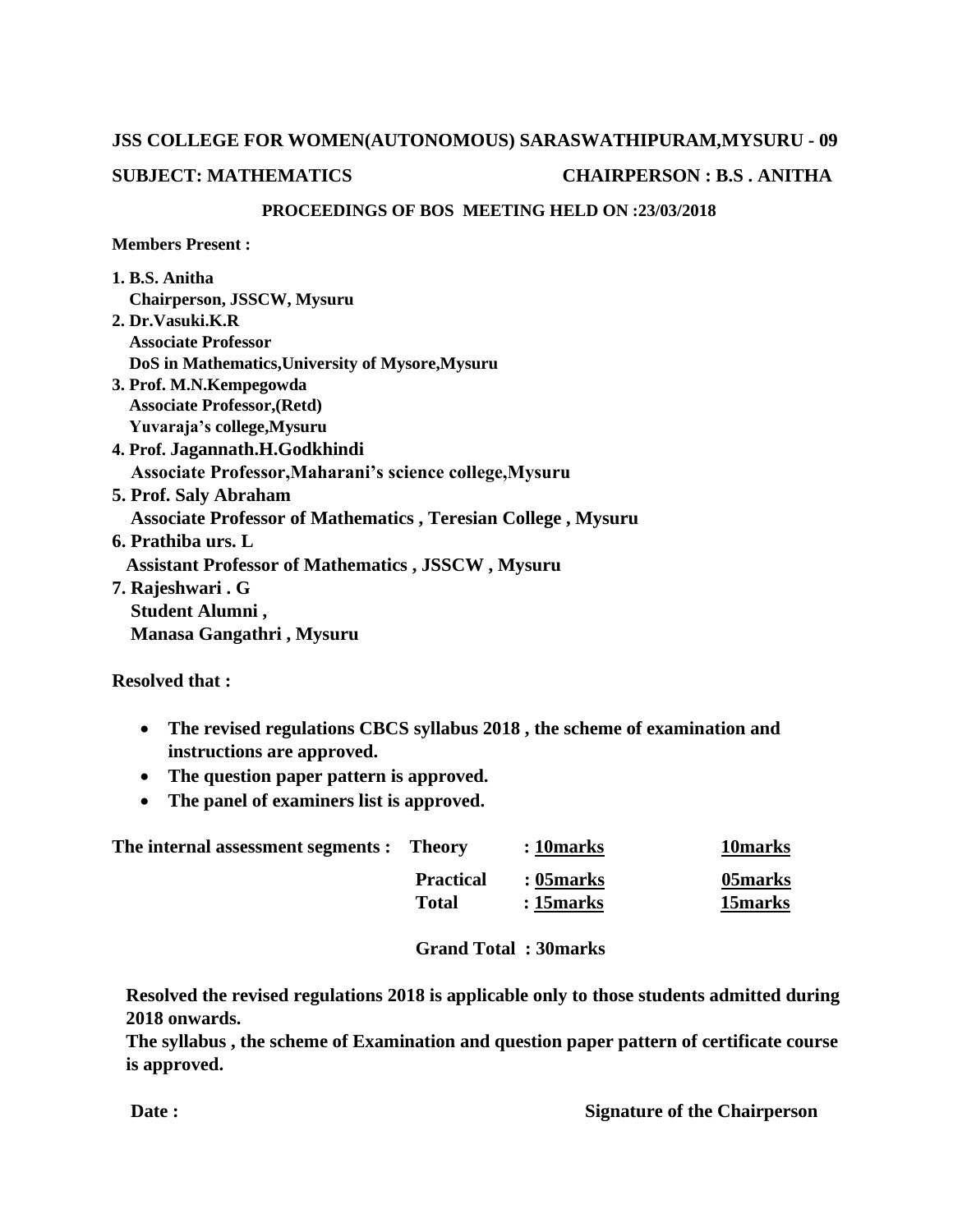### **JSS COLLEGE FOR WOMEN(AUTONOMOUS),SARASWATHIPURAM,MYSURU -09 SCHEME OF INSTRUCTIONS & EXAMMINATION FOR SUBJECT WITH PRACTICALS**

|                |                               |                                                                                                                                                                   |        | Workload per<br>week       | <b>Examination</b><br><b>Marks</b> |                                | <b>Exam duration</b> |        | <b>Total</b><br>marks |     |
|----------------|-------------------------------|-------------------------------------------------------------------------------------------------------------------------------------------------------------------|--------|----------------------------|------------------------------------|--------------------------------|----------------------|--------|-----------------------|-----|
| <b>Sem</b>     | Name of                       | <b>Course title and Code</b>                                                                                                                                      | Th     | Pr                         |                                    | <b>Exam</b>                    | $C1+C2$              |        |                       |     |
| ester          | the course                    |                                                                                                                                                                   |        | $\mathbf T$<br>$\mathbf h$ | Pr                                 | $+$ Assign<br>ment<br>$+V$ iva | Th                   | Pr     |                       |     |
| $\mathbf{1}$   | $Paper - I$<br>(core paper)   | Algebra - I, Calculus - I<br>[ $DSC-3A$ ]                                                                                                                         | 4hours | 4hours                     | 50                                 | 20                             | 30                   | 3hours | 3hours                | 100 |
| $\overline{2}$ | $Paper - II$<br>(core paper)  | Algebra -II, Calculus-II and<br>Differential equations - I<br>[ $DSC-3B$ ]                                                                                        | 4hours | 4hours                     | 50                                 | 20                             | 30                   | 3hours | 3hours                | 100 |
| $\mathfrak{Z}$ | $Paper - III$<br>(core paper) | Algebra -III , Analysis -I and<br><b>Differential Calculus -III</b><br>[ $DSC-3C$ ]                                                                               | 4hours | 4hours                     | 50                                 | 20                             | 30                   | 3hours | 3hours                | 100 |
| $\overline{4}$ | $Paper - IV$<br>(core paper)  | Algebra - IV, Analysis II,<br>and Differential equations II<br>$[$ DSC-3D]                                                                                        | 4hours | 4hours                     | 50                                 | 20                             | 30                   | 3hours | 3hours                | 100 |
| 5              | $Paper - V$<br>(core paper)   | Rings & Fields And<br><b>Numerical Analysis</b><br>[ $DSE-3A$ ]                                                                                                   | 4hours | 4hours                     | 50                                 | 20                             | 30                   | 3hours | 3hours                | 100 |
|                | $Paper - VI$<br>(core paper)  | <b>Calculus of Variation,</b><br><b>Orthogonal Curvilinear</b><br><b>Co-Ordinates, Riemann</b><br><b>Integration &amp; Fourier</b><br>transformations<br>[DSE-3A] | 4hours | 4hours                     | 50                                 | 20                             | 30                   | 3hours | 3hours                | 100 |
| 6              | Paper - VII<br>(core paper)   | <b>Complex Analysis and</b><br><b>Linear Algebra</b><br>[ $DSE-3B$ ]                                                                                              | 4hours | 4hours                     | 50                                 | 20                             | 30                   | 3hours | 3hours                | 100 |
|                | Paper - VIII<br>(core paper)  | <b>Differential Calculus, Scalar</b><br>& Vector Fields,<br><b>Transformations and</b><br><b>Improper Integrals</b><br>[ $DSE-3B$ ]                               | 4hours | 4hours                     | 50                                 | 20                             | 30                   | 3hours | 3hours                | 100 |

### **SUBJECT: MATHEMATICS**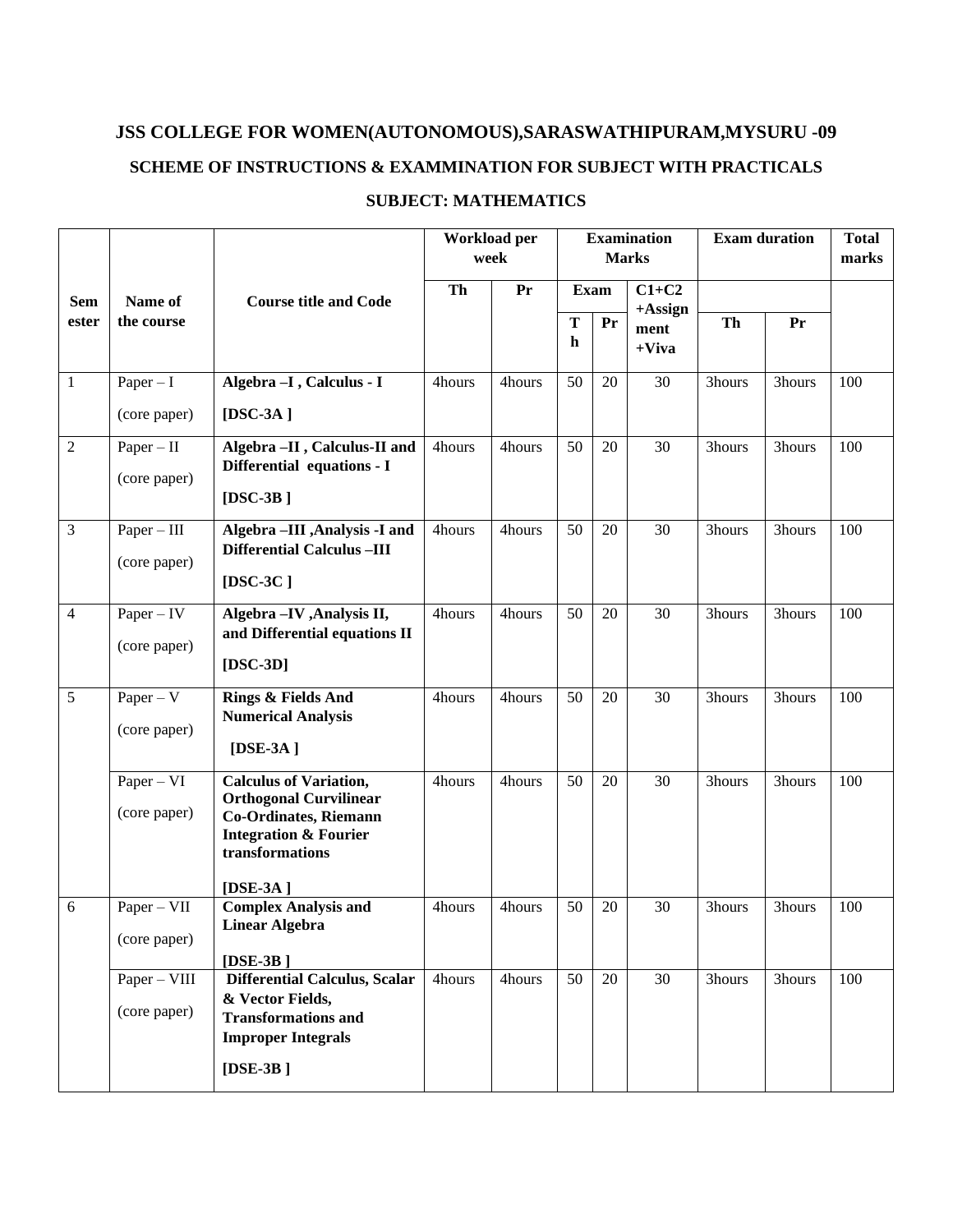|                     |                       |                                                      | Workload per<br>week |                | <b>Examination</b><br><b>Marks</b> |                                           | <b>Exam duration</b><br>hours | <b>Total</b><br>marks |
|---------------------|-----------------------|------------------------------------------------------|----------------------|----------------|------------------------------------|-------------------------------------------|-------------------------------|-----------------------|
| <b>Sem</b><br>ester | Name of<br>the course | <b>Course title and Code</b>                         | Th                   | Pr             | Exam                               | $C1+C2$<br>$+A$ ssign<br>ment<br>$+V$ iva |                               |                       |
| 5                   | $SEC - I$             | Partial differential<br>equations                    | $\overline{2}$       | $\blacksquare$ | 40                                 | 10                                        | $\overline{2}$                | 50                    |
|                     | $SEC-2$               | <b>Basics of Graph</b><br>theory                     | $\overline{2}$       | $\blacksquare$ | 40                                 | 10                                        | $\overline{2}$                | 50                    |
| 6                   | SEC-3                 | Line and Multiple<br>integrals, Integral<br>theorems | $\overline{2}$       | $\blacksquare$ | 40                                 | 10                                        | $\overline{2}$                | 50                    |
|                     | SEC-4                 | Programming in C                                     | 2                    | $\blacksquare$ | 40                                 | 10                                        | $\overline{2}$                | 50                    |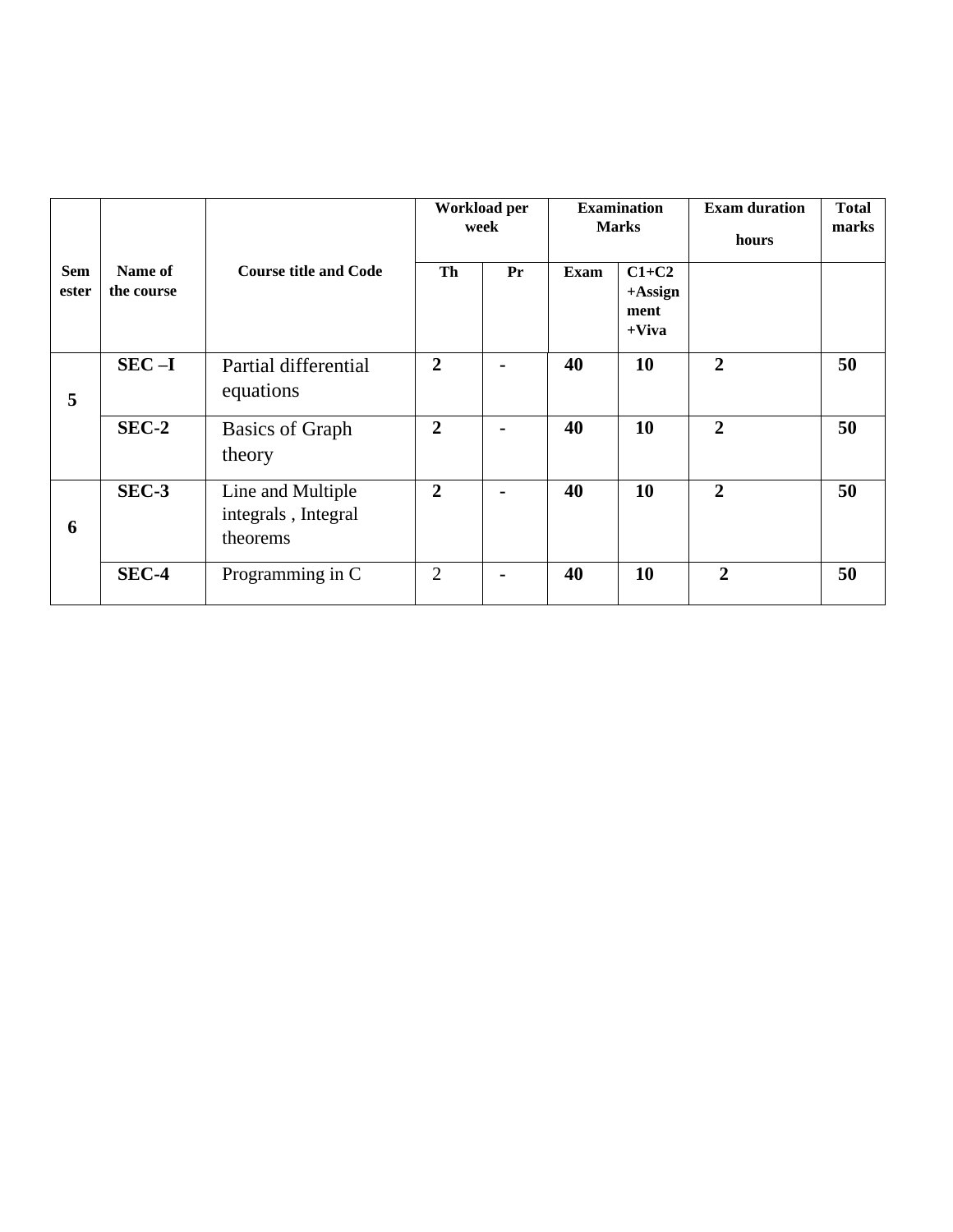#### **FIRST SEMESTER**

### **(4 lecture hours per week+4 hours of practicals (2 credits)/week per batch of not more than 20 students)**

### **UNIT-I (16 HOURS)**

#### **Matrices-I**

Symmetric, Skew symmetric, Hermitian, Skew Hermitian , Elementary row and column transformations (operations), equivalent matrices, theorems on it. Rowreduced Echelon form, Normal form of a matrix , Rank of a matrix, Problems.

#### **UNIT-II (16 HOURS)**

#### **Matrices-II**

 Homogeneous and Non – Homogeneous systems of *m* linear equations in *n* unknowns consistency criterion. Solution of the same by elimination method. Eigen values and Eigen vectors of a square matrix of order 2 and 3, standard properties, Cayley-Hamilton theorem (with proof). Finding  $A^{-1}$ ,  $A^{-2}$  and  $A^2$ ,  $A^3$ ,  $A^4$ 

#### **UNIT-III (16 HOURS)**

#### **Differential Calculus -I**

Successive Differentiation - n<sup>th</sup> derivatives of the functions:  $e^{ax}$ ,  $(ax + b)^n$ ,  $log(ax + b)$ ,  $sin(ax + b)$ ,  $cos(ax + b)$ ,  $e^{ax}sin(bx + c)$ ,  $e^{ax}cos(bx + c)$  – Problems Leibnitz theorem (with proof) and its applications.

Partial differentiation –Function of two and three variables - First and higher derivatives - Homogeneous functions – derivatives- Euler's theorem and its extension (with proof) - Total derivative and differential - Differentiation of implicit functions and composite functions – Problems - Jacobians – Properties of Jacobians problems.

#### **UNIT-IV (16 HOURS)**

#### **Integral Calculus**

Reduction formulae for  $\int \sin^{-n} x \, dx$ ,  $\int \cos^{n} x \, dx$ ,  $\int \tan^{-n} x \, dx$ ,  $\int \cot^{n} x \, dx$ ,

∫ sec<sup>n</sup> x dx , ∫ cosec<sup>n</sup> x dx , ∫sin<sup>m</sup> x cos<sup>n</sup> x dx , with definite limit. Differentiation under Integral sign by Leibnitz rule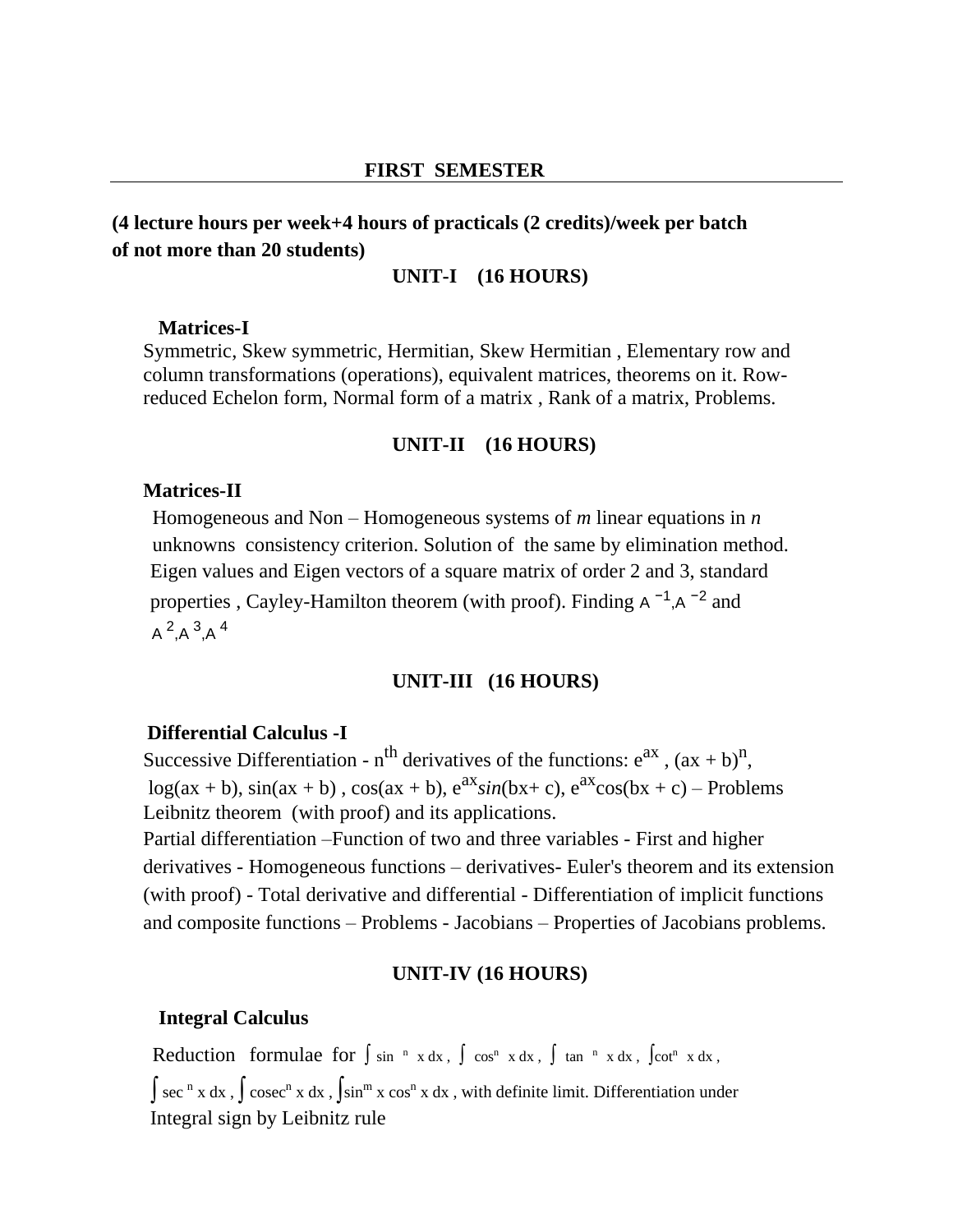### **Expected Learning Outcome**

- **Get the concept of symmetric, skew symmetric matrices, elementary row operations, echelon form, Solving homogenious , Non homogenious system of linear equations and Cayley-Hamilton theorem.**
- **Understand the concept of successive differentiation,homogeneous functions,Euler's theorem,Jacobian and properties.**
- **Memorize the concept of Reduction formulas for both Indefinite and definite integrals.**

### **Text Books/open source materials**

- 1. Shanti Narayan and P K Mittal , Text book of *Matrices*, 5th edition, New Delhi, S Chand and Co. Pvt. Ltd.,2013.
	- 2. Shanthi Narayan and P K Mittal, *Differential Calculus*, Reprint. New Delhi: SChand and Co. Pvt. Ltd., 2014.
	- 3. Shanthi Narayan and P K Mittal*, Integral Calculus*, Reprint. New Delhi: S. Chand and Co. Pvt. Ltd., 2013.
	- 4. Shanthi Narayan and P K Mittal, *Analytical Solid Geometry*. New Delhi: S. Chand and Co. Pvt. Ltd., 2014.
	- 5. [www.scilab.org.](http://www.scilab.org/)
	- 6. **wxmaxima**.sourceforge.net
	- 7. [www.geogebra.org](http://www.geogebra.org/)

### **Reference Books**

- **1.** A R Vashista, Matrices, Krishna Prakashana Mandir, 2003.
- 2. G B Thomasand R L Finney, *Calculus and analytical geometry,Addison Wesley, 1995.*
- 3. B S Vatssa, *Theory of Matrices*, New Delhi: New Age International Publishers, 2005
- 4. J Edwards, *An elementary treatise on the differential calculus: with applications and numerous example*, Reprint. Charleston, USA: BiblioBazaar, 2010.
- 5. N P Bali, *Differential Calculus*, India: Laxmi Publications (P) Ltd.., 2010.
- 6. S Narayanan & T. K. Manicavachogam Pillay, *Calculus*.: S. Viswanathan Pvt. Ltd., vol. I & II1996.
- 7. Frank Ayres and Elliott Mendelson, *Schaum's Outline of Calculus*, 5th ed. USA: Mc. Graw Hill., 2008.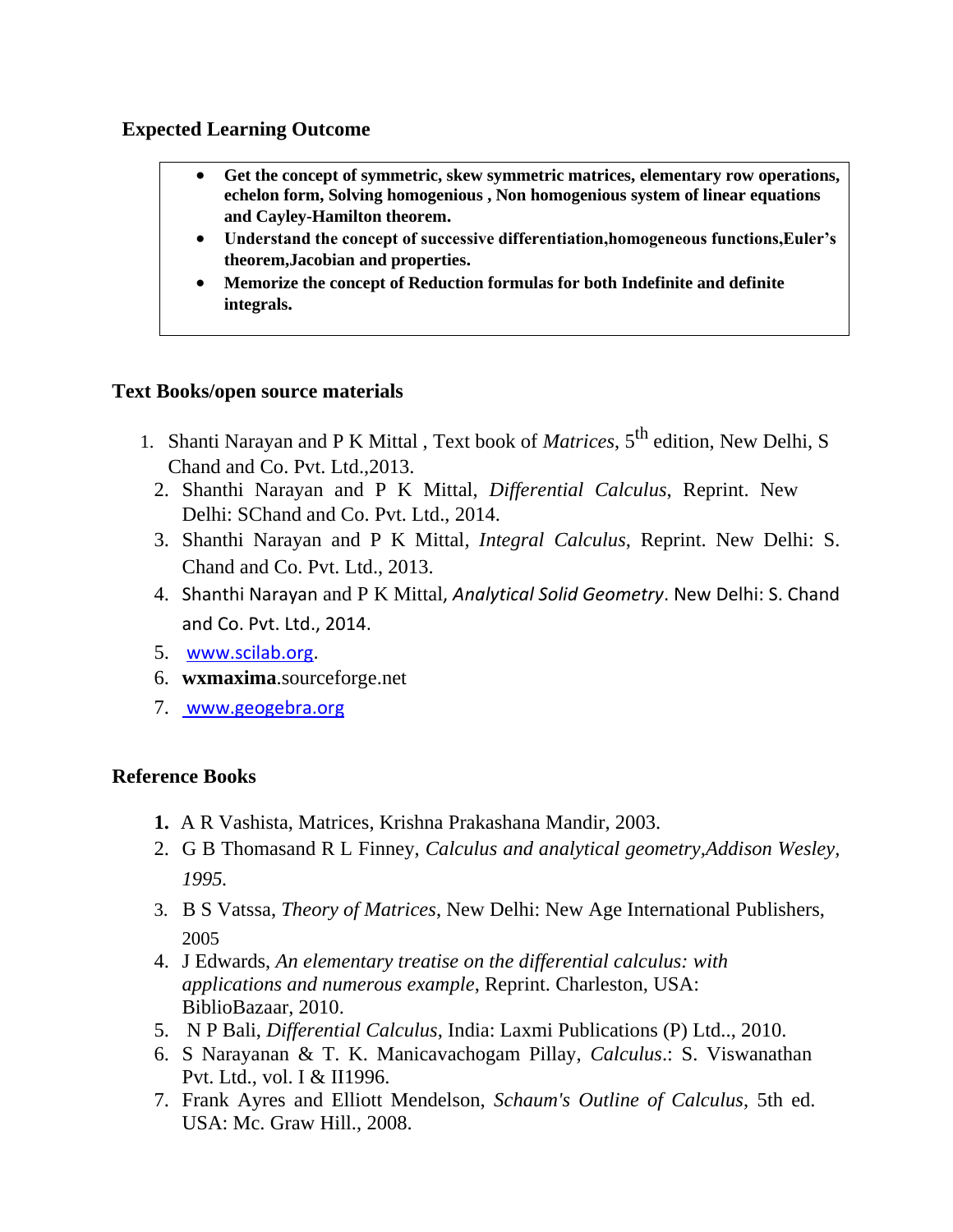8. S.P.Mahajan & Ajay Aggarwal, *Comprehensive Solid Geometry* , 1st ed.: Anmol Publications , 2000.

### **Useful web links:**

- 1. http://www.cs.columbia.edu/~zeph/3203s04/lectures.html
- 2. http://home.scarlet.be/math/matr.htm
- 3. http://www.themathpage.com/
- 4. <http://www.abstractmath.org/>
- 5. http://ocw.mit.edu/courses/mathematics/
- 6. http://planetmath.org/encyclopedia/TopicsOnCalculus.html
- 7. <http://ocw.mit.edu/OcwWeb/Mathematics/18-01Fall->2005/CourseHome/index.htm
- 8. http://mathworld.wolfram.com/Calculus.html
- 9. http://ocw.mit.edu/courses/mathematics/
- 10. http://www.univie.ac.at/future.media/moe/galerie.html
- 11. http://mathworld.wolfram.com/AnalyticGeometry.html

### **PRACTICALS – I**

### **Mathematics practicals with Free and Open Source Software (FOSS) tools for computer programs**

### **(4 hours/ Week per (2 credits) batch of not more than 20 students)**

### **LIST OF PROGRAMS**

- 1. Introduction to Scilab and commands connected with matrices.
- 2. Computations with matrices.
- 3. Row reduced echelon form and normal form.
- 4. Establishing consistency or otherwise and solving system of linear equations.
- 5. Introduction to Maxima and commands for derivatives and n<sup>th</sup> derivatives.
- 6. Scilab and Maxima commands for plotting functions.
- 7. n<sup>th</sup> derivative without Leibnitz rule.
- 8.  $n^{th}$  derivative with Leibnitz rule.
- 9. Obtaining partial derivative of some standard functions
- 10.Verification of Euler's theorem, its extension and Jacobian.
- 11.Maxima commands for reduction formula with or without limits.
- 12. Implementing vector form of line.
- 13.Implementing vector form of plane.
- **Note:** The above list may be changed annually with the approval of the BOS in UG (Mathematics)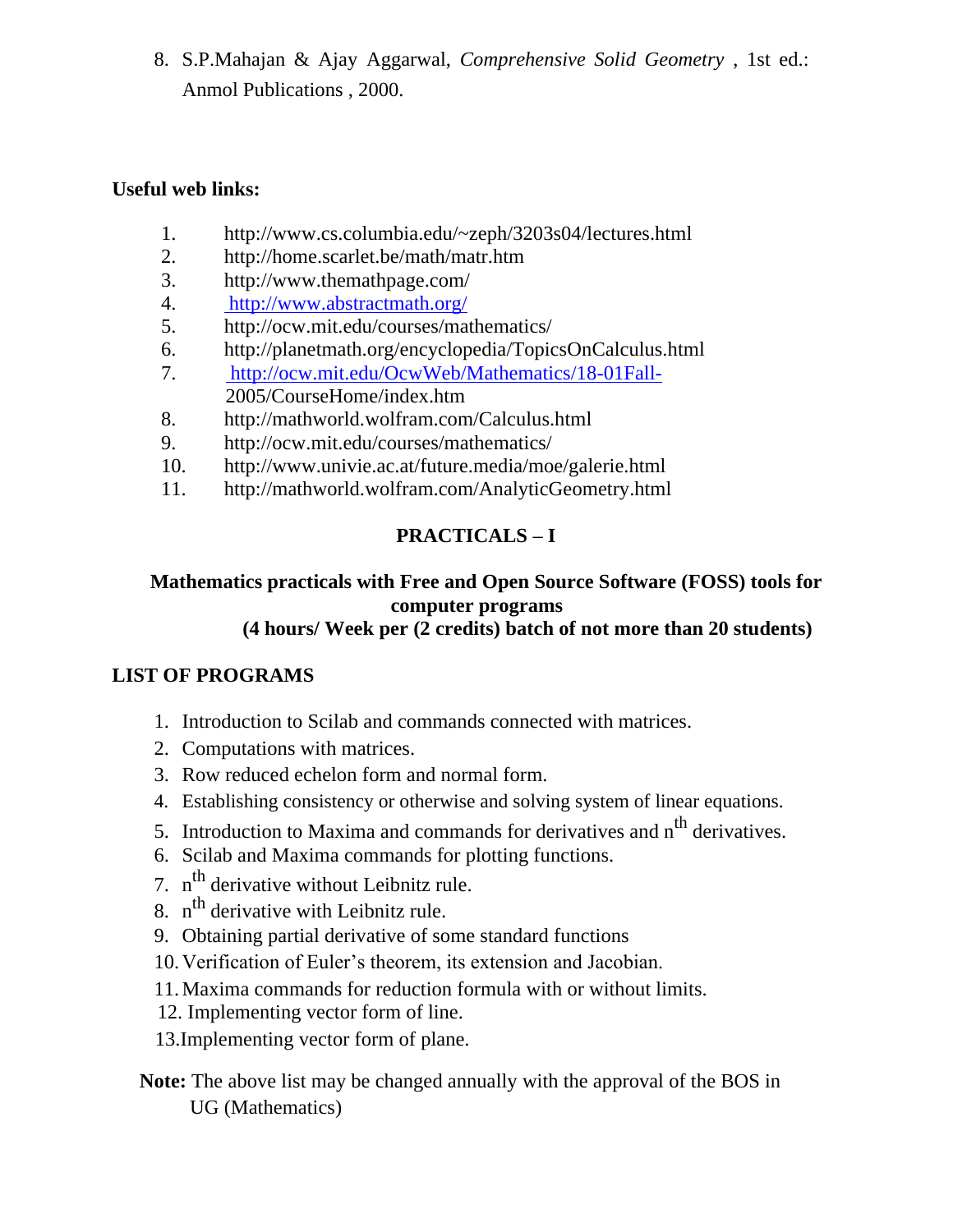#### **SECOND SEMESTER**

### **(4 lecture hours per week+ 4 hours of practicals(2 credits) /week per batch of not more than 20 students)**

#### **UNIT-I (16 HOURS)**

#### **Group Theory**

Binary operation, algebraic structure-problems on finding identity and inverse. Definitions of semigroup and group , Abelian group – problems on finite and infinite groups. Properties of group with proof  $-$  standard problems on groups  $-$  A finite semigroup with both the cancellation laws is a group – Any group of order less than five is abelian – permutation groups.

Subgroups- theorems on subgroups (with proof)- problems.

#### **UNIT-II (16 HOURS)**

#### **Differential Calculus-II**

Polar coordinates - Angle between the radius vector and the tangent - Angle of intersection of curves (polar form) polar sub-tangent and polar subnormalperpendicular from pole on the tangent - Pedal equations. Derivative of an arc in Cartesian, parametric and polar forms.

Curvature of plane curves - formula for radius of curvature in Cartesian, parametric, polar and pedal forms - centre of curvature - evolutes. Singular points – Asymptotes – Envelopes. General rules for tracing of curves.

#### **UNIT-III (16 HOURS)**

#### **Integral Calculus -II**

Applications of Integral Calculus: computation of length of arc, plane area and surface area and volume of solids of revolutions for standard curves in Cartesian and Polar forms.

#### **UNIT-IV (16 HOURS)**

#### **Differential Equations – I**

Solutions of ordinary differential equations of first order and first degree:

- (i) Linear equations, Bernoulli equation and those reducible to these.
- (ii) Exact equations(excluding reducible to Exact)

(iii) Homogenous and Non Homogenous differential equations.

Equations of first order and higher degree – non linear first order, higher degree-

. (Mention) solvable for p - solvable for y - solvable for x - Clairaut's equation .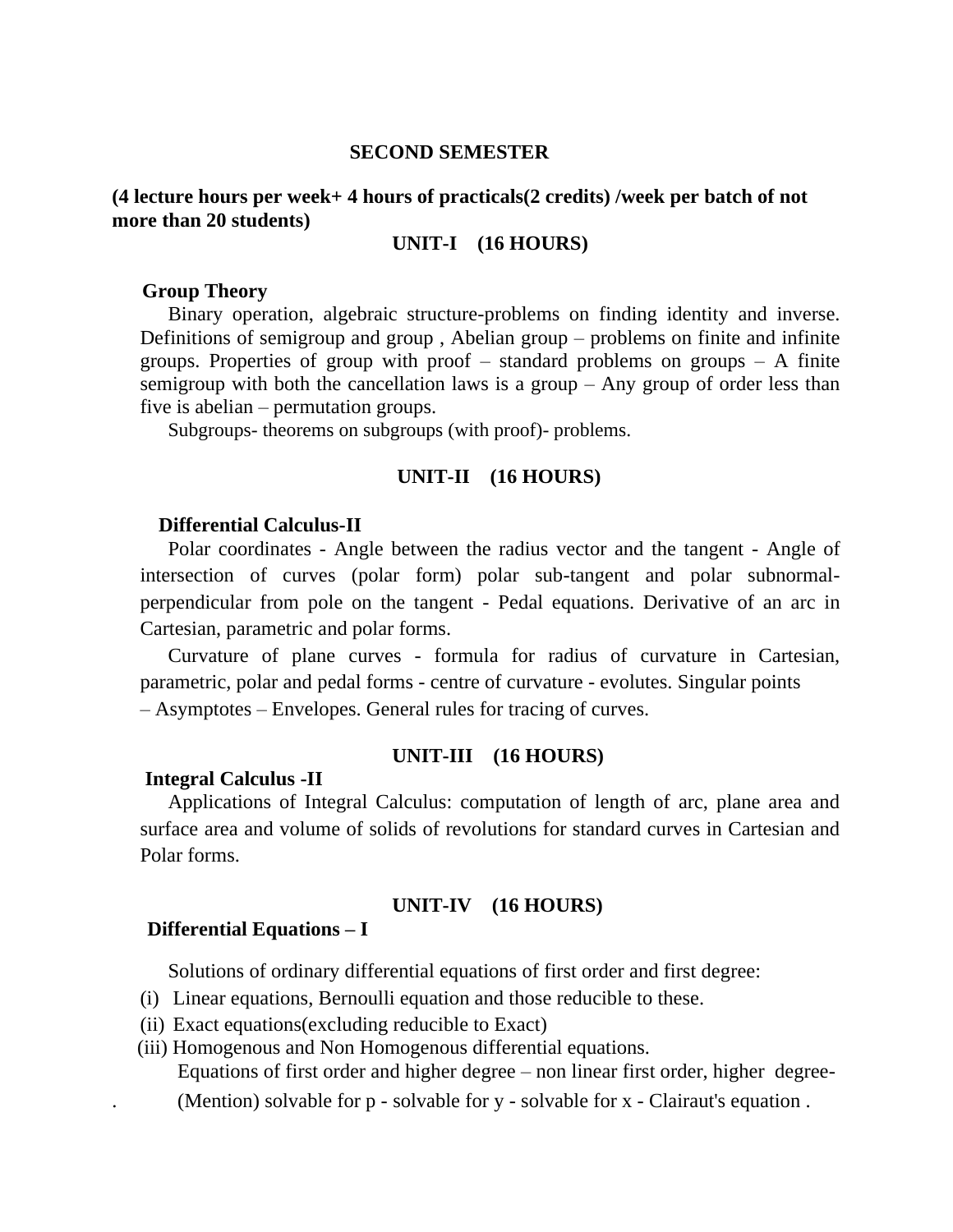### **Expected Learning Outcome :**

- Able to define groups, abelian group, permutation groups, subgroups and understand the general properties.
- Understand the concept of polar co-ordinate system, pedal equations.
- Understand to solve problems on finding the curvature, radius of curvature,centre of curvature and general rules for various forms of curves tracing.
- Identify the applications of Integral calculus including volume of solids of revolutions.
- Learning the concepts of ordinary differential equations(O.D.E) and recognize the methods of solving Linear,Exact,Homogeneous and non Homogeneous differential equations.

### **Text Books/open source materials:**

- 1. Herstein I N, *Topics in Algebra*, 4th ed. New Delhi, India: Vikas Publishing House Pvt. Ltd, 1991.
- 2. Shanthi Narayan and P K Mittal, *Differential Calculus*, Reprint. New Delhi: S Chand and Co. Pvt. Ltd., 2014.
- 3. Shanthi Narayan and P K Mittal*, Integral Calculus*, Reprint. New Delhi: S. Chand and Co. Pvt. Ltd., 2013.
- 4. M D Raisinghania, Ordinary and Partial Differential Equations, S Chand and Co. Pvt. Ltd., 2014.
- 5. [www.scilab.org.](http://www.scilab.org/)
- 6. **wxmaxima**.sourceforge.net
- 7. www.geogebra.org

### **Reference Books :**

- 1. Michael Artin, *Algebra*, 2nd ed. New Delhi, India: PHI Learning Pvt. Ltd., 2011.
- 2. Vashista, *A First Course in Modern Algebra*, 11th ed.: Krishna Prakasan Mandir, 1980.
- 3. John B Fraleigh, *A First course in Abstract Algebra*, 3rd ed.: Narosa Publishing House., 1990.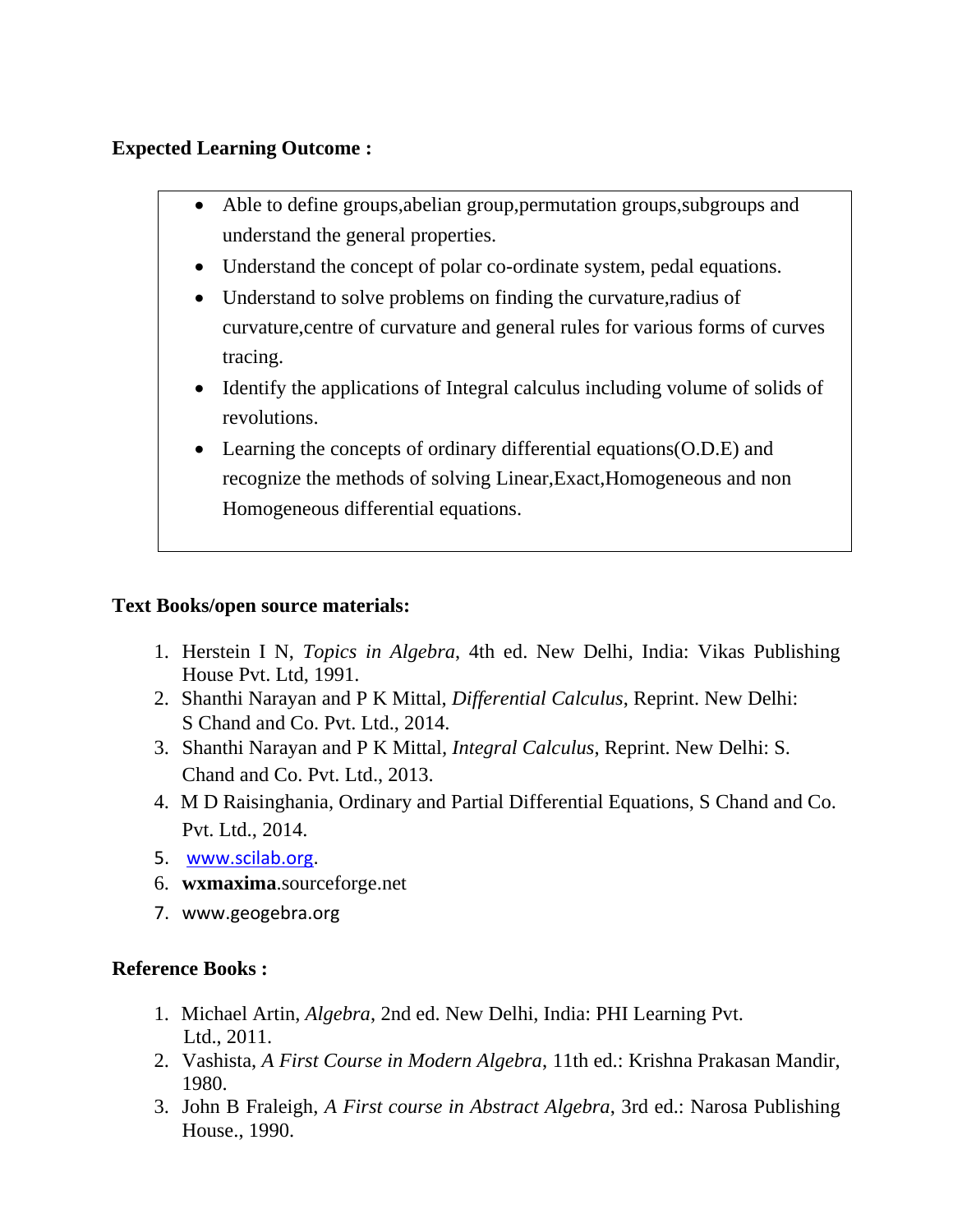- 4. R Balakrishan and N.Ramabadran, *A Textbook of Modern Algebra*, 1st ed. New Delhi, India: Vikas publishing house pvt. Ltd., 1991.
- 5. G B Thomasand R L Finney, *Calculus and analytical geometry, Addison Wesley, 1995.*
- 6. J Edwards, *An elementary treatise on the differential calculus: with applications and numerous example*, Reprint. Charleston, USA: BiblioBazaar, 2010.
- 7. N P Bali, *Differential Calculus*, New ed. New Delhi, India: Laxmi Publications (P) Ltd.., 2010.
- 8. S Narayanan & T. K. Manicavachogam Pillay, *Calculus*.: S. Viswanathan Pvt. Ltd., vol. I & II, 1996.
- 9. Frank Ayres and Elliott Mendelson, *Schaum's Outline of Calculus*, 5th ed. USA: Mc. Graw Hill., 2008.
- 10.E Spiegel, *Schaum's Outline of AdvancedCalculus*, 5th ed. USA: Mc. Graw Hill., 2009.
- 11. M D Raisinghania, Advanced Differential Equations, S Chand and Co. Pvt. Ltd., 2013.
- 12.F Ayres, *Schaum's outline of theory and problems of Differential Equations*, 1st ed. USA: McGraw-Hill, 2010.
- 13.S Narayanan and T K Manicavachogam Pillay, *Differential Equations*.: S V Publishers Private Ltd., 1981.
- 14.G F Simmons, *Differential equation with Applications and historical notes*, 2nd ed.: McGraw-Hill Publishing Company, Oct 1991.

- 1. http://www.themathpage.com/
- 2. <http://www.abstractmath.org/>
- 3. http://ocw.mit.edu/courses/mathematics/
- 4. http://planetmath.org/encyclopedia/TopicsOnCalculus.html
- 5. [http://ocw.mit.edu/OcwWeb/Mathematics/18-](http://ocw.mit.edu/OcwWeb/Mathematics/18-01Fall-) [01Fall-](http://ocw.mit.edu/OcwWeb/Mathematics/18-01Fall-)2005/CourseHome/index.htm
- 6. http://mathworld.wolfram.com/Calculus.html
- 7. http://ocw.mit.edu/courses/mathematics/
- 8. http://www.univie.ac.at/future.media/moe/galerie.html
- 9. http://tutorial.math.lamar.edu/classes/de/de.aspx
- 10. http://www.sosmath.com/diffeq/diffeq.html
- 11. [http://www.analyzemath.com/calculus/Differential\\_Equations/applicatio](http://www.analyzemath.com/calculus/Differential_Equations/applications.html)[ns](http://www.analyzemath.com/calculus/Differential_Equations/applications.html). [html](http://www.analyzemath.com/calculus/Differential_Equations/applications.html)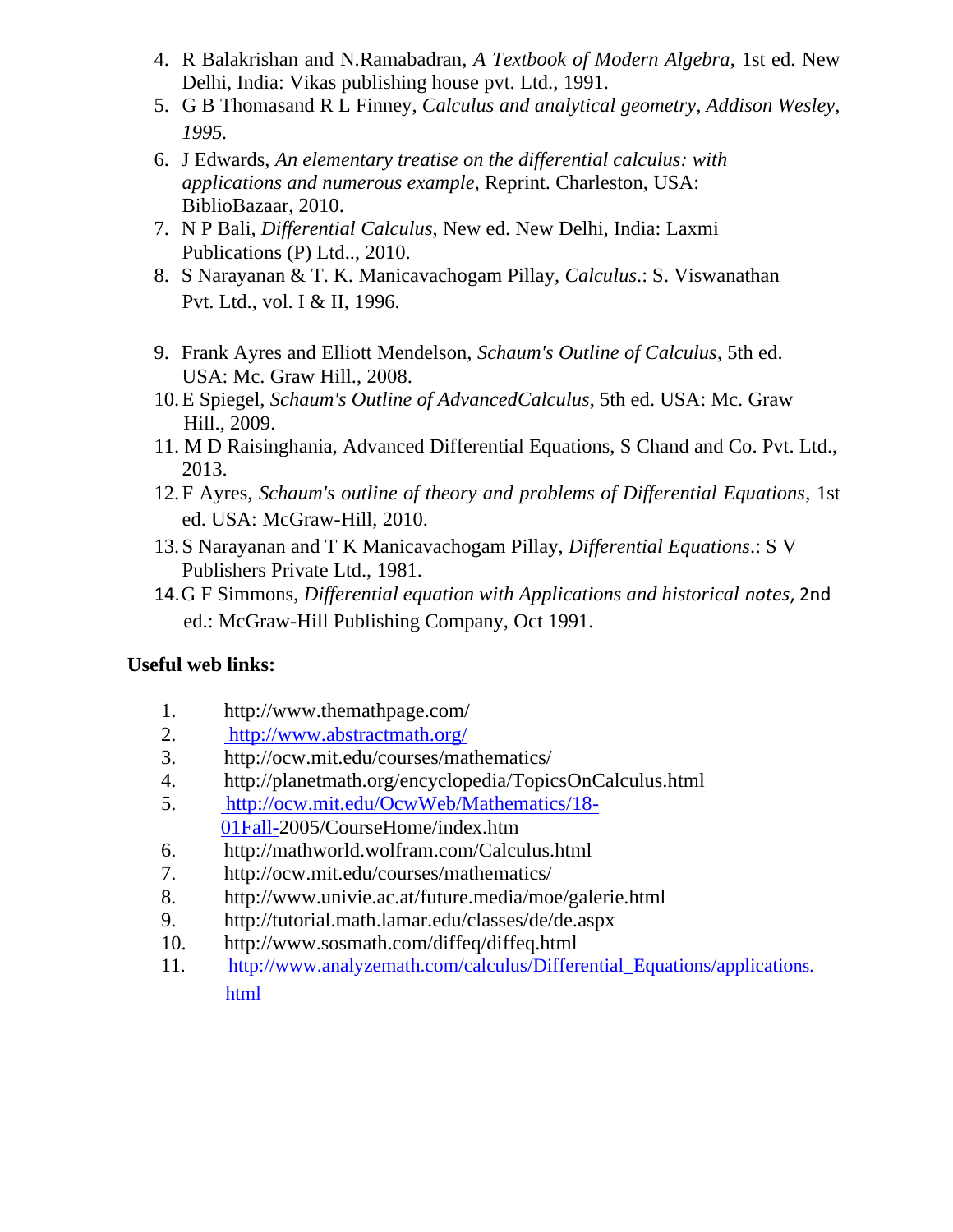### **PRACTICALS –II**

#### **Mathematics practicals with FOSS tools for computer programs (4 hours (2 credits)/ week per batch of not more than 20 students)**

### **LIST OF PROGRAMS:**

- 1. Creating a Scilab program (simple examples).
- 2. Creating a Maxima program (simple examples).
- 3. i.Verifying whether given operator is binary or not. ii. To find identity element of a group. iii. To find inverse element of a group.
- 4. Finding all possible subgroups of a finite group.
- 5. Plotting of standard Cartesian curves using Scilab/Maxima.
- 6. Plotting of standard Cartesian curves using Scilab/Maxima.
- 7. Plotting of standard Polar curves using Scilab/Maxima.
- 8. Plotting of standard parametric curves using Scilab/Maxima.
- 9. Scilab/Maxima programs for area and volume.
- 10. Solution of Differential equation using Scilab/Maxima and plotting the solution-I.
- 11.Solution of Differential equation using Scilab/Maxima and plotting the solution-II.
- 12.Solution of Differential equation using Scilab/Maxima and plotting the solution-III.
- 13.Solution of Differential equation using Scilab/Maxima and plotting the solution-IV.
- **Note:** The above list may be changed annually with the approval of the BOS in UG (Mathematics).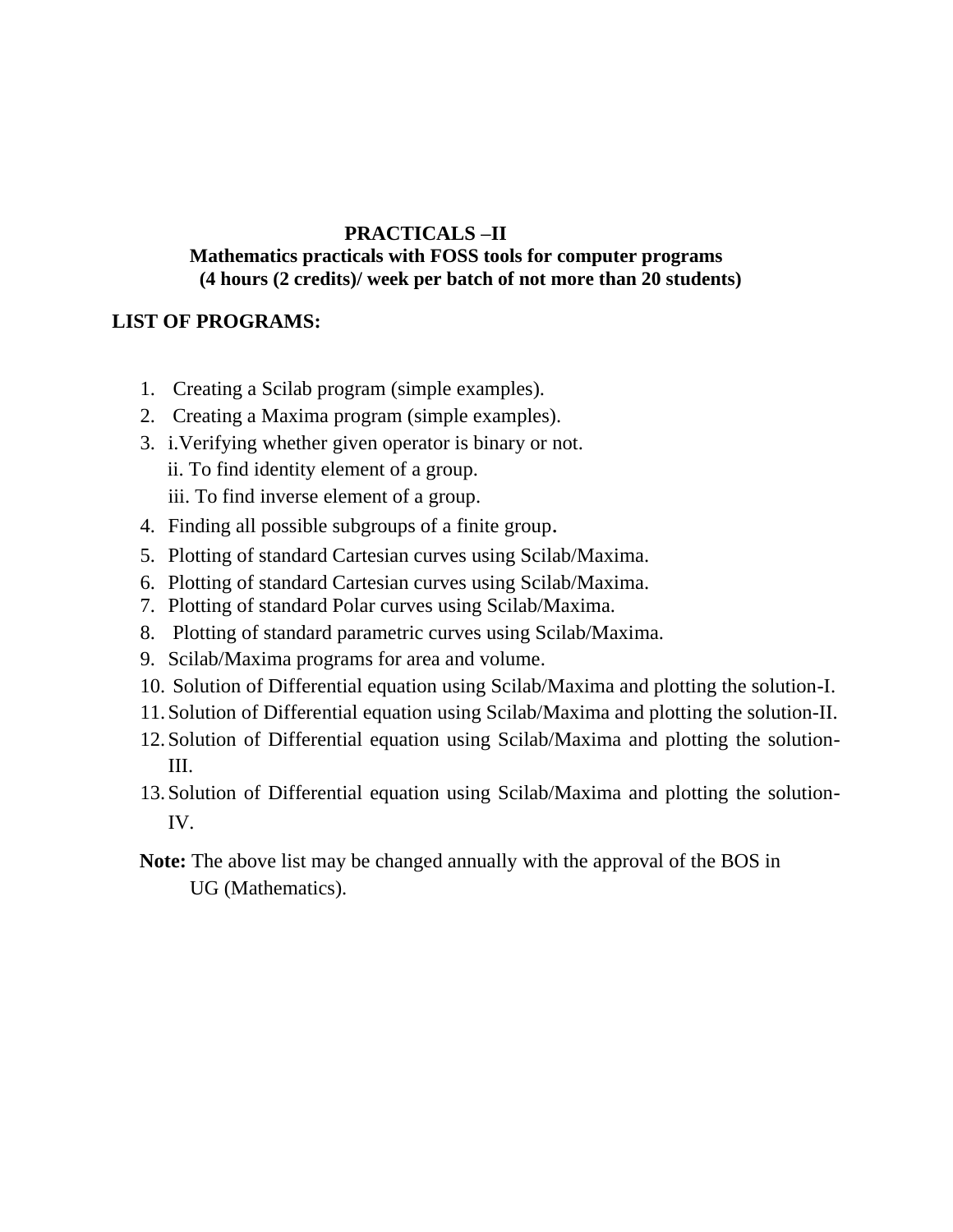#### **THIRD SEMESTER**

**(4 lecture hours per week+ 4 hours of practicals(2 credits) /week per batch of not more than 20 students)**

#### **UNIT-I (16 HOURS)**

#### **Groups-II**

 Order of an element of a group – properties related to order of an elementsubgroup generated by an element of a group –coset decomposition of a group, Cyclic groups-properties- modulo relation- index of a group –Lagrange's theoremconsequences.

### **UNIT-II (22 HOURS)**

#### **a) Sequences of Real Numbers**

Definition of a sequence-Bounded sequences limit of a sequence, Convergent,divergent and oscillatory sequences-Monotonic sequences and their properties-Cauchy's criterion.

#### b) **Series of real numbers**

Definition of convergence ,divergence and oscillation of series- properties of convergence series- properties of series of positive terms-Geometric series-Test for convergence of series-p-series-comparison of series-Cauchy's root test- D-Alembert's ratio test- Rabee's test-Absolute and conditional convergence-D' Alembert's test for absolute convergence - Alternating series - Leibnitz's test.

#### **UNIT-III (16 HOURS)**

#### **Differential Calculus-II**

Recapitulation of Equivalence Class and partition of a set. Definition of the limit of a function in  $\varepsilon$ - $\delta$  form –continuity- types of discontinuities. Properties of continuous function on a closed interval ( boundedness, attainment of bounds and taking every value between bounds). Differentiability -Differentiability implies Continuity – Converse

not true. Rolle's Theorem- Lagrange's and Cauchy's First Mean Value Theorem (Lagrange's form ) - Maclaurin's expansion. Evaluation of limits by L' Hospital's rule

#### **UNIT-IV (10 HOURS)**

#### **Fourier series**

Trigonometric Fourier series of functions with period  $2\pi$  and period  $2L$  – Half range Cosine and sine series.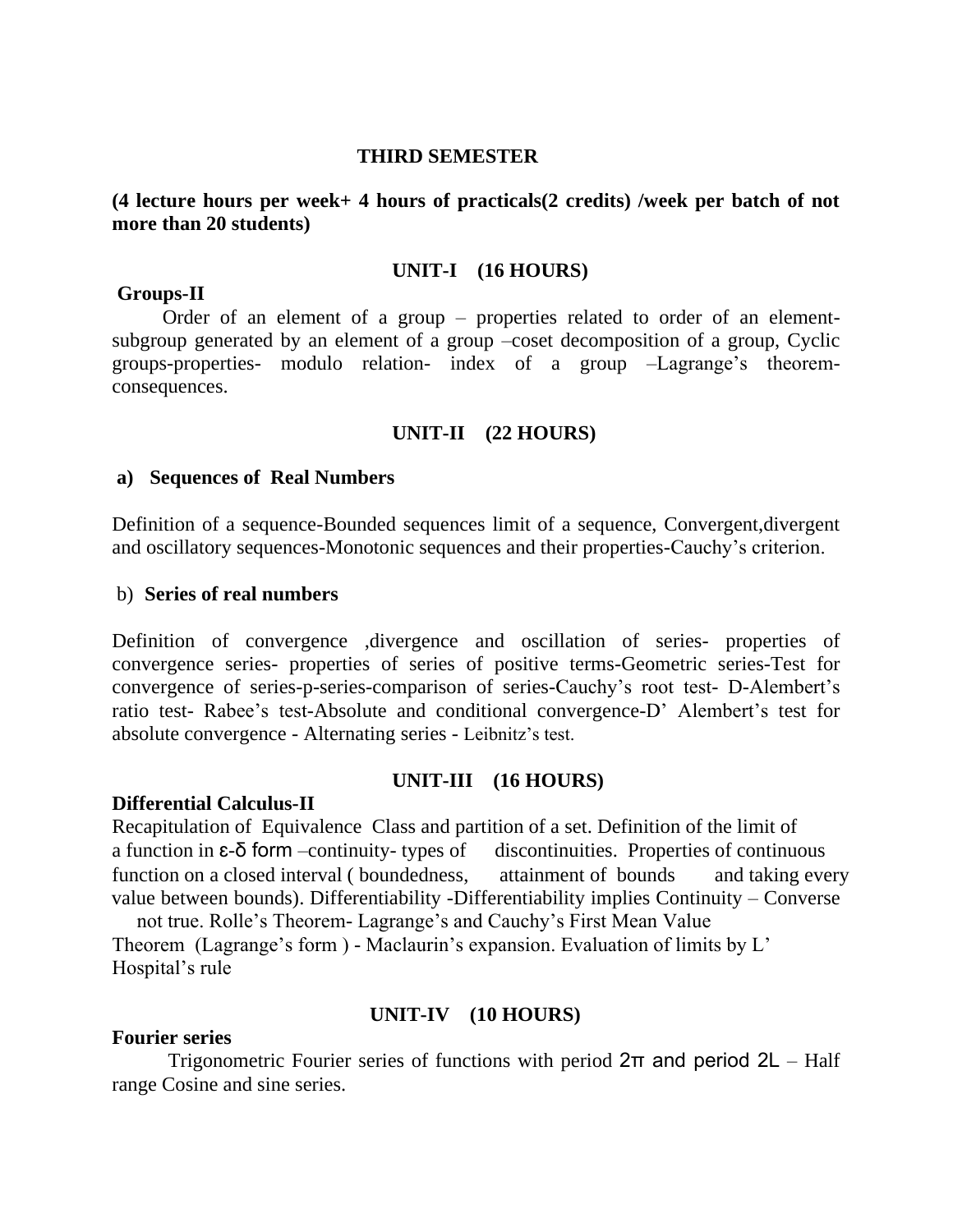### **Expected Learning Out Come:**

- Understand the concept of order of an element, Coset of a group, Cyclic group, index group and their properties.
- Learning the concept of different sequences and their properties.
- Able to determine different types of series and whether they converges.
- Memorise the concept of types of discontinuities, knowledge of mean value theorems and indeterminate forms.
- Able to represent a periodic function as a Fourier series.

### **Text Books/open source materials**

- 1. Herstein I N, *Topics in Algebra*, 4th ed. New Delhi, India: Vikas Publishing House Pvt. Ltd, 1991.
- 2. Boumslag and Chandler, *Schaum's outline series on groups*, 2010.
- 3. S.C.Malik and Savita Arora, *Mathematical Analysis*, 2nd ed. New Delhi, India: New Age international (P) Ltd., 1992
- 4. Shanthi Narayan and P K Mittal, *Differential Calculus*, Reprint. New Delhi: SChand and Co. Pvt. Ltd., 2014.
- 5. [www.scilab.org.](http://www.scilab.org/)
- 6. **wxmaxima**.sourceforge.net
- 7. www.geogebra.org

### **Reference Books**

- 1. Michael Artin, *Algebra*, 2nd ed. New Delhi, India: PHI Learning Pvt. Ltd., 2011.
- 2. Vashista, *A First Course in Modern Algebra*, 11th ed.: Krishna Prakasan Mandir, 1980.
- 3. John B Fraleigh, *A First course in Abstract Algebra*, 3rd ed.: Narosa Publishing House., 1990.
- 4. R Balakrishan and N.Ramabadran, *A Textbook of Modern Algebra*, 1st ed. New Delhi, India: Vikas publishing house pvt. Ltd., 1991.
- 5. Richard R Goldberg, *Methods of Real Analysis*, Indian ed. New Delhi, India: Oxford and IBH Publishing Co., 1970.
- 6. G B Thomasand R L Finney, *Calculus and analytical geometry, Addison Wesley, 1995.* 
	- 7. J Edwards, *An elementary treatise on the differential calculus: with applications and numerous example*, Reprint. Charleston, USA: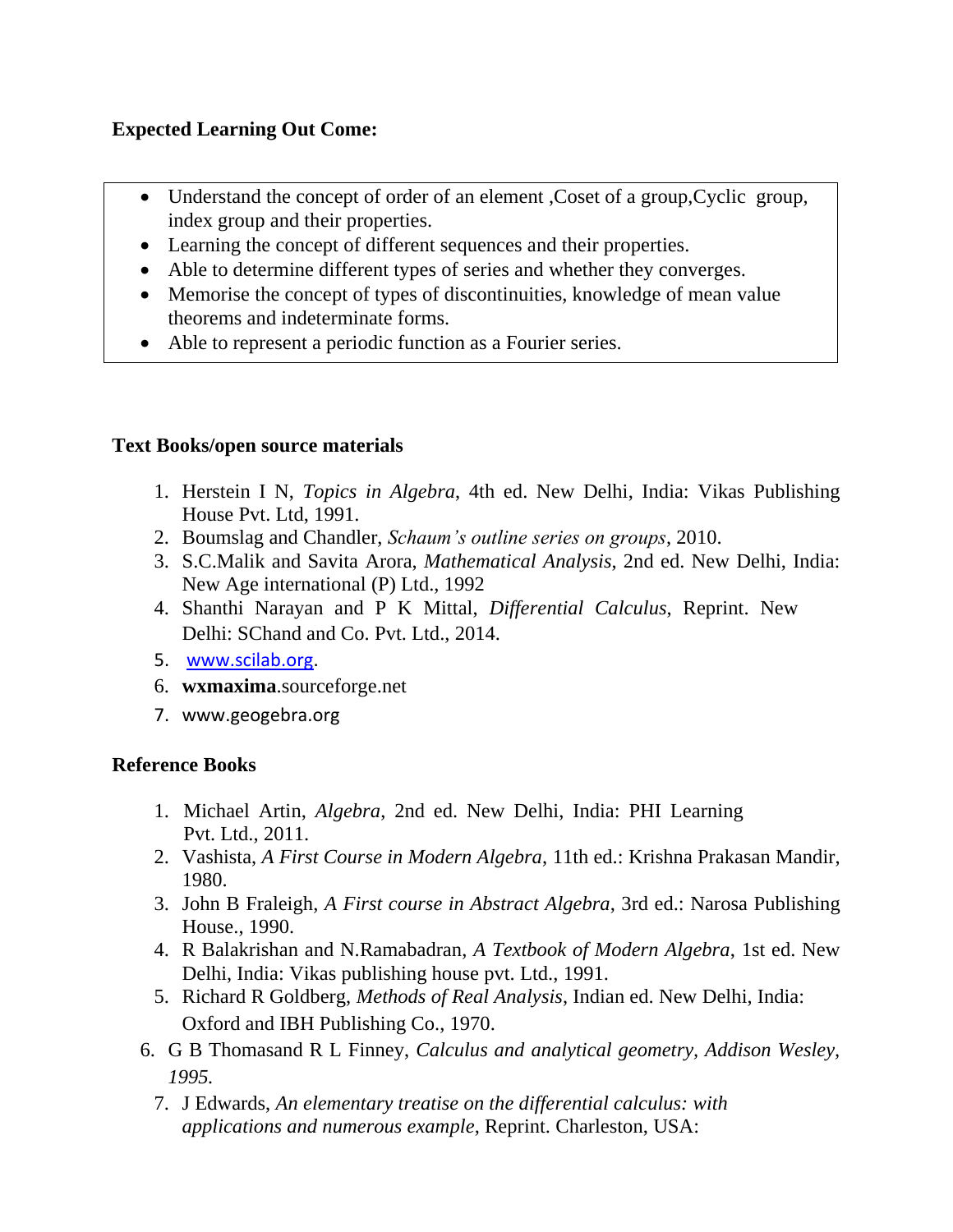BiblioBazaar, 2010.

- 8. N P Bali, *Differential Calculus*, New ed. New Delhi, India: Laxmi Publications (P) Ltd.., 2010.
- 9. S Narayanan & T. K. Manicavachogam Pillay, *Calculus*.: S. Viswanathan Pvt. Ltd., vol. I & II1996.
- 10.Frank Ayres and Elliott Mendelson, *Schaum's Outline of Calculus*, 5th ed. USA: Mc. Graw Hill., 2008.
- 11.E Spiegel, *Schaum's Outline of AdvancedCalculus*, 5th ed. USA: Mc. Graw Hill., 2009.

### **Useful web links:**

- 1. http://www.themathpage.com/
- 2. <http://www.abstractmath.org/>
- 3. <http://ocw.mit.edu/courses/mathematics/>
- 4. http://www.math.unl.edu/~webnotes/contents/chapters.htm
- 5. http://www-groups.mcs.st-andrews.ac.uk/~john/analysis/index.html
- 6. http://web01.shu.edu/projects/reals/index.html
- 7. http://www.mathcs.org/analysis/reals/index.html
- 8. http://planetmath.org/encyclopedia/TopicsOnCalculus.html
- 9. http://ocw.mit.edu/OcwWeb/Mathematics/18-01Fall-2005/CourseHome/index.htm
- 10. http://mathworld.wolfram.com/Calculus.html

11. http://ocw.mit.edu/courses/mathematics/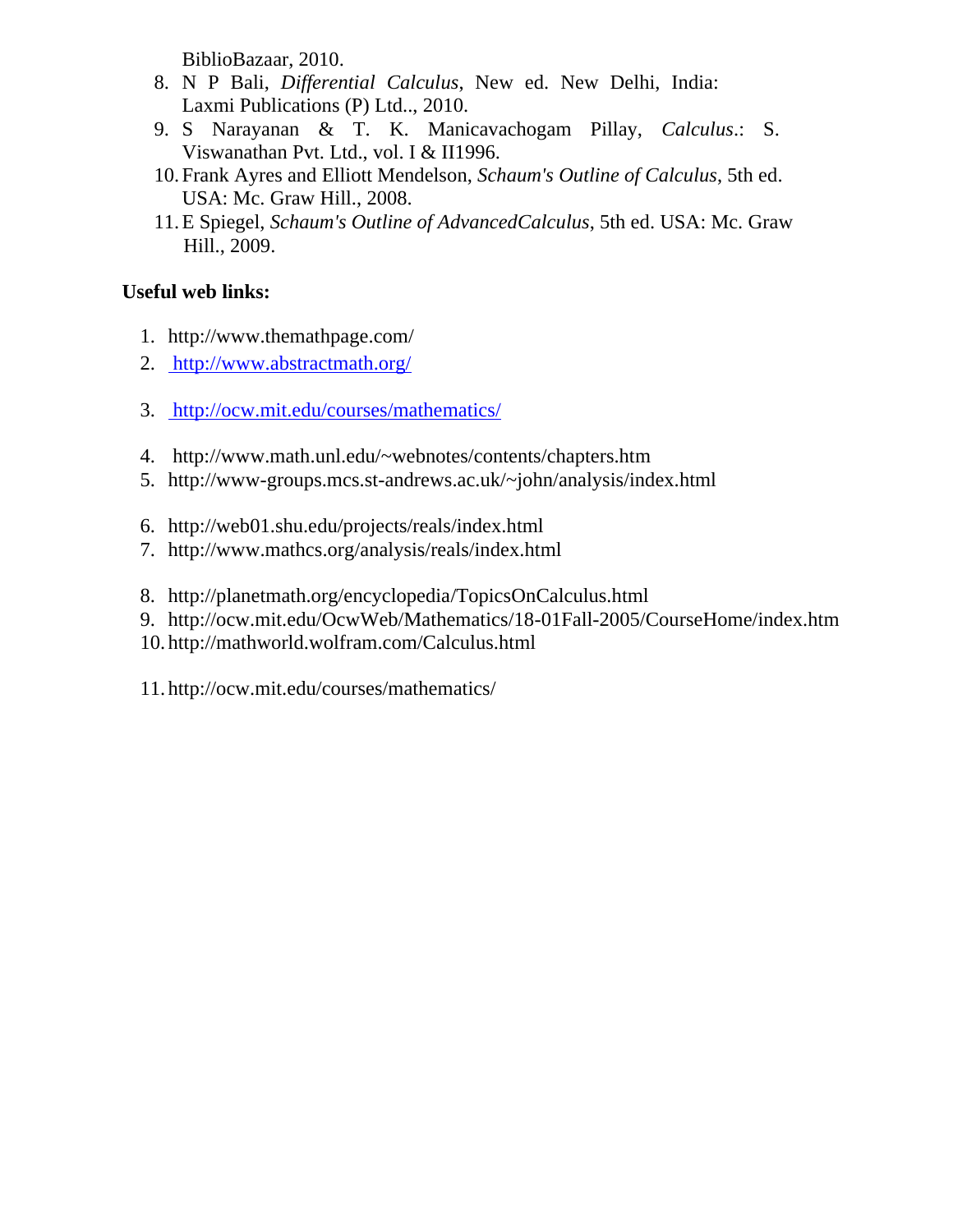### **PRACTICALS –III Mathematics practicals with FOSS tools for computer programs (4 hours(2 credits)/ week per batch of not more than 20 students)**

### **LIST OF PROGRAMS:**

- 1. Examples to verify Lagrange's theorem.
- 2. Examples for finding left and right coset and finding the index of a group.
- 3. Illustration of convergent, divergent and oscillatory sequences using Scilab/Maxima.
- 4. Illustration of convergent, divergent and oscillatory series using Scilab/Maxima.
- 5. Scilab/Maxima programs to find the sum of the series and its radius of convergence.
- 6. Using Cauchy's criterion to determine convergence of a sequence (simple examples).
- 7. Using Cauchy's criterion on the sequence of partial sums of the series to determine convergence of a series.
- 8. Testing the convergence of binomial, exponential and logarithmic series and finding the sum.
- 9. Scilab/Maxima programs to illustrate continuity of a function.
- 10.Scilab/Maxima programs to illustrate differentiability of a function and unequal left hand and right hand limits for discontinuous functions.
- 11.Scilab/Maxima programs to verify Rolle's theorem and Lagrange's theorem.
- 12.Scilab/Maxima programs to verify Cauchy's mean value theorem and finding Taylor's theorem for a given function.
- 13.Evaluation of limits by L'Hospital's rule using Scilab/Maxima.
- **Note:** The above list may be changed annually with the approval of the BOS in UG (Mathematics). Geogebra/Octave may also be used in place of scilab/maxima.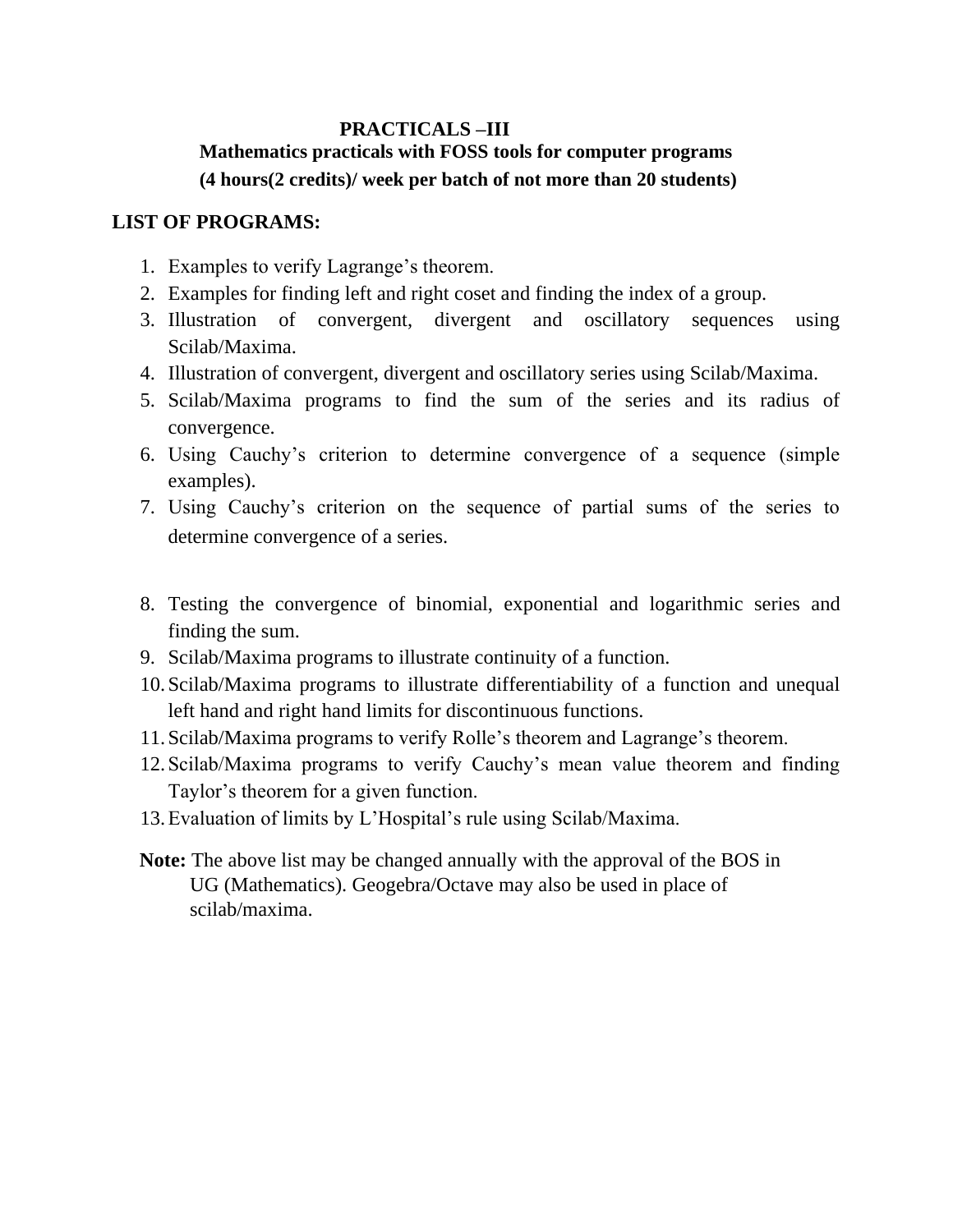#### **FOURTH SEMESTER**

#### **(4 lecture hours per week+ 4 hours of practicals(2 credits) /week per batch of not more than 20 students)**

#### **UNIT-I (16 HOURS)**

#### **1. ALGEBRA –IV**

#### **Groups**

Normal subgroups-examples and problems –Quotient group-Homomorphism and Isomorphism of groups-Kernel and image of a homomorphism-Normality of the Kernel-Fundamental theorem of homomorphism- properties related to isomorphism-Permutation group-Cayley's theorem.

#### **UNIT-II (16 HOURS)**

#### **2. MATHEMATICAL METHODS - I**

 Definition and basic properties -Laplace transform of some common functions and Standard results –Laplace transform of periodic functions- Laplace transforms of derivatives and the integral of function- Laplace transforms, Heaviside function

Convolution Theorem, inverse Laplace transforms.

### **UNIT-III (16 HOURS)**

#### **3. DIFFERENTIAL EQUATIONS –II**

Second and higher order ordinary linear differential equations with constant Coefficients- complementary function- particular integrals (standard types) Cauchy-Euler differential equation. Simultaneous linear differential equations (two variables) with constant coefficients. Solutions of second order ordinary linear differential equations with variables coefficients by the following methods.

- ( i). When a part of complementary function is given
- (ii). Changing the independent variable
- (iii). Changing the dependent variable
- (iv). Variation of parameters
- (v). Conditions for exactness and the solution when the equation is exact.

#### **UNIT-IV (16 HOURS)**

#### 4. **Sequences and Series of Functions:**

Point wise and uniform convergence. Mn-test, M-test, Statements of the results about uniform convergence and integrability and differentiability of functions, Power series and radius of convergence.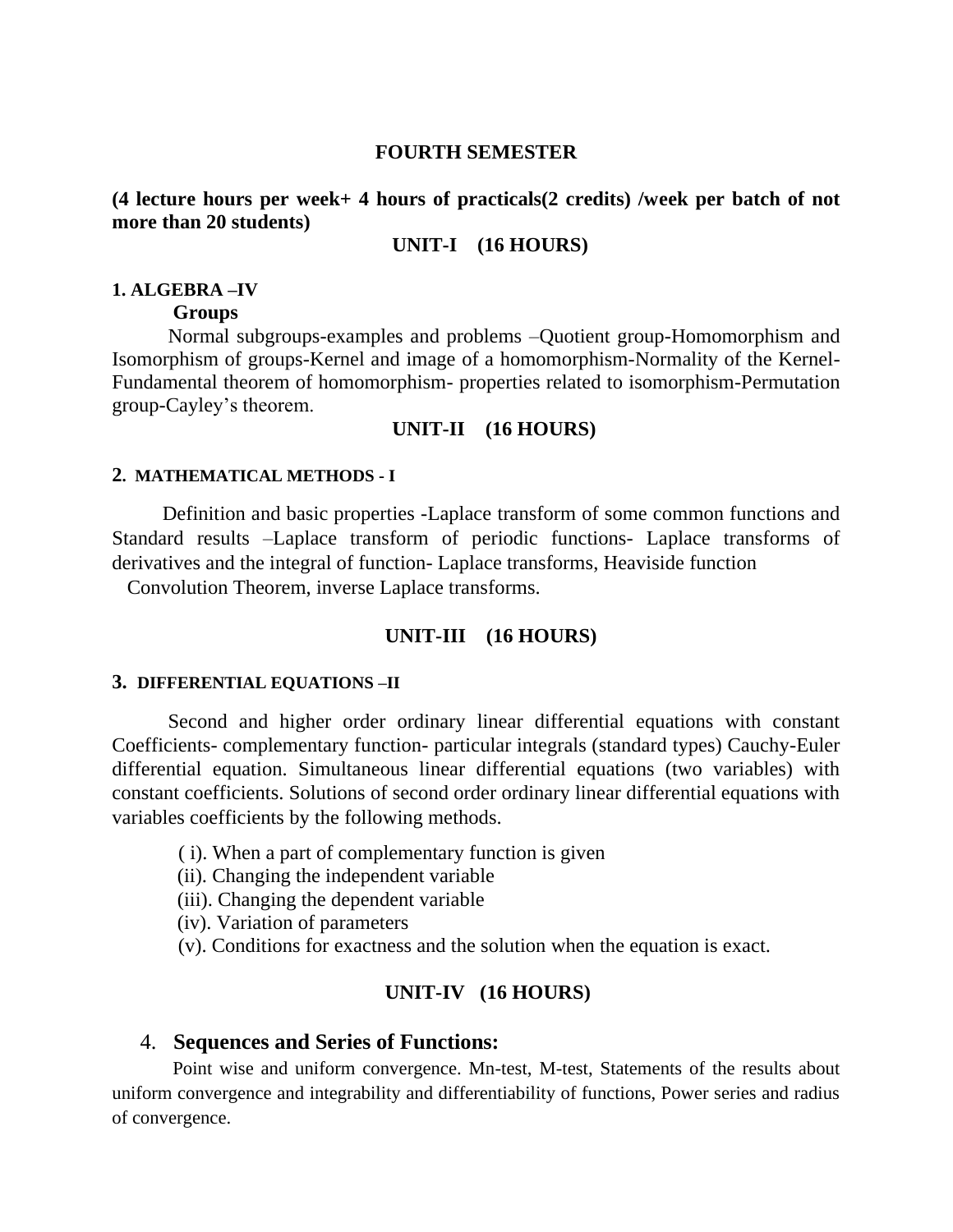### **Expected Learning Out Come:**

- Able to define Normal subgroups,homomorphism, isomorphism and their properties.
- Understand the basic concept of Laplace transforms of some functions and standard results.
- Learning the concept of second and higher order ordinary linear differential equations.
- Analysing the convergence of sequence and series of functions.

### **Text Books/Open Source materials**

- 1. Herstein I N, *Topics in Algebra*, 4th ed. New Delhi, India: Vikas Publishing House Pvt. Ltd, 1991.
- 2. Boumslag and Chandler, *Schaum's outline series on groups*, 2010.
- 3. Erwin Kreyszig, *Advanced Engineering Mathematics*, 8th ed. New Delhi, India: Wiley India Pvt. Ltd., 2010.
- 4. Shanthi Narayan and P K Mittal, *Differential Calculus*, Reprint. New Delhi: S Chand and Co. Pvt. Ltd., 2014.
- 5. M D Raisinghania, Ordinary and Partial Differential Equations, S Chand and Co. Pvt. Ltd., 2014.
- 6. [www.scilab.org.](http://www.scilab.org/)
- 7. **wxmaxima**.sourceforge.net
- 8. www.geogebra.org

### **Reference Books**

1. Michael Artin, *Algebra*, 2nd ed. New Delhi, India: PHI Learning Pvt. Ltd., 2011.

- 2. Vashista, *A First Course in Modern Algebra*, 11th ed.: Krishna Prakasan Mandir, 1980.
- 3. John B Fraleigh, *A First course in Abstract Algebra*, 3rd ed.: Narosa Publishing House., 1990.
- 4. R Balakrishan and N.Ramabadran, *A Textbook of Modern Algebra*, 1st ed. New Delhi, India: Vikas publishing house pvt. Ltd., 1991.
- 5. G B Thomasand R L Finney, *Calculus and analytical geometry, Addison Wesley, 1995.*
- 6. J Edwards, *An elementary treatise on the differential calculus: with applications and numerous example*, Reprint. Charleston, USA: BiblioBazaar, 2010.
- 7. N P Bali, *Differential Calculus*, Laxmi Publications (P) Ltd.., 2010.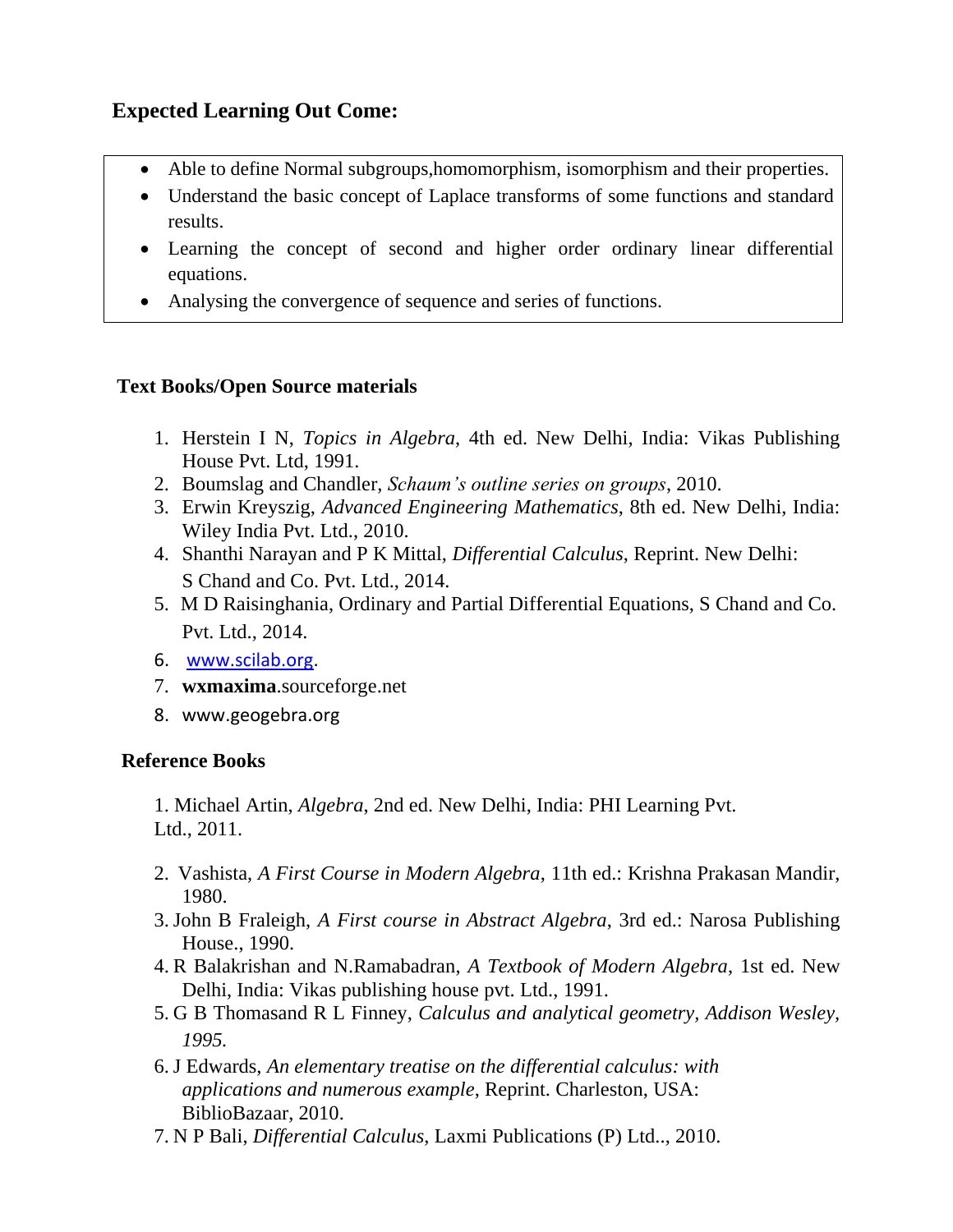- 8. S Narayanan & T. K. Manicavachogam Pillay, *Calculus*.: S. Viswanathan Pvt. Ltd., vol. I & II1996.
- 9. Frank Ayres and Elliott Mendelson, *Schaum's Outline of Calculus*, 5th ed. USA: Mc. Graw Hill., 2008.
- 10.E Spiegel, *Schaum's Outline of AdvancedCalculus*, 5th ed. USA: Mc. Graw Hill.,2009.
- 11. Raisinghania M.D., *Laplace and Fourier Transforms*. New Delhi, India: S. Chand and Co. Ltd. , 1995.
- 12. M D Raisinghania, Advanced Differential Equations, S Chand and Co. Pvt. Ltd., 2013.
- 13.FAyres, *Schaum's outline of theory and problems of Differential Equations*, 1st ed. USA: McGraw-Hill, 2010.
- 14.S Narayanan and T K Manicavachogam Pillay, *Differential Equations*.: S V Publishers Private Ltd., 1981.
- 15.G F Simmons, *Differential equation with Applications and historical notes*, 2nd ed.: McGraw-Hill Publishing Company, Oct 1991.
- 16. S.C Mallik Real analysis
- 17. S.C Mallik & Savita Arora Mathematical Analysis
- 18. Richard R Goldberg Methods of real analysis
- 19. Asha Rani Singhal and M.K Singhal- A first course in real analysis

- 1. http://www.themathpage.com/
- 2. <http://www.abstractmath.org/>
- 3. <http://www.fourier-series.com/>
- 4. http://mathworld.wolfram.com/
- 5. http://www.princeton.edu/~rvdb
- 6. http://www.zweigmedia.com/RealWorld/Summary4.html
- 7. http://ocw.mit.edu/courses/mathematics/
- 8. http://planetmath.org/encyclopedia/TopicsOnCalculus.html
- 9. http://ocw.mit.edu/OcwWeb/Mathematics/18-01Fall-2005/CourseHome/index.htm
- 10. http://mathworld.wolfram.com/Calculus.html
- 11. http://ocw.mit.edu/courses/mathematics/
- 12. http://www.univie.ac.at/future.media/moe/galerie.html
- 13. http://tutorial.math.lamar.edu/classes/de/de.aspx
- 14. http://www.sosmath.com/diffeq/diffeq.html
- 15. http://www.analyzemath.com/calculus/Differential\_Equations/applications.html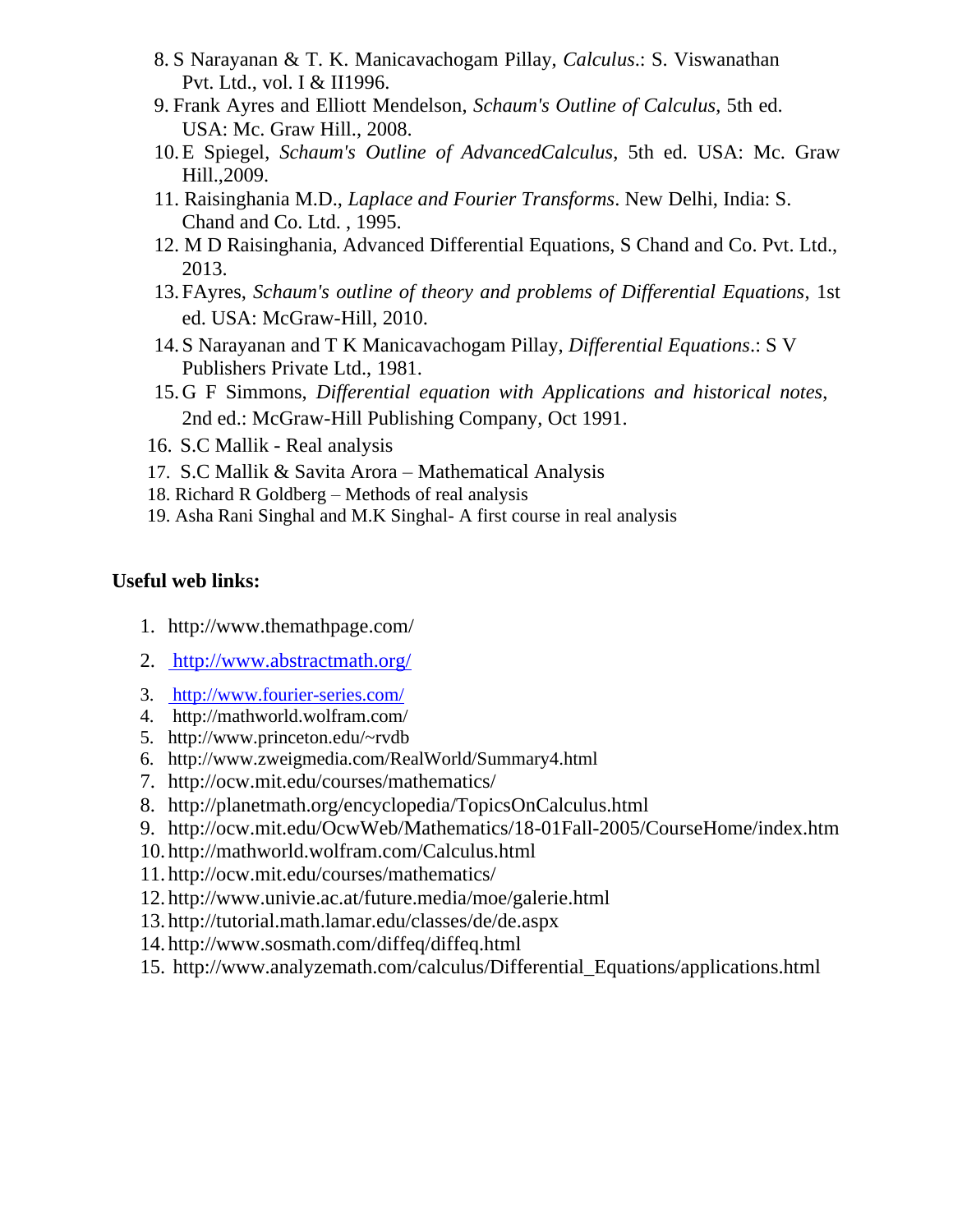### **PRACTICALS –IV**

### **Mathematics practicals with FOSS tools for computer programs (4 hours (2 Credits)/ week per batch of not more than 20 students)**

### **LIST OF PROGRAMS:**

- 1. Illustrating homomorphism and isomorphism of groups.
- 2. Verification of Normality of a given subgroup.
- 3. Verifying Cayley's theorem and isomorphism theorems.
- 4. To plot periodic functions with period 2π and 2L.
- 5. To find full range trigonometric Fourier series of some simple functions with period 2π and 2L.
- 6. Plotting of functions in half-range and including their even and odd extensions.
- 7. To find the half-range sine and cosine series of simple functions.
- 8. Finding maxima/minima of functions of two variables.
- 9. Finding the Laplace transforms of some standard functions.
- 10.Finding the inverse Laplace transform of simple functions.
- 11.Implementing Laplace transform method of solving ordinary linear differential equations of first and second order with constant coefficient.
- 12.Finding complementary function and particular integral of constant coefficient second and higher order ordinary differential equations.
- 13.Finding complementary function and particular integral of constant coefficient second and higher order ordinary differential equations.
- **Note:** The above list may be changed annually with the approval of the BOS in UG (Mathematics). Geogebra/Octave may also be used in place of scilab/maxima.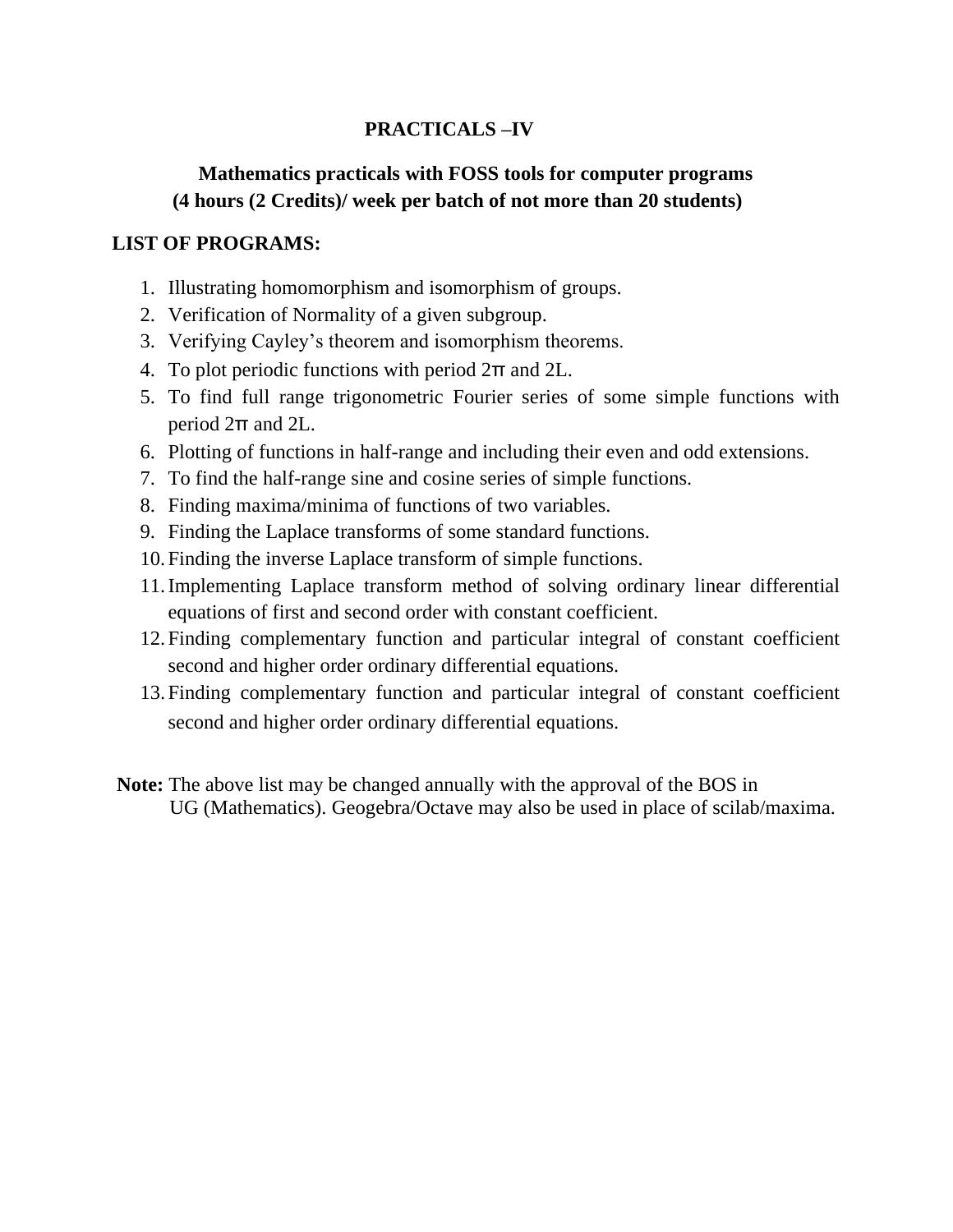#### **FIFTH SEMESTER**

#### **Paper-V (64 HOURS)**

#### **(4 lecture hours per week+ 4hours of practicals(2credits)/week per batch of not more than 20 students)**

#### **UNIT- I(16 HOURS)**

#### **Rings and Fields**

 Rings -Examples- integral domains -division rings-Fields-Sub rings. Subfields-Characteristics of ring-Ordered integral domain-Imbedding of a ring into another ring-The Field of a quotients-Ideals-Algebra of Ideals-Principal Ideal Ring-Divisibility in an integral domain-Units and Associates-Prime elements.

#### **UNIT-II (16 HOURS)**

#### **Polynomial rings and Homomorphism**

Polynomial rings-Divisibility-Irreducible polynomials-Division algorithm-Greatest common divisors-Euclidean algorithm-Unique factorization theorem-prime fields-Quotient rings-Homomorphism of rings-Kernel of ring homomorphism-Fundamental theorem of Homomorphism-Isomorphism-Automorphism-Maximal Ideals-Prime Ideals-Properties-Eisentein's criterian of irreducibility.

#### **UNIT-III (16 HOURS)**

#### **Numerical Methods-I**

Finite differences, forward and backward differences – Definition and properties of  $\Delta$ ,  $\nabla$ ,  $\delta$ ,  $\mu$  and E, the relation between them.

Newton –Gregory forward and backward interpolation formulae – Lagrange's and Newton's interpolation formulae for unequal intervals - Inverse interpolation- Numerical differentiation.

Numerical Integration: Quadrature formula – Trapezoidal rule -Simpon's 1/3 and 3/8 rule(without proofs) , Weddle's rule and problems.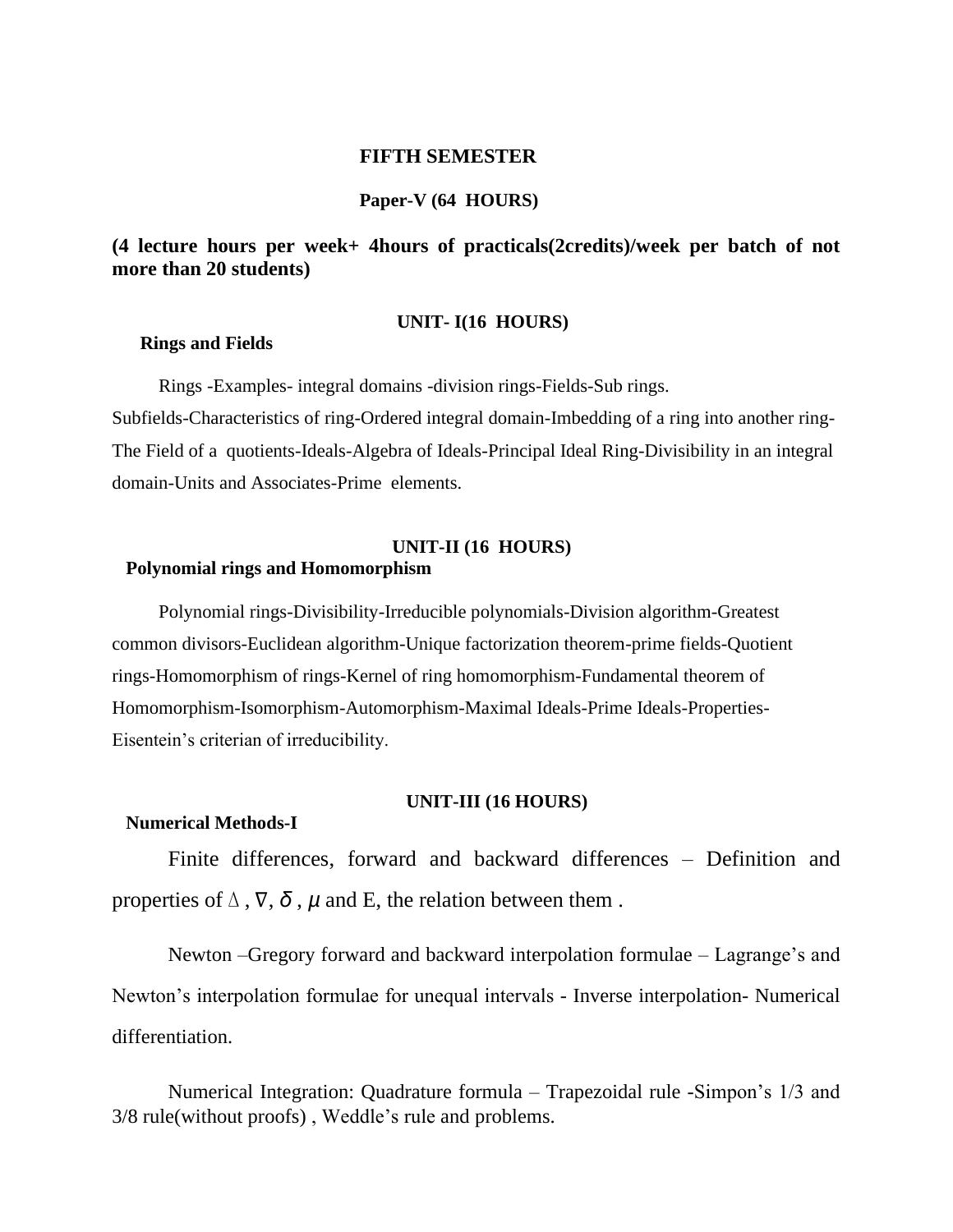### **UNIT-IV (16 HOURS)**

### **Numerical Methods -II**

Numerical solutions of Algebraic and Transcendental equations – method of successive bisection - method of false position – Newton-Raphson method.

Solutions of initial value problems for ordinary linear first order differential equations by

Taylor's series, Euler's and Euler's modified method and Runge-Kutta 4<sup>th</sup> order method ,Picard's Method.

### **Expected Learning outcome:**

- Identify the important classes of rings ,Integral domain, Fields and properties.
- Get the Knowledge of Homomorphism of a ring ,polynomial of a ring and Ideals.
- Finding the Numerical solutions of Algebraic and transcendental equations and First order linear differential equations.
- Get the Knowledge of finite differences and variation of functions with equal and unequal intervals and numerical integration.

### **Books for Reference :**

- I.N. Herstien Topics in Algebra
- Vashista, A first course in modern algebra,  $11<sup>th</sup>$  edition Krishna prakashan mandir, 1980
- Stewart Introduction to Linear Algebra
- S.S Sastry ,Introductory method of numerical analysis,Prentice Hall of India,2012
- B.D. Gupta Numerical analysis
- H.C.saxena-Finite difference and Numerical analysis.
- Michael Artin, Algebra, 2<sup>nd</sup> ed. New Delhi, India: PHI Learning Pvt. Ltd

### **Useful web links:**

- 1. http://ocw.mit.edu/courses/mathematics/
- 2. http://planetmath.org/encyclopedia/TopicsOnCalculus.html
- 3. http://mathworld.wolfram.com/Calculus.html
- 4. <http://www.univie.ac.at/future.media/moe/galerie.html>
- 5. <http://www.math.gatech.edu/~harrell/calc/>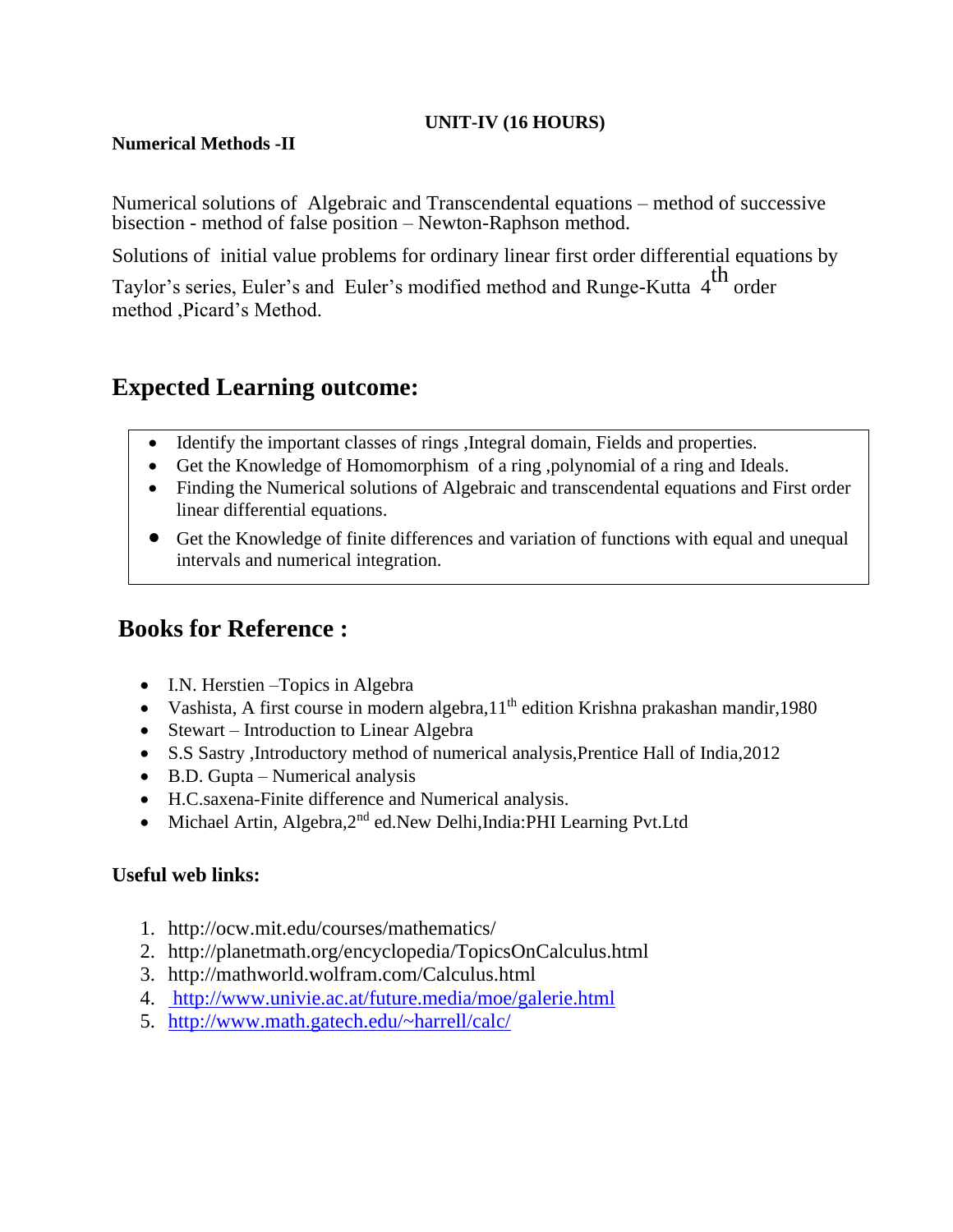#### **FIFTH SEMESTER**

### **Paper- VI (64 HOURS)**

### **(4 lecture hours per week+ 4hours of practicals(2credits)/week per batch of not more than 20 students)**

#### **UNIT-I (16 HOURS)**

#### **Calculus Of Variation**

Variation of a function  $f = f(x,y,y')$  -variation of the corresponding functional and extremal of a functional – variational problem – Euler's equation and its particular forms – Examples – standard problems like geodesics, minimal surface of revolution, hanging chain, Brachistochrone problem –Isoperimetric problems.

#### **UNIT-II (16 HOURS)**

#### **Orthogonal Curvilinear Coordinates**

Definition of orthogonal curvilinear coordinates. Fundamental vectors or base vectors, Scale factors or material factors - quadratic differential form. Spherical curvilinear system : Cartesian, Cylindrical – conversion of Cylindrical to orthogonal Spherical polar coordinates. Theorem: The Spherical coordinate system is orthogonal curvilinear coordinate system. (without proof) No problems on conversions of one system to another.

#### **UNIT-III(16 HOURS)**

#### **Riemann integration(16 hours)**

The Riemann integral- upper and lower sums-Criterion for integrability-Integrability of continuous functions and monotonic functions. Fundamental theorem of calculus – Change of variables – Integration by parts –First and second mean value theorems of integral calculus.

#### **UNIT-IV (16 HOURS)**

#### **Fourier Transforms**

Introduction-Finite Fourier transforms- finite Fourier transforms and its inverse-Fourier Sine and Cosine transforms and their inverse-properties of Fourier transforms-the convolution integral.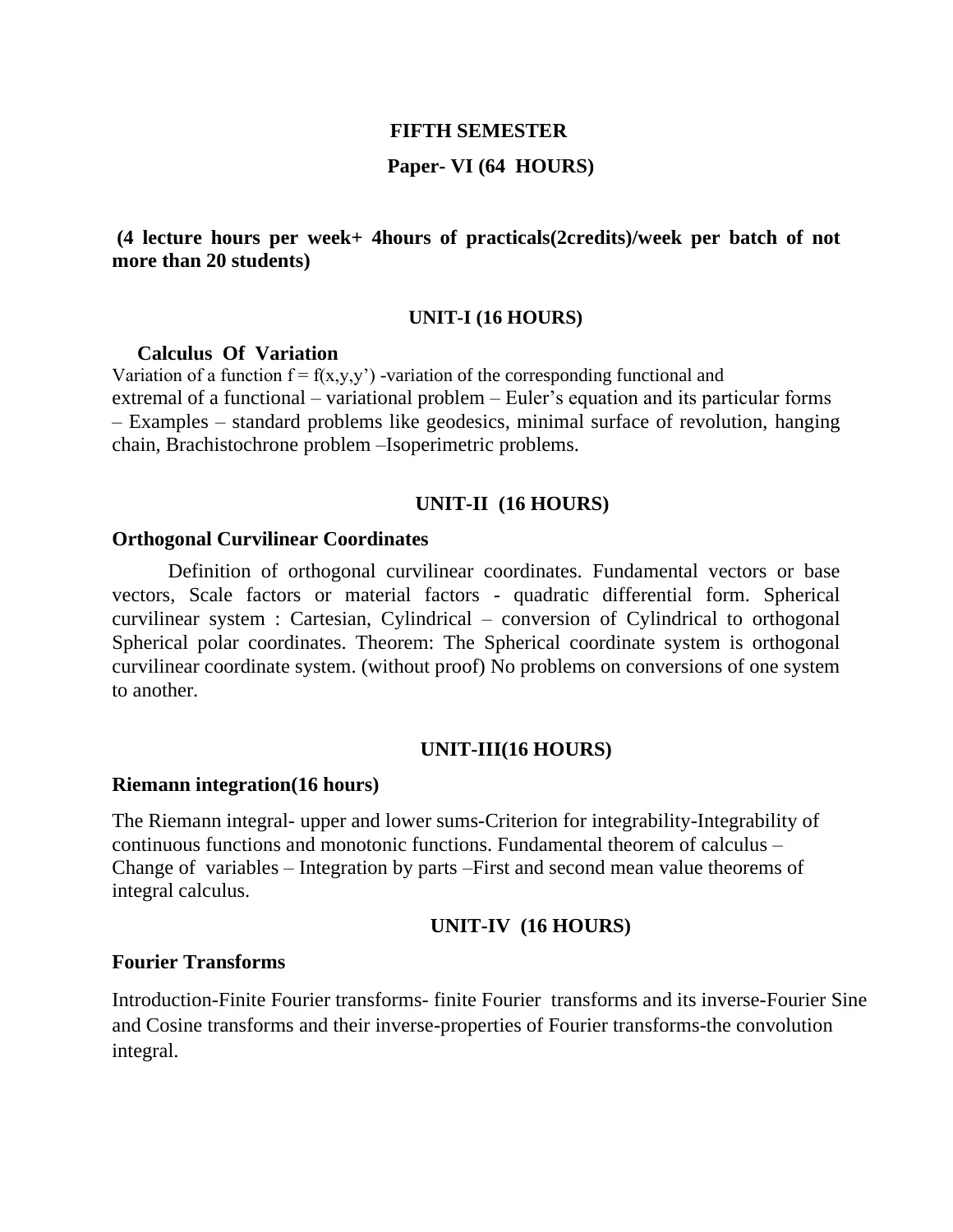### **Expected Learning Out Come:**

- Understand the concept of Calculus of variation,Geodesics, Isoperimetric problems.
- Understand the concept of orthogonal curvilinear coordinates .
- Understand the concept of Riemann integrals, fundamental theorem calculus and first and second mean value theorems of integral calculus.
- Learning the concept of Fourier transforms of sine and cosine transforms and their inverse and properties of Fourier transforms.

### **Text Books/open source materials**

- Herstein I N, *Topics in Algebra*, 4th ed. New Delhi, India: Vikas Publishing House Pvt. Ltd, 1991.
- Shanthi Narayan and P K Mittal, *Differential Calculus*, Reprint. New Delhi: S Chand and Co. Pvt. Ltd., 2014.
- M D Raisinghania, *Vector calculus*,S Chand Co. Pvt. Ltd., 2013.
- M K Jain, S R K Iyengar, and R K Jain, *Numerical Methods for Scientific and Engineering Computation*, 4th ed. New Delhi, India: New Age International, 2012.
- [www.scilab.org.](http://www.scilab.org./)
- **wxmaxima**.sourceforge.net
- www.geogebra.org

### **Reference Books:**

- R Weinstock,*Calculus of Variation*, Dover, 1970.
- M. D. Raisinghania*, Vector Calculus,* S Chand Co. Pvt. Ltd., 2013.
- G B Thomasand R L Finney, *Calculus and analytical geometry, Addison Wesley, 1995.*
- M K Jain, S R K Iyengar, and R K Jain, *Numerical Methods for Scientific and Engineering Computation*, 4th ed. New Delhi, India: New Age International, 2012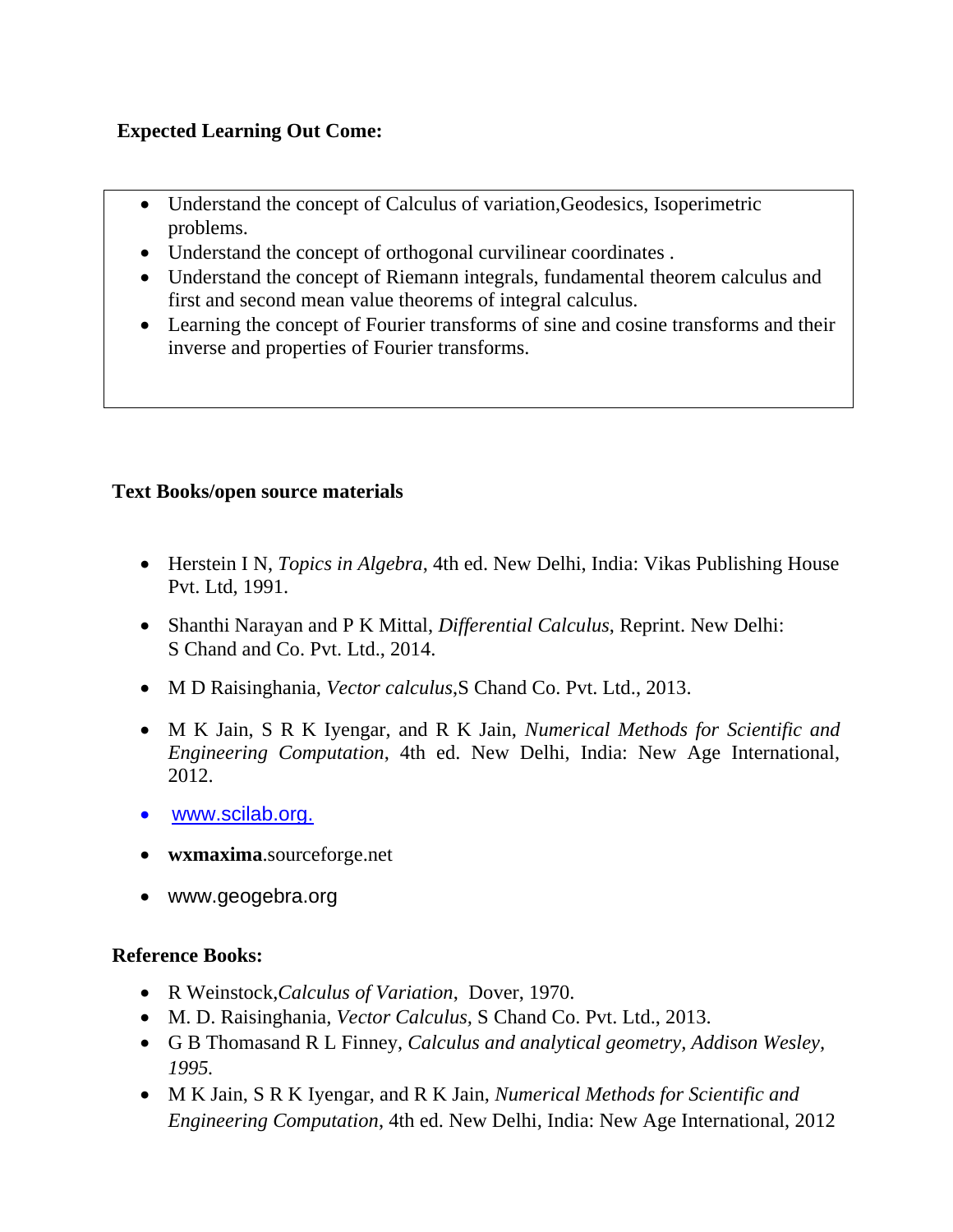- 1. http://www.themathpage.com/
- 2. <http://www.abstractmath.org/>
- 3. http://ocw.mit.edu/courses/mathematics/
- 4. http://planetmath.org/encyclopedia/TopicsOnCalculus.html
- 5. http://ocw.mit.edu/OcwWeb/Mathematics/18-01Fall-2005/CourseHome/index.htm
- 6. http://mathworld.wolfram.com/Calculus.html
- 7. <http://www.univie.ac.at/future.media/moe/galerie.html>
- 8. http://www.math.gatech.edu/~harrell/calc/
- 9. http://www.amtp.cam.ac.uk/lab/people/sd/lectures/nummeth98/index.htm
- 10. http://math.fullerton.edu/mathews/numerical.html
- 11. <http://www.onesmartclick.com/engineering/numerical-methods.html>

### **(Skill Enhancement Course)**

### **SEC-I (2 Credits / 2 Hours/Week)**

### **Unit:1**

### **Partial Differential Equations- I**

Total differential equations-Necessary condition for the equation *Pdx***+ Q***dy***+***Rdz***=** 0 to be integrable-Simultaneous equations of the form  $\frac{dx}{p} = \frac{dy}{Q}$  $\frac{dy}{Q} = \frac{dz}{R}$  $rac{12}{R}$ 

Formation of partial differential equation .Equations of First Order Lagrange's linear equation – Charpit's method, Standard types of first order non-linear partial differential equation (By known substitution).

### **Unit: 2**

### **Partial Differential Equations- II**

Solution of second order linear partial differential equations in two variables with constant coefficients by finding complementary function and particular integral

Solution of one – dimensional heat equations, Solution of one – dimensional wave equations using Fourier series.

### **Reference Books:**

- 1. G Strang, MIT open courseware (http://ocw.mit.edu/courses).
- 2. Frank Ayres, *Schaum's outline of theory and problems of Differential Equations*, 1st ed. USA: McGraw-Hill, 1972.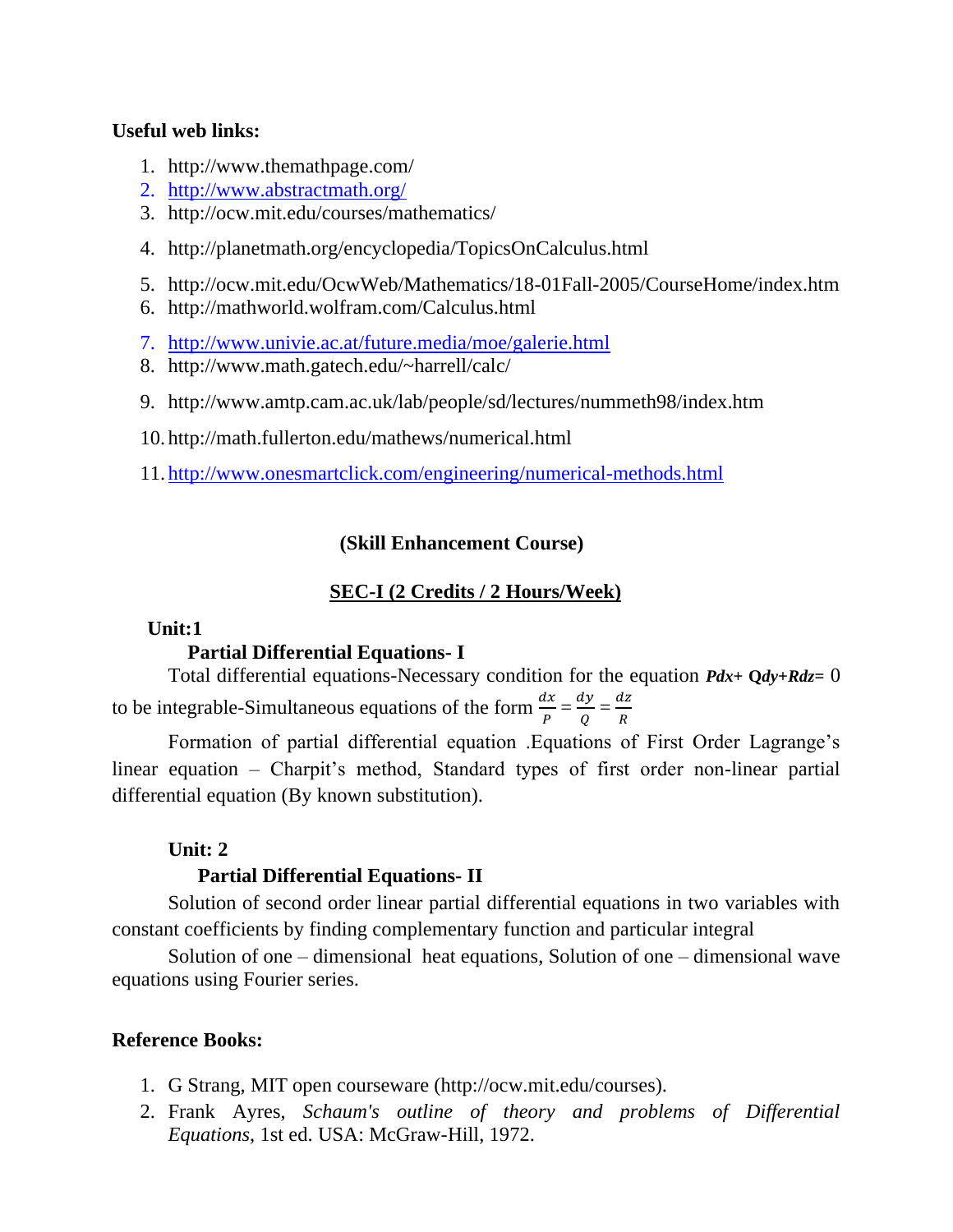- 3. GF Simmons, *Differential equation with Applications and historical notes*, 2nd ed.: McGraw-Hill Publishing Company, Oct 1991.
- 4. S Narayanan & T K Manicavachogam Pillay, *Differential Equations*.: S V Publishers Private Ltd., 1981.
- 5. I N Sneddon, *Elements of Partial Differential Equations*, 3rd ed.: Mc. Graw Hill., 1980.

- 1. http://ocw.mit.edu/courses/mathematics/
- 2. http://mathworld.wolfram.com/Calculus.html
- 3. <http://www.math.gatech.edu/~harrell/calc/>
- 4. http://tutorial.math.lamar.edu/classes/de/de.aspx
- 5. http://www.sosmath.com/diffeq/diffeq.html
- 6. [http://www.analyzemath.com/calculus/Differential\\_Equations/applications](http://www.analyzemath.com/calculus/Differential_Equations/applications)

### **(Skill Enhancement Course)**

### **SEC-II (2 Credits/2 Hours/ Week)**

### **UNIT- 1: Basics of Graph theory**

 Basic Definition, Isomorphism, Sub graphs, operations on Graphs ,Walks, paths, Circuits, connected and disconnected graphs , Euler graphs, Hamiltonian graphs, some applications, trees and Basic properties ,Distance, Eccentricity, centre, spanning trees, Minimal spanning tree.

### **UNIT-II :Cut-Sets,Cut-vertices and Planar Graphs**

Cut- sets, Fundamental circuits, fundamental cut-sets, Connectivity, Seperability , Cutvertex, Network flows,1-and 2- Isomorphisms.Planar and non planar graphs, Euler's formula, Detection of planarity. Matrix representation of graphs- Adjacency matrix of a graph, Incidence matrix of a graph.

### **Reference Books:**

- 1. C.L Liu –Elements of discrete mathematics McGraw-Hill,1986.
- 2. Kenneth H.Rosen-Discrete Mathematics and its applications, McGraw-Hill,2002.
- 3. F. Harary –Graph theory,Addison Wesley,Reading Mass,1969.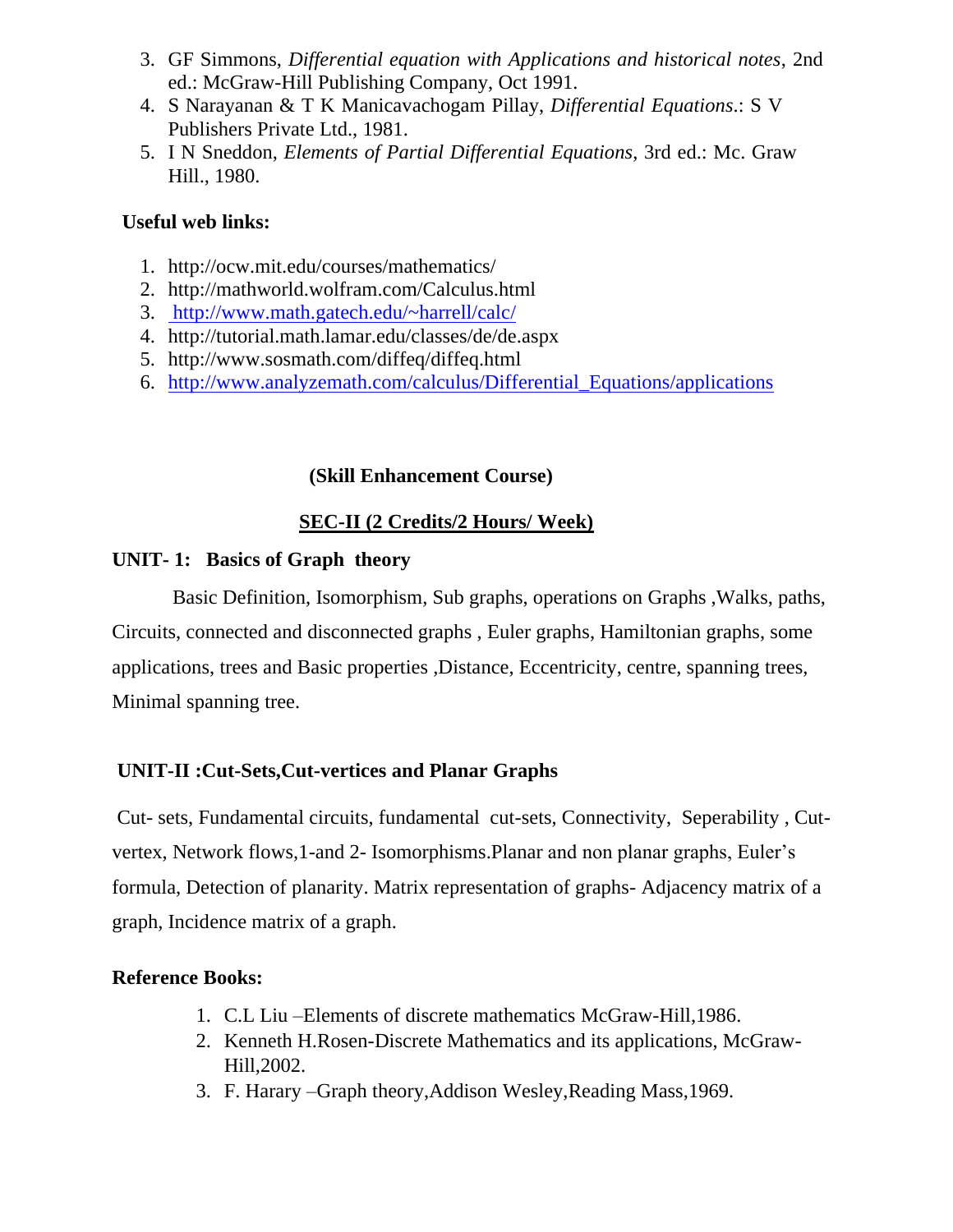- 4. K.R. Parthasarathy-Basic Graph theory,Tata McGraw-Hill, New Delhi,1994.
- 5. D.B West –Introduction to Graph theory, Pearson Education inc, 2001,2<sup>nd</sup> Ed

- 1. http://ocw.mit.edu/courses/mathematics/
- 2. http://mathworld.wolfram.com/Calculus.html
- 3. <http://www.math.gatech.edu/~harrell/calc/>
- 4. http://tutorial.math.lamar.edu/classes/de/de.aspx
- 5. http://www.sosmath.com/diffeq/diffeq.html

### **PRACTICALS –V**

### **Mathematics practicals with FOSS tools for computer programs (4 hours (2 Credits)/ week per batch of not more than 20 students)**

### **LIST OF PROGRAMS**

- 1. Examples on different types of rings.
- 2. Examples on integral domains .
- 3. Examples on Fields.
- 4. Examples on subrings, ideals and subrings which are not ideals.
- 5. Finding units and associates.
- 6. Homomorphism and isomorphism of rings- illustrative examples.
- 7. Solving polynomial rings.
- 8. Scilab/Maxima programs to evaluate integrals using Simpson's  $\frac{1}{3}$  $\frac{rd}{rule.}$
- 9. Scilab/Maxima programs to evaluate integrals using Simpson's  $\frac{3}{8}$ ℎ rule.
- 10.Solving algebraic and transidental equation by Bisection method.
- 11.Solving algebraic and transidental equation by Regula Falsi Method.
- 12. Solving algebraic equation and transidental equation by Newton raphson Method.
- 13.Solving ordinary differential equation by Modified Euler's Method.
- 14. Solving ordinary differential equation by Runge –kutta Method of 4<sup>th</sup> order.
- **Note:** The above list may be changed annually with the approval of the BOS in UG (Mathematics). Geogebra/Octave may also be used in place of scilab/maxima.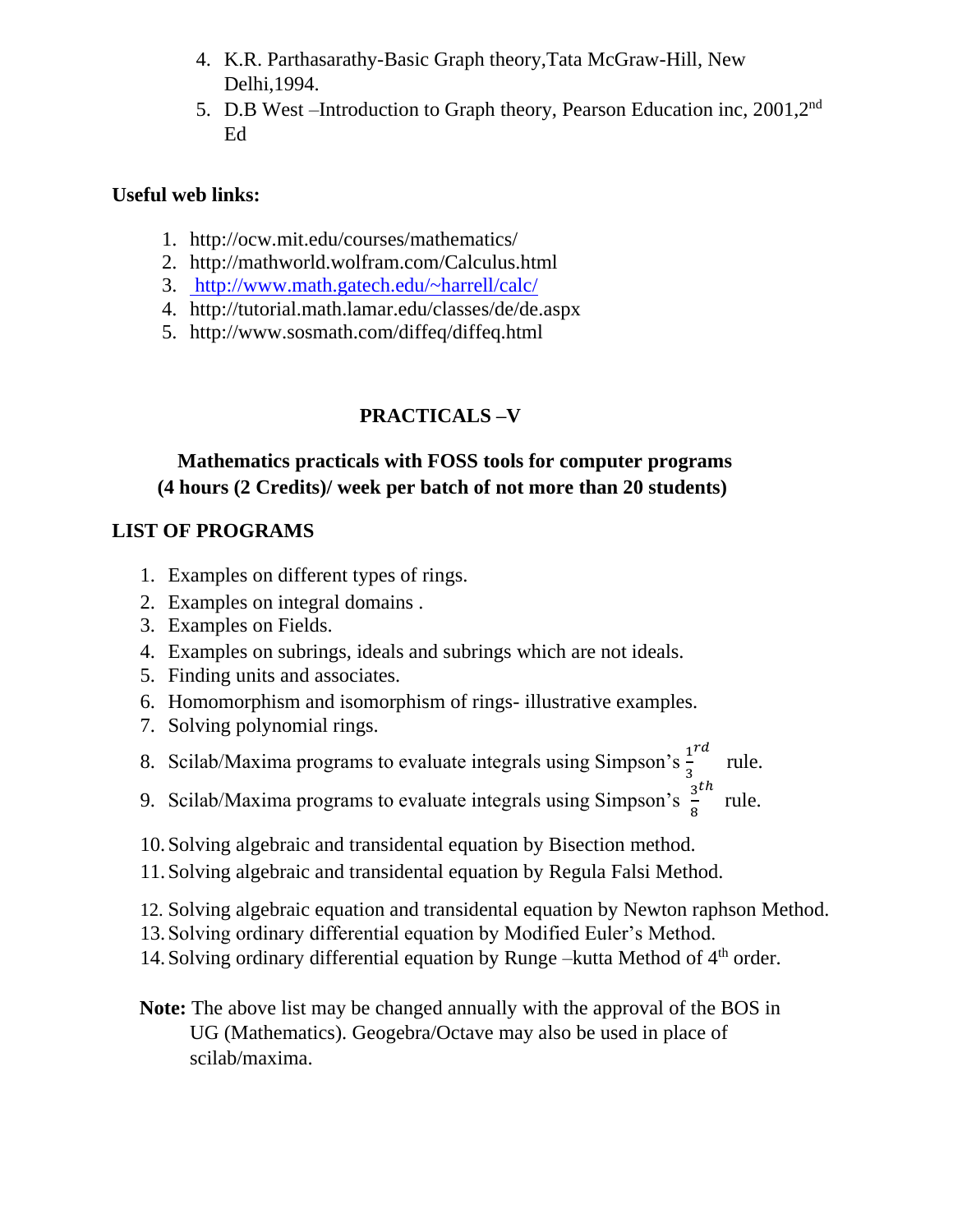### **PRACTICALS –VI Mathematics practicals with FOSS tools for computer programs ( 4 hours(2 credits)/ week per batch of not more than 20 students)**

**Programs using Scilab/Maxima/Python.**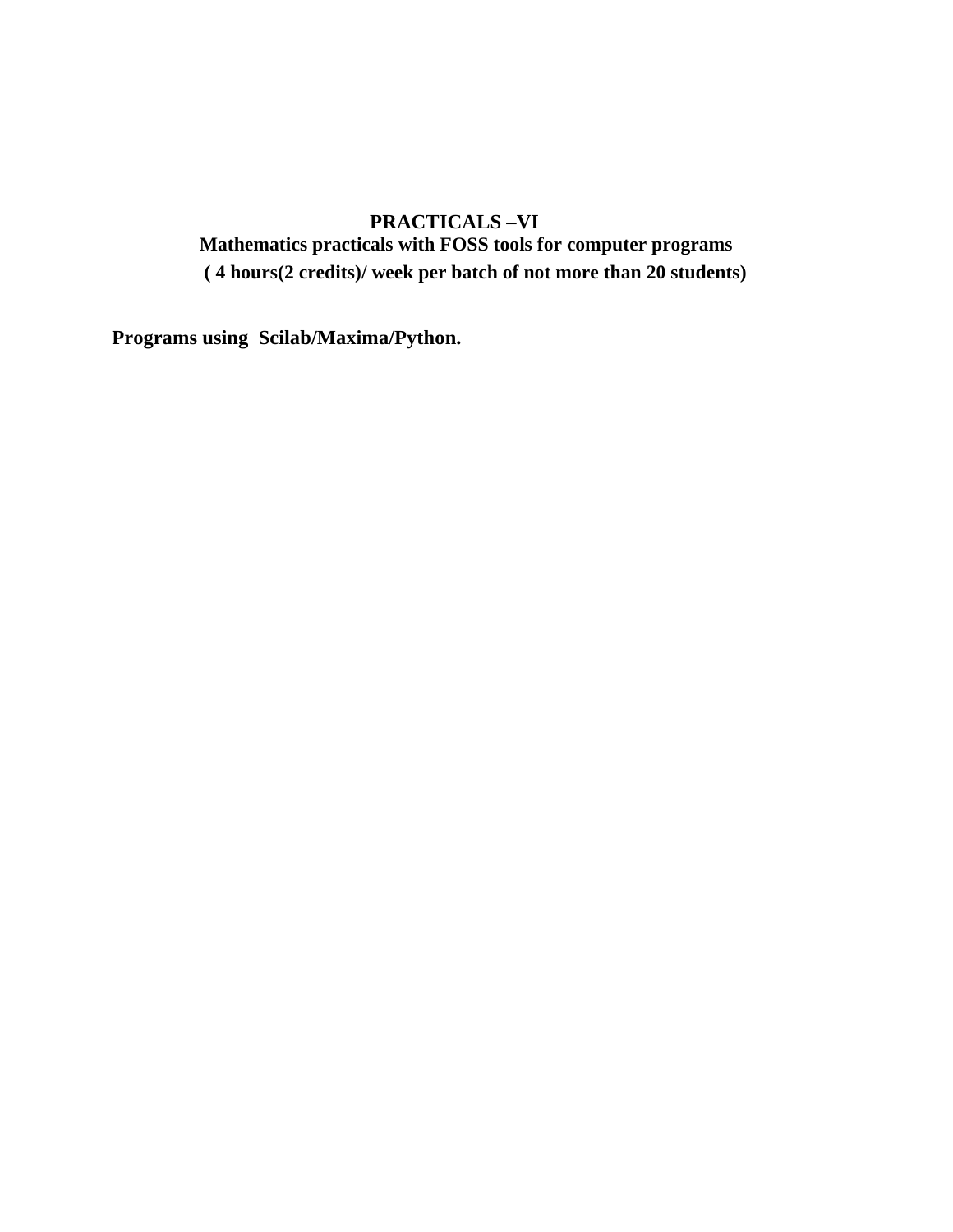#### **SIXTH SEMESTER**

#### **Paper-VII (64 hours)**

**(4 Lecture hours per week + 4 hours of practical (2credits)/week per batch of not more than 20 students)**

#### **UNIT-I (16 HOURS)**

**Complex Analysis**

 **a) Complex numbers** -Cartesian and polar form-geometrical representationcomplex-Plane-Euler's formula -  $e^{i\theta} = cos\theta + isin\theta$ . Functions of a complex variablelimit, continuity and differentiability of complex function. Analytic function, Cauchy-Riemann equations in Cartesian and Polar forms-Sufficiency conditions for analyticity(Cartesian form only)-Harmonic function-standard properties of analytic functions-construction of analytic function when real or imaginary part is given-Milne Thomson method.

#### **UNIT-II (16 HOURS)**

**b) Complex integration**- the complex integration –properties-problems.Cauchy's Integral theorem-proof using Green's theorem- direct consequences.Cauchy's Integral formula with proof-Cauchy's generalised formula for the derivatives with proof and applications for evaluation of simple line integrals - Cauchy's inequality with proof – Liouville's theorem with proof. Fundamental theorem of algebra with proof.

#### **UNIT-III (16 HOURS)**

#### **Linear Algebra-I**

Vector space – Examples – Properties – Subspaces – criterion for a subset to be a subspace –linear span of a set - linear combination – linear independent and dependent subsets –Theorems– Basis and dimensions– Standard properties – Examples illustrating concepts and results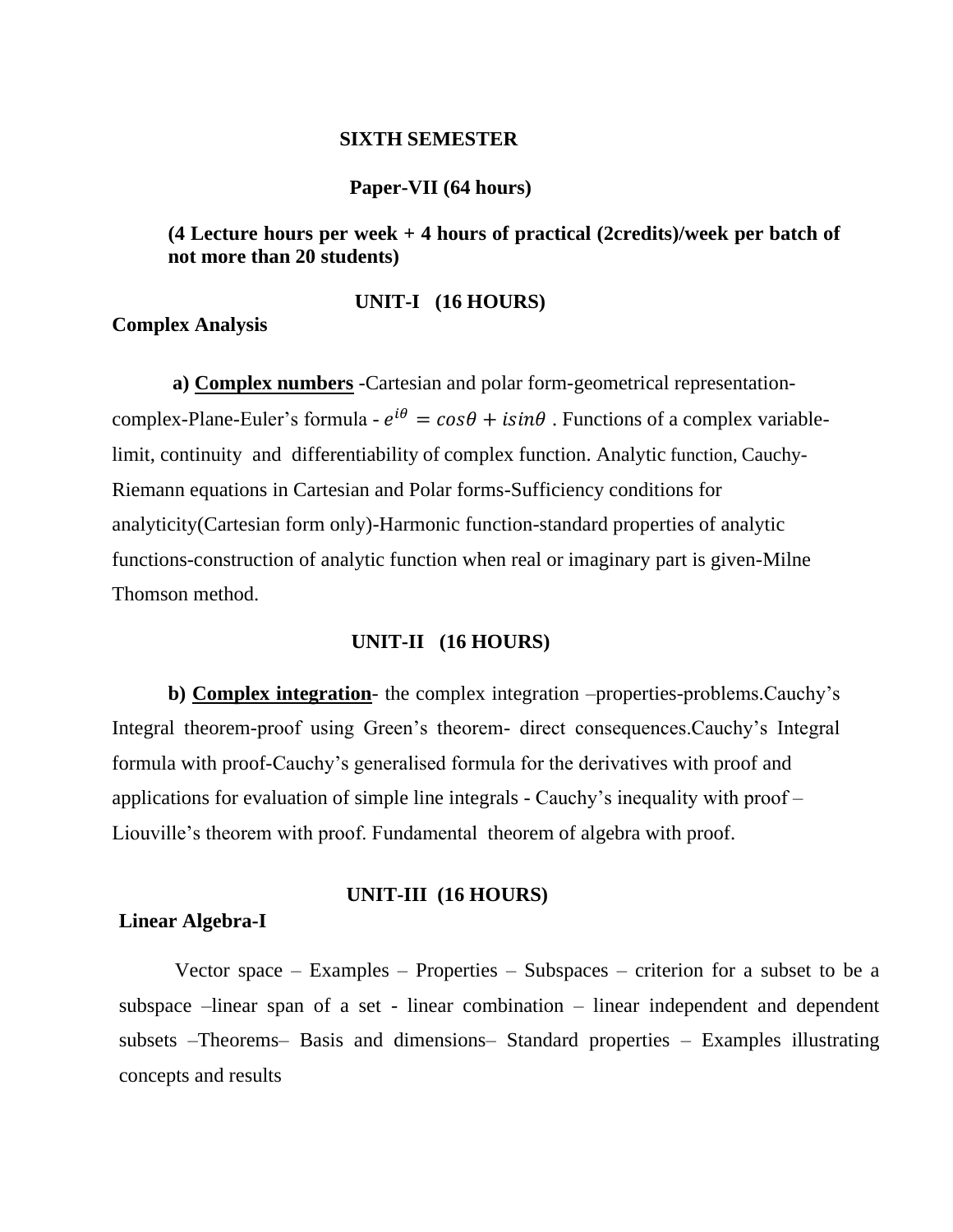### **UNIT-IV (16 HOURS)**

### **Linear Algebra-II**

Linear transformations – properties –Isomorphism – matrix of a linear transformation – Algebra of linear transformation – Eigen Values and Eigen vectors of linear transformationrange and kernel – rank and nullity – Rank – Nullity theorem – Non-singular and singular linear transformations - Standard properties – Examples.

### **Expected Learning Out Come:**

- Understand the fundamental concepts of complex analysis and the role in modern mathematics.
- Compute complex integration and its applications.
- Get the concept of Vector space and subspaces , Homomorphism and Isomorphism of vector spaces.
- Understand the concept of Linear transformations and its properties, rank –nullity, Singular –non singular transformation,and Examples.

### **Text Books/open source materials**

- a. S Shanthinarayan, *Complex Analysis*, S Chand Co. Pvt. Ltd., 2012.
- b. Krishnamoorty V K and Mainra V P and Arora J L, *An Introduction to Linear Algebra*, Reprint. New Delhi, India: Affiliated East West Press Pvt. Ltd., 2003.
- *c.* www.scilab.org
- d. **wxmaxima**.sourceforge.net
- e. www.geogebra.org

### **Reference Books**

- 1. R V Churchil & J W Brown, *Complex Variables and Applications*, 5th ed.: McGraw Hill Companies., 1989.
- 2. L V Ahlfors, *Complex Analysis*, 3rd ed.: Mc Graw Hill. , 1979.
- 3. A R Vashista, *Complex Analysis*, Krishna Prakashana Mandir, 2012.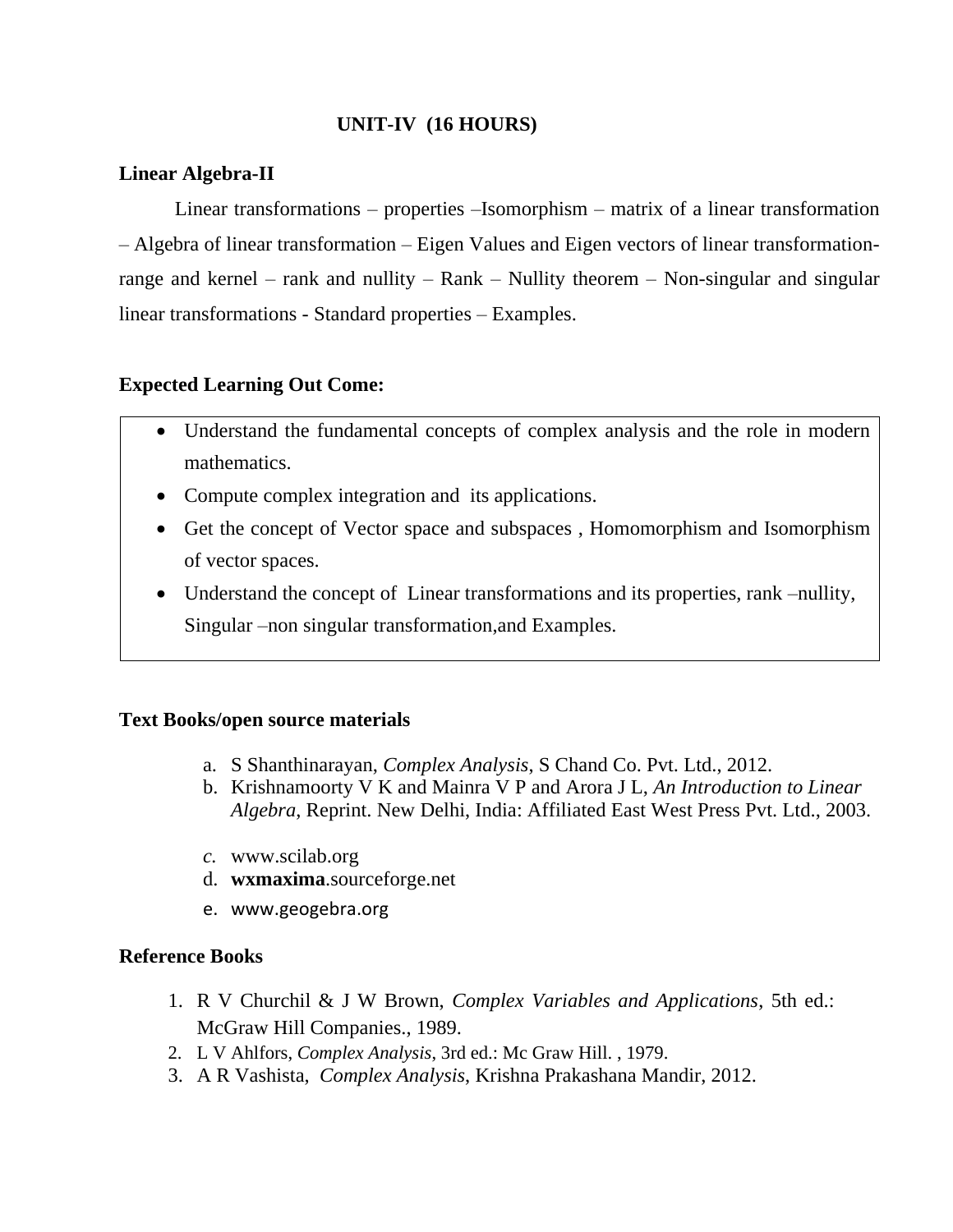- 1. http://www.mathcs.org/analysis/reals/index.html
- 2. http://www.amtp.cam.ac.uk/lab/people/sd/lectures/nummeth98/index.htm
- 3. http://math.fullerton.edu/mathews/numerical.html
- 4. http://www.onesmartclick.com/engineering/numerical-methods.html

### **Sixth Semester**

### **Paper – VIII(64 hours)**

### **(4 lecture hours per week+ 4 hours of practical's /week per batch of not more than 20 students)**

### **UNIT-I(16 hours)**

### **Differential Calculus**

Continuity and differentiability of a function of two and three variables – Taylor's Theorem and expansion of functions of two variables- Maxima and Minima of functions Of two variables. Method of Lagrange multipliers.

### **UNIT-II(16 hours)**

### **Differential Calculus of Scalar and Vector Fields**

Scalar field – gradient of a scalar field, geometrical meaning – directional derivative – Maximum directional derivative – Angle between two surfaces - vector field

– divergence and curl of a vector field – solenoidal and irrotational fields – scalar and vector potentials – Laplacian of a scalar field – vector identities. Standard properties, Harmonic functions, Problems.

### **UNIT-III(16 hours)**

### **Transformations**

Definition-Jacobean of a transformation-Identity transformation-Reflection-

Translation- rotation- magnification and inversion –Linear transformation-Definition- The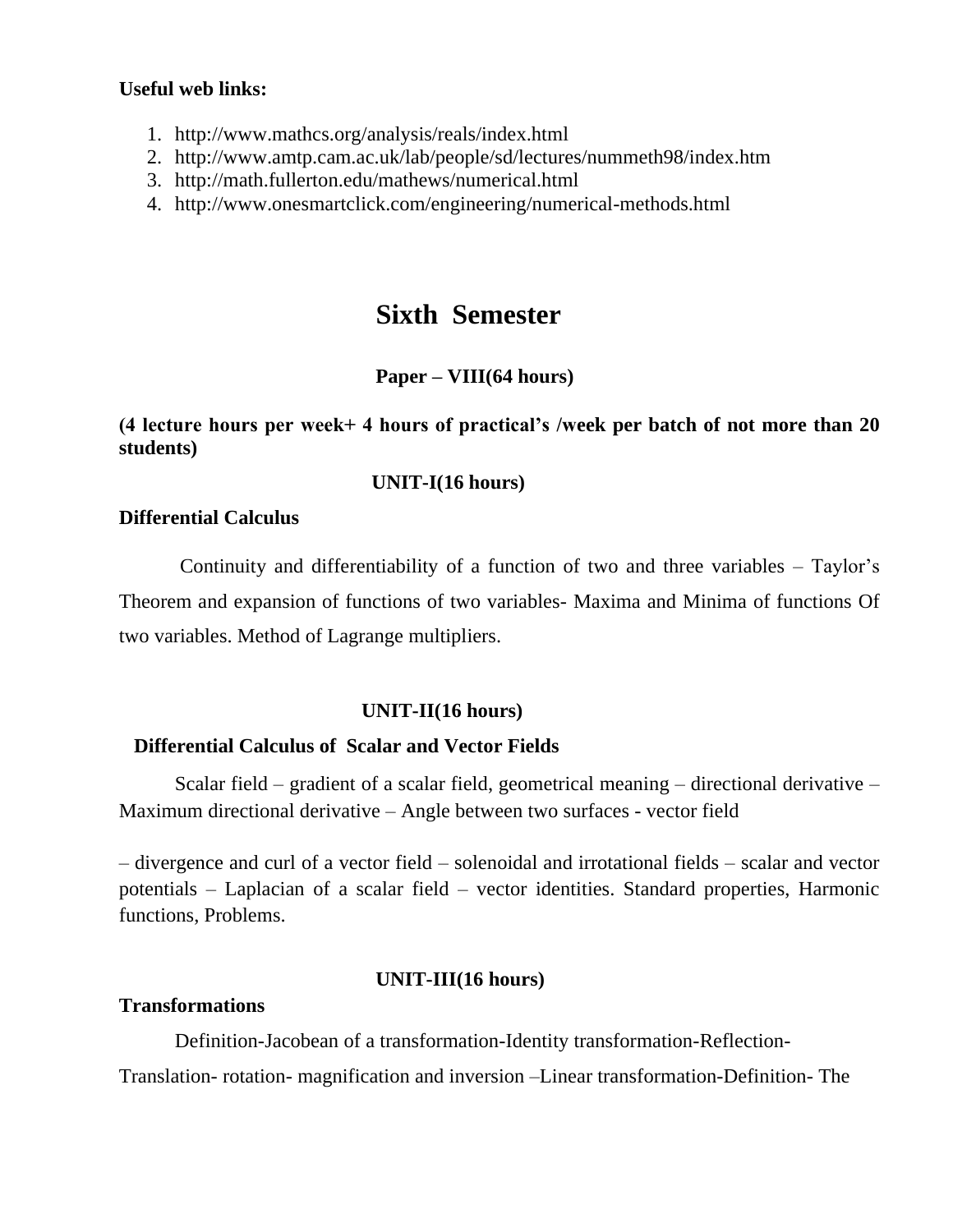bilinear transformation (B.T.)-cross ratio of four points- cross ratio of preserving property-Preservation of family of straight lines and circles-Conformal mapping-Discussion of transformations  $w = e^z$ ,  $w = z^2$ ,  $w = \cos z$ ,  $w = \sin z$ ,  $w = \sinh z$  and  $w = \cosh z$ .

### **UNIT-IV(16 hours)**

### **Improper Integrals**

Improper Integrals (definition only)- Gamma and Beta functions and results following the definitions-connection between Beta and Gamma functions-applications to evaluation of integrals-Duplication formula.

### **Expected Learning Out Come:**

- Understand the concepts of maxima and minima of functions of two variables.
- Understand the concepts of scalar and vector fields, Harmonic functions.
- Get the concept of transformations, Bilinear transformations, conformal mapping.
- Understand the concept of Beta and Gamma functions, properties.

### **Reference Books**

- S Shanthinarayan, *Complex Analysis*, S Chand Co. Pvt. Ltd., 2012
- R V Churchil & J W Brown, *Complex Variables and Applications*, 5th ed.: McGraw Hill Companies., 1989.
- L V Ahlfors, *Complex Analysis*, 3rd ed.: Mc Graw Hill. , 1979.
- A R Vashista, *Complex Analysis*, Krishna Prakashana Mandir,2012.
- M. D. Raisinghania*, Vector Calculus,* S Chand Co. Pvt. Ltd., 2013.
- G B Thomasand R L Finney, *Calculus and analytical geometry, Addison Wesley, 1995.*
- Shanthinarayan and P.K. Mittal Integrtal calculus.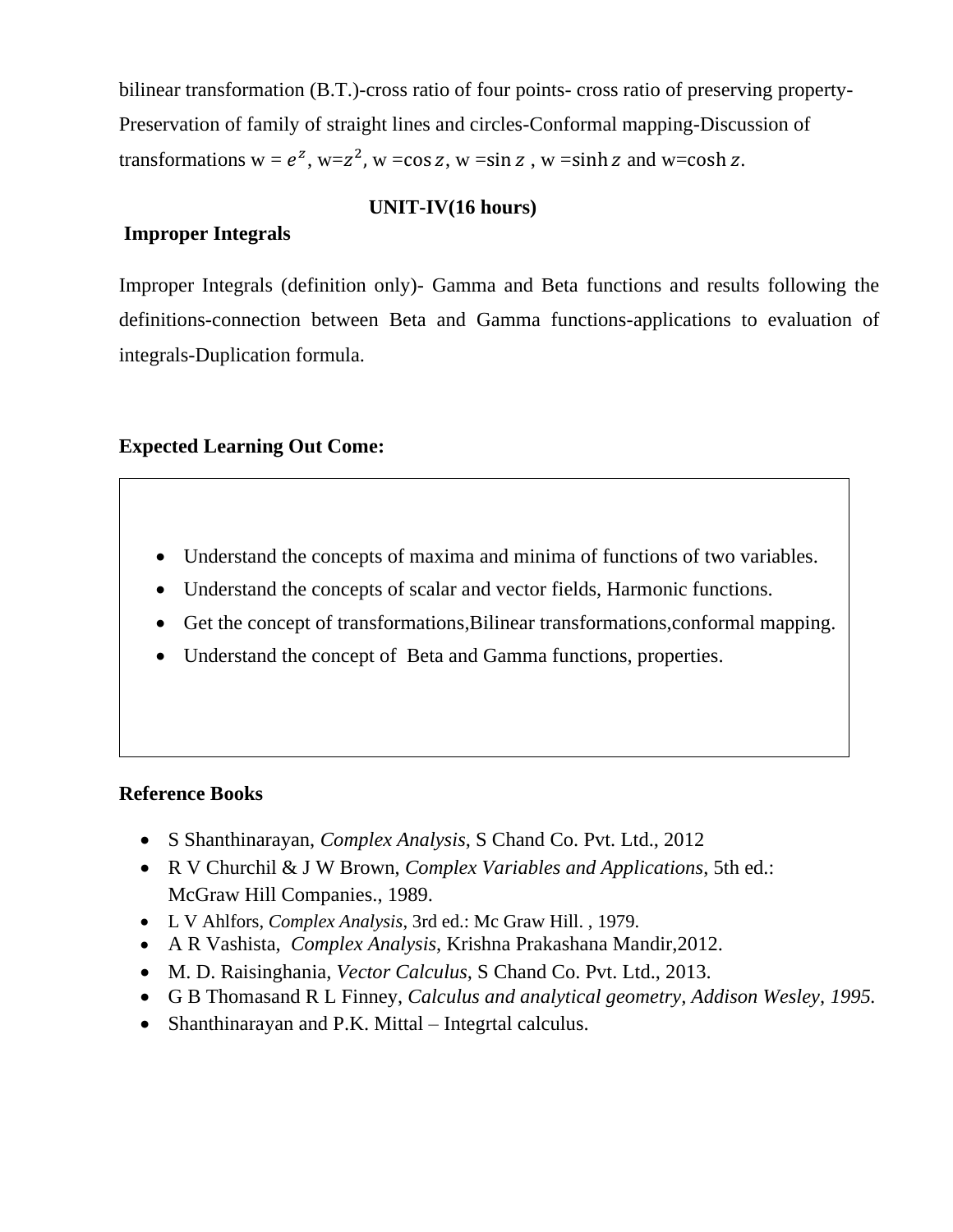- 1. http://www.mathcs.org/analysis/reals/index.html
- 2. http://www.amtp.cam.ac.uk/lab/people/sd/lectures/nummeth98/index.htm
- 3. http://math.fullerton.edu/mathews/numerical.html
- 4. http://www.onesmartclick.com/engineering/numerical-methods.html

### **( Skill Enhancement Course )**

### **SEC-III (2 Credits /2 hours /Week)**

### **UNIT: 1**

### **Line And Multiple Integrals**

Definition of line integral and basic properties examples evaluation of line integrals.

Definition of double integral – its conversion to iterated integrals .Evaluation of double integrals by change of order of integration and by change of variables –

computation of plane and surface areas. Triple integral and evaluation of change of variables.

### **UNIT-II**

### **Integral Theorems**

Green's theorem (with proof) - Direct consequences of the theorem.The Divergence theorem (with proof) - Direct consequences of the theorem.The Stokes' theorem (with proof) - Direct consequences of the theorem.

### **Reference Books**

- 1. B.S Grewal Higher Engineering Mathematics.
- 2. E. Kreyszig Advanced Engineering Mathematics.
- 3. S. C . Malik Real Analysis.
- 4. Shanthinarayan and P.K. Mittal Integrtal calculus.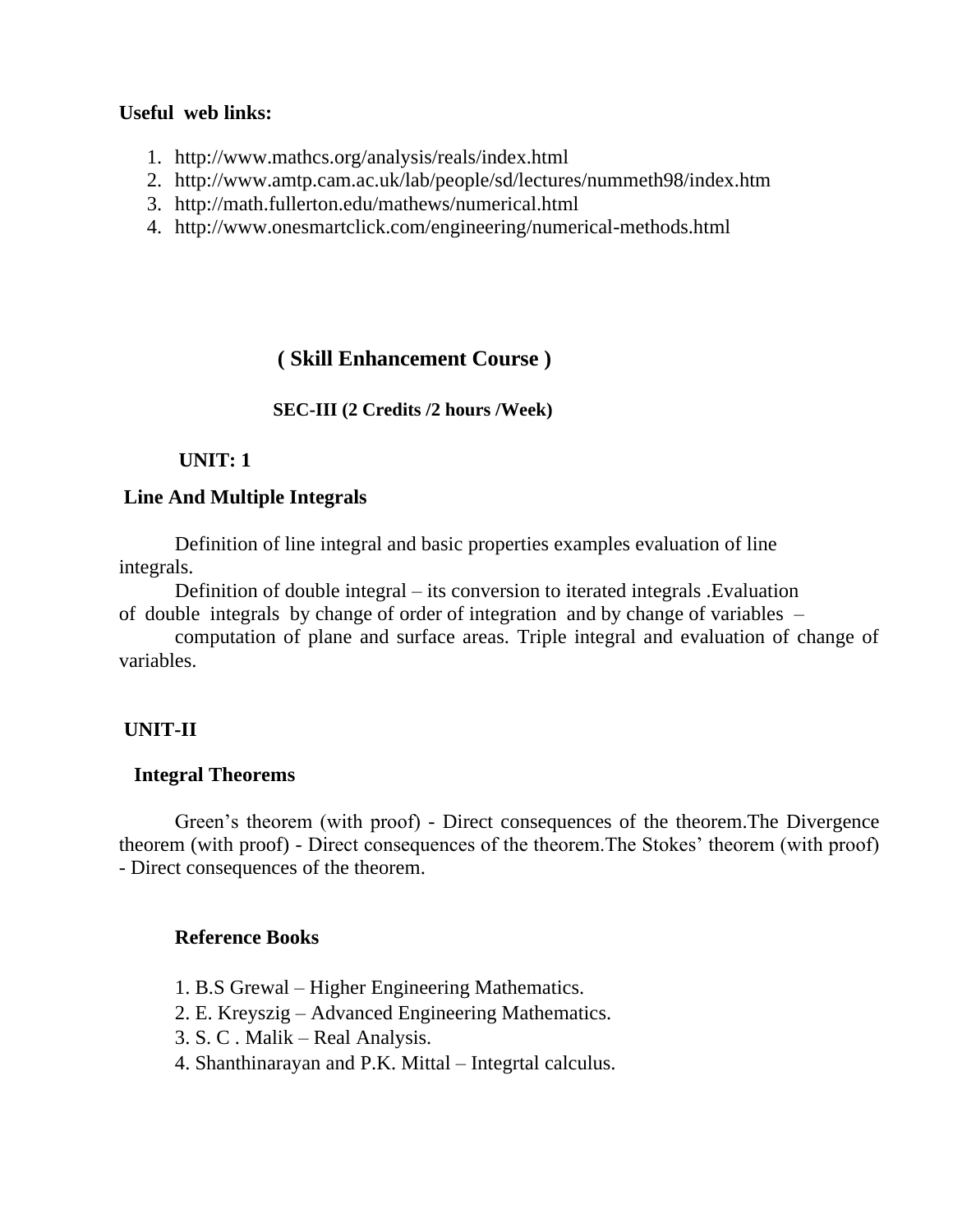### **( Skill Enhancement Course )**

### **SEC-IV (2 Credits/2 Hours /Week)**

### **OPTIMIZATION :**

The linear programming problem.Problem formulation.Linear programming in matrix notation.Graphical solution of linear programming problems.Some basic properties of convex sets,convex functions and concave functions .Theory and application of the simplex method of solution of a linear programming problem,Charne's M-Technique.The two phase method.principle of duality in linear programming problem.Fundamental duality theorem.simple problems.The transportation and assignment problems.

### **References:**

- 1. S.M Ross, introduction to probability models(sixth edition)Academic Press,1997.
- 2. I.Blake,An introduction to applied probability,John wiley & Sons,1979.
- 3. J.Pitman,Probability,Narosa,1993.
- 4. A.M.Yagolam and I.M.Yagolam , probability and information,Hindustan publishing corporation ,Delhi,1983.
- 5. Mokhtar S.Bazaraa,John J.Jarvis and Hanif D.Shirali,Linear programming and network flows,John Wiley & Sons,1990.
- 6. G.Hadley,Linear programming,Narosa Publishing House,1995.

7. S.I.Gass, Linear programming: methods and applications (4<sup>th</sup> edition)McGraw-Hill,New York,1975.

8. Kanti Swaroop P.K.Gupta and Man mohan,operations Research,sultan chand &sons,New Delhi,1998.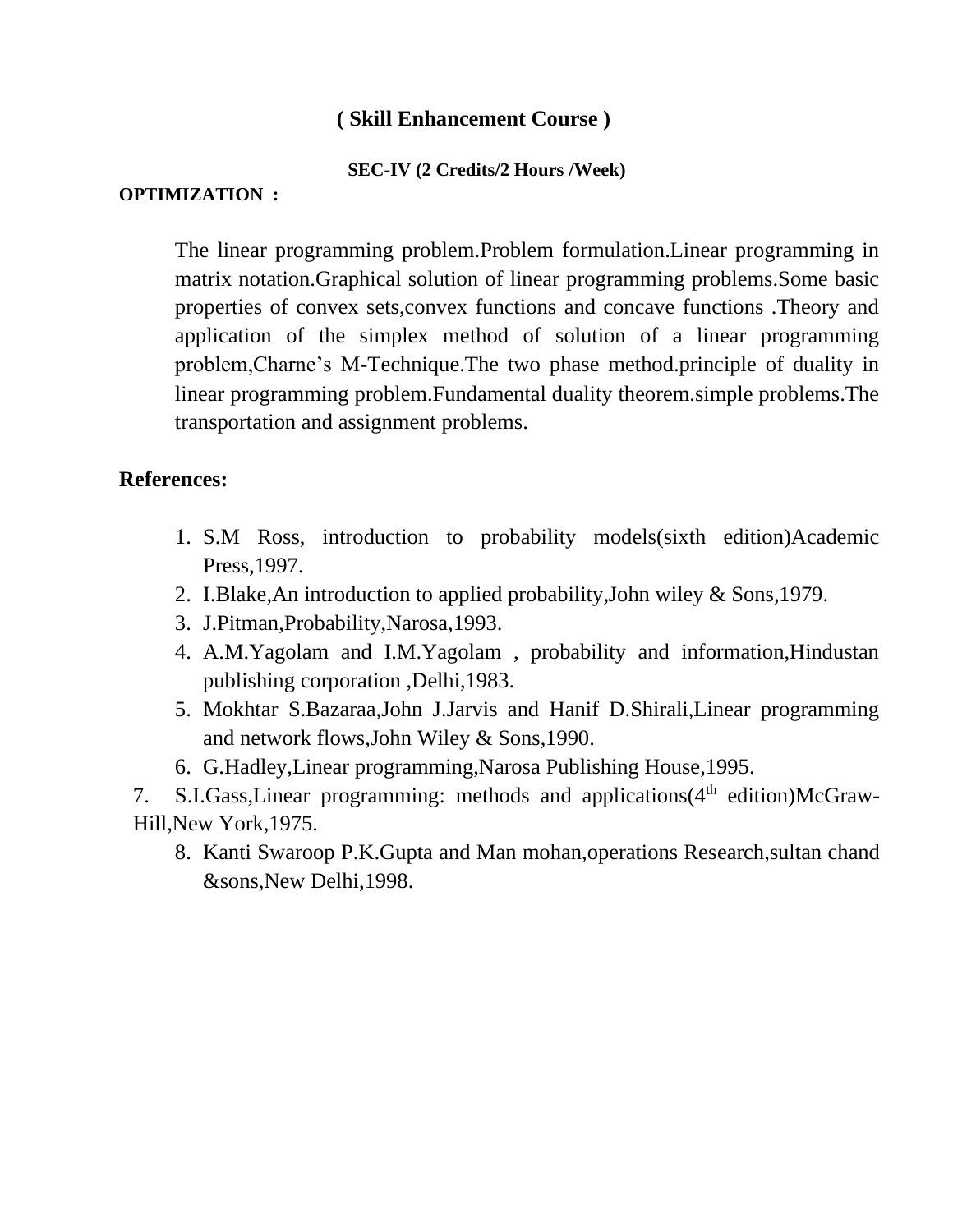### **PRACTICALS –VII Mathematics practicals with FOSS tools for computer programs (4 hours (2 credits)/ week per batch of not more than 20 students)**

### **LIST OF PROGRAMS**

- 1. Some problems on Cauchy-Riemann equations (polar form).
- 2. Implementation of Milne-Thomson method of constructing analytic functions(simple examples).
- 3. Illustrating orthogonality of the surfaces obtained from the real and imaginary parts of an analytic function.
- 4. Verifying real and imaginary parts of an analytic function being harmonic (in polar coordinates).
- 5. Examples connected with Cauchy's integral theorem.
- 6. Vector space, subspace illustrative examples.
- 7. Expressing a vector as a linear combination of given set of vectors.
- 8. Examples on linear dependence and independence of vectors.
- 9. Basis and Dimension illustrative examples.
- 10. Verifying whether a given transformation is linear.
- 11. Finding matrix of a linear transformation.
- 12. Problems on rank and nullity theorem.

**Note:**The above list may be changed annually with the approval of the BOS in UG (Mathematics). Geogebra/Octave may also be used in place of scilab/maxima.

### **PRACTICALS –VIII Mathematics practicals with FOSS tools for computer programs ( 4 hours(2 credits)/ week per batch of not more than 20 students)**

### **Programs using Scilab/Maxima/Python.**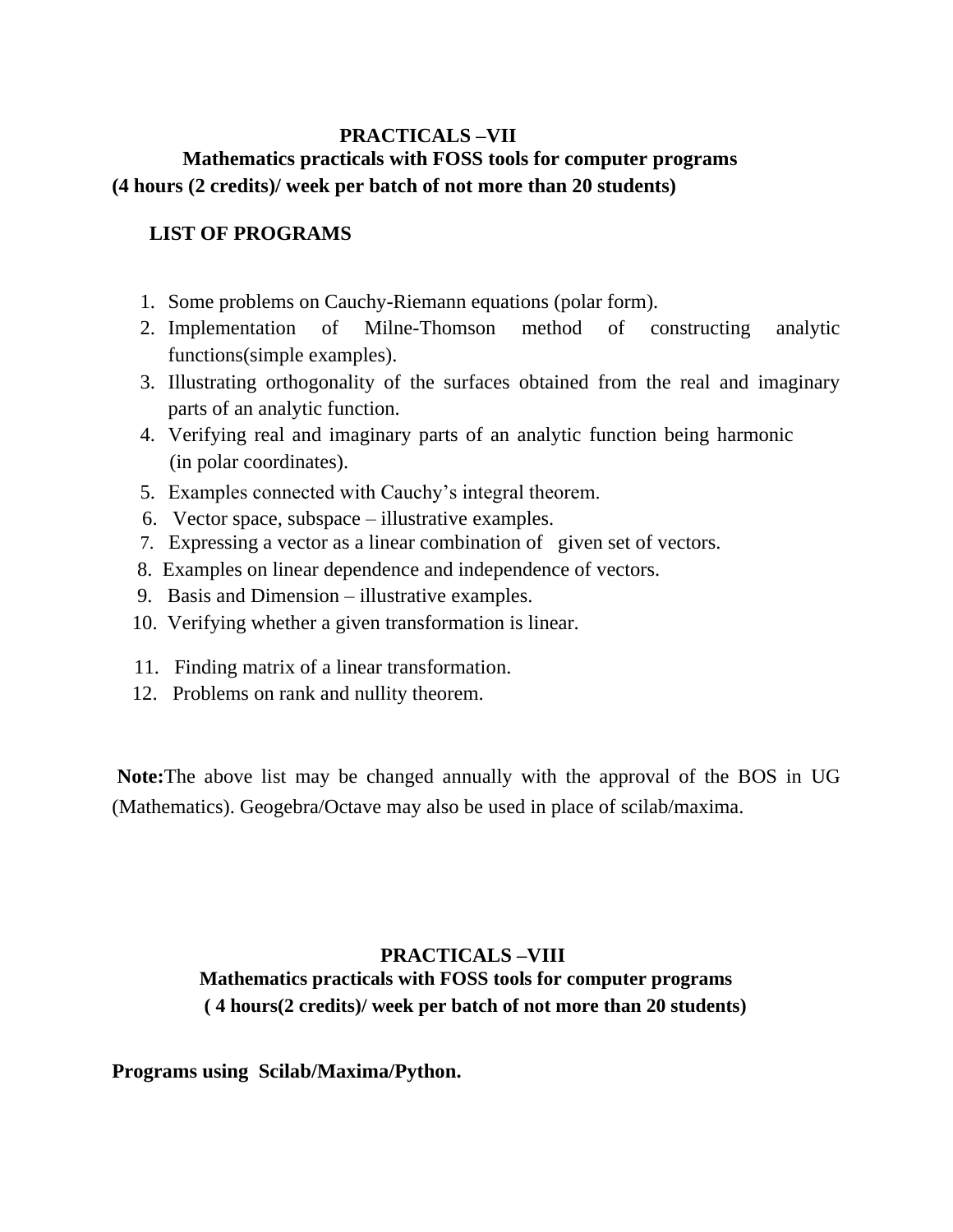### AN AUTONOMOUS COLLEGE OF THE UNIVERSITY OF MYSORE

### **First Semester B.Sc Examination**

#### **MATHEMATICS**

Algebra -I and Calculus -I

**Time: 3Hours** 

Max Marks: 70

**Instructions: 1. Section A is compulsory.** 

2.All questions in sections B,C and D carry equal marks.

### **SECTION-A**

#### Answer any FIVE questions. Each question carries TWO marks:

**SECTION-B** 

### (Algebra)

Answer any TWO main questions.

### **SECTION-C**

### (Differential Calculus)

**Answer any TWO main questions.** 

### **SECTION-D**

### (Integral Calculus)

Answer any ONE main question.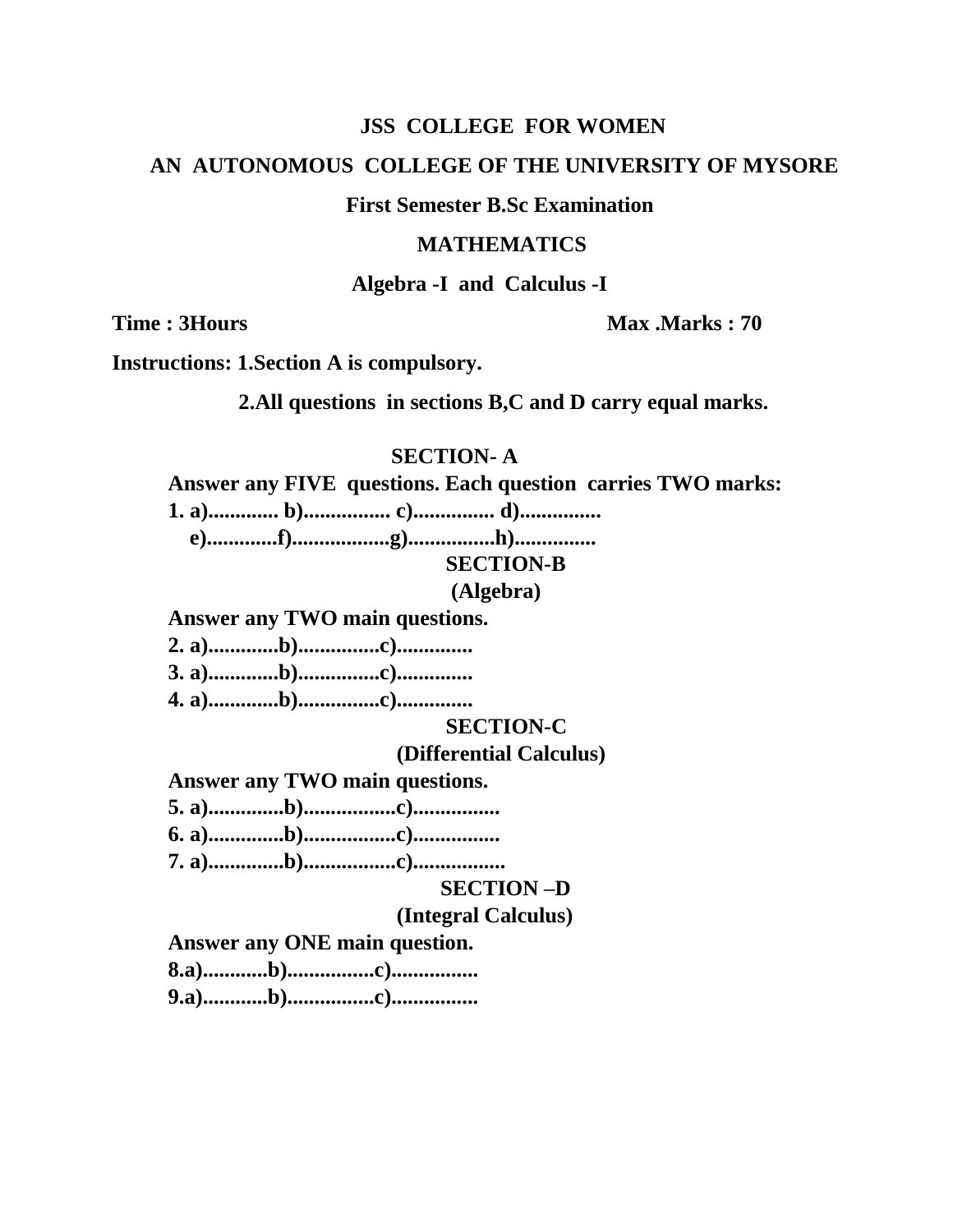### AN AUTONOMOUS COLLEGE OF THE UNIVERSITY OF MYSORE

### **Second Semester B.Sc Examination**

### **MATHEMATICS**

Algebra -II, Calculus -II and Differential Equations-I

**Time: 3Hours** 

Max .Marks: 70

**Instructions: 1. Section A is compulsory.** 

### 2. All questions in sections B,C and D carry equal marks. **SECTION-A**

Answer any FIVE questions. Each question carries TWO marks:

### **SECTION-B**

(Algebra)

Answer any ONE main question. 

### **SECTION-C**

(Differential and Integral Calculus)

Answer any TWO main questions.

### **SECTION-D**

### (Differential Equations)

Answer any TWO main questions.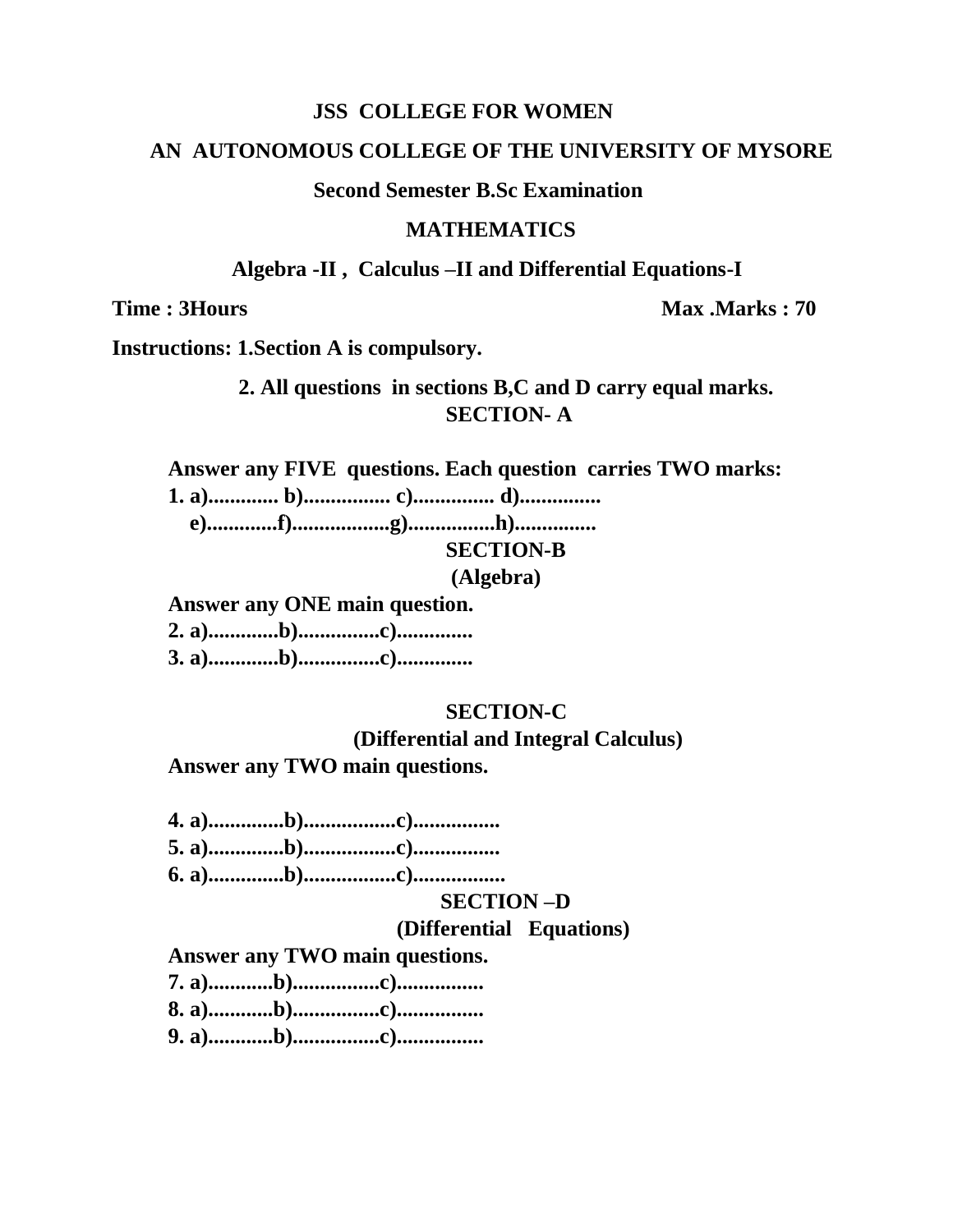### AN AUTONOMOUS COLLEGE OF THE UNIVERSITY OF MYSORE

### **Third Semester B.Sc Examination**

### **MATHEMATICS**

#### Algebra -III, Analysis -I and Differential Calculus-III

**Time: 3Hours** 

Max . Marks: 70

**Instructions: 1. Section A is compulsory.** 

2.All questions in sections B,C and D carry equal marks. **SECTION-A** 

Answer any FIVE questions. Each question carries TWO marks:

**SECTION-B** 

(Algebra)

Answer any ONE main question. 

#### **SECTION-C**

(Analysis)

**Answer any THREE main questions.** 

### **SECTION-D**

(Differential Calculus)

Answer any ONE main question.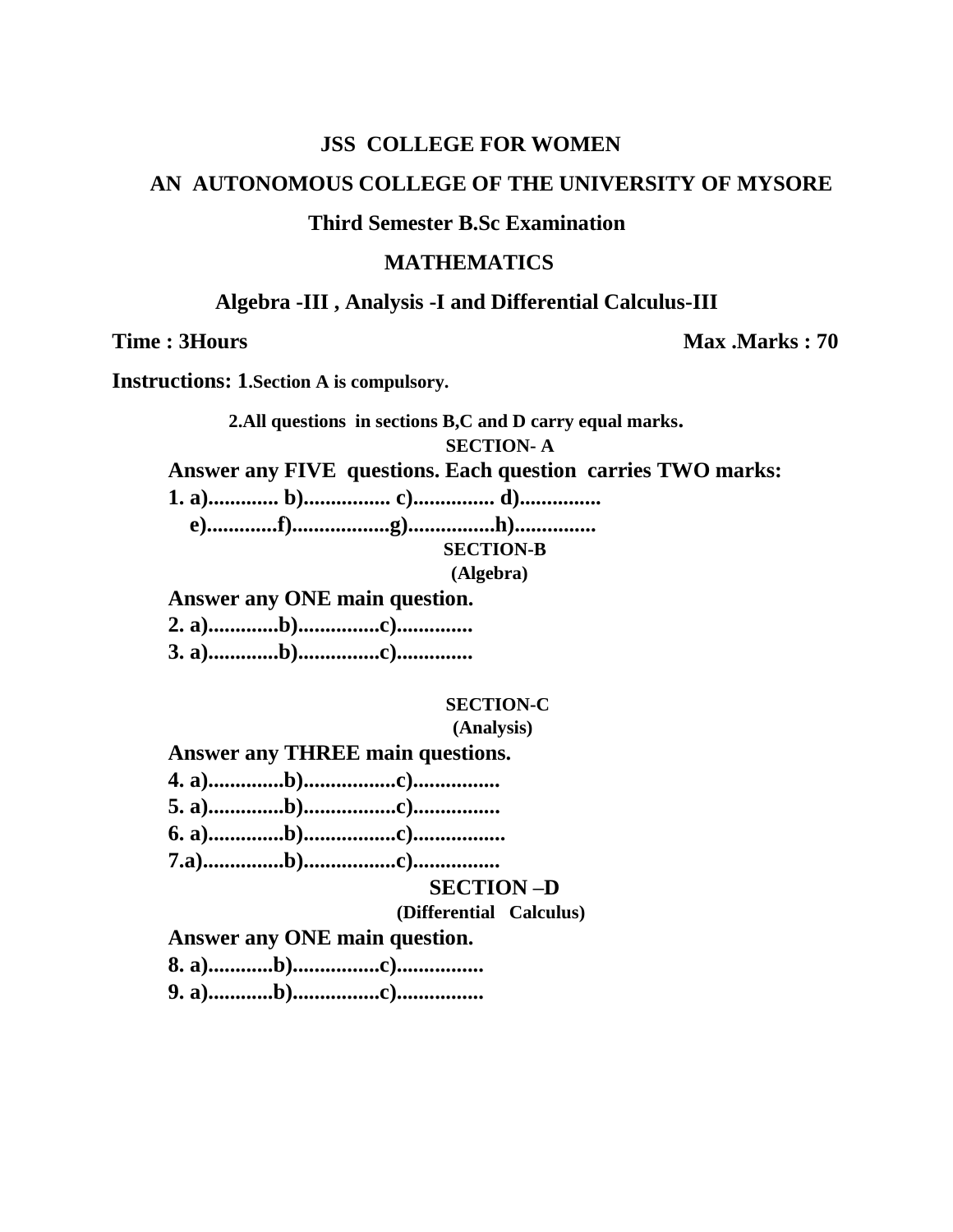### AN AUTONOMOUS COLLEGE OF THE UNIVERSITY OF MYSORE

### **Forth Semester B.Sc Examination**

#### **MATHEMATICS**

Algebra -IV, Mathematical Methods-I , Differential Equations-II and Analysis-II

Time: 3Hours

Max.Marks: 70

**Instructions: 1. Section A is compulsory.** 

2.All questions in sections B,C,D and E carry equal marks. **SECTION-A** 

#### Answer any FIVE questions. Each question carries TWO marks:

**SECTION-B** 

(Algebra)

#### Answer any ONE main question.

#### **SECTION-C**

(Mathematical Methods)

Answer any ONE main question.

#### **SECTION-D**

#### (Differential Equations)

#### Answer any TWO main questions.

- 
- 

#### **SECTION-E**

(Sequences and Series of Functions)

Answer any ONE main question.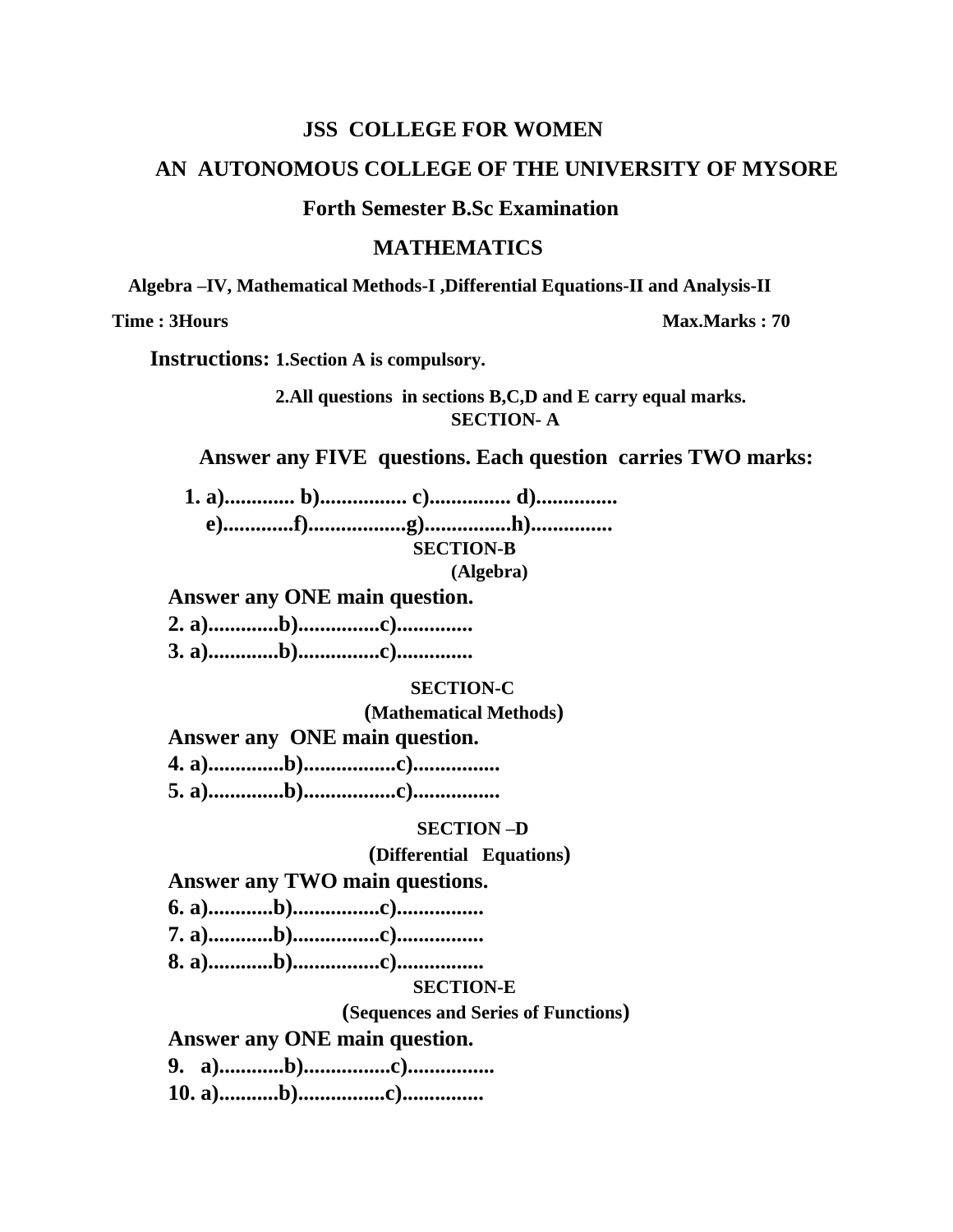### AN AUTONOMOUS COLLEGE OF THE UNIVERSITY OF MYSORE

#### **Fifth Semester B.Sc Examination**

### **MATHEMATICS**

#### **Rings & Fields and Numerical analysis**

**Time: 3Hours** 

Max .Marks: 70

**Instructions: 1. Section A is compulsory.** 

2. All questions in sections B,C and D carry equal marks.

#### **SECTION-A**

### Answer any FIVE questions. Each question carries 2 marks:

### **SECTION-B**

### (Rings & Fields)

### Answer any TWO main question. Each question carries 12 marks:

#### **SECTION-C**

#### (Numerical analysis)

Answer any TWO main questions. Each question carries 12 marks: 

### **SECTION-D**

### (Rings & Fields and Numerical analysis) Answer any ONE main question. Each question carries 12 marks: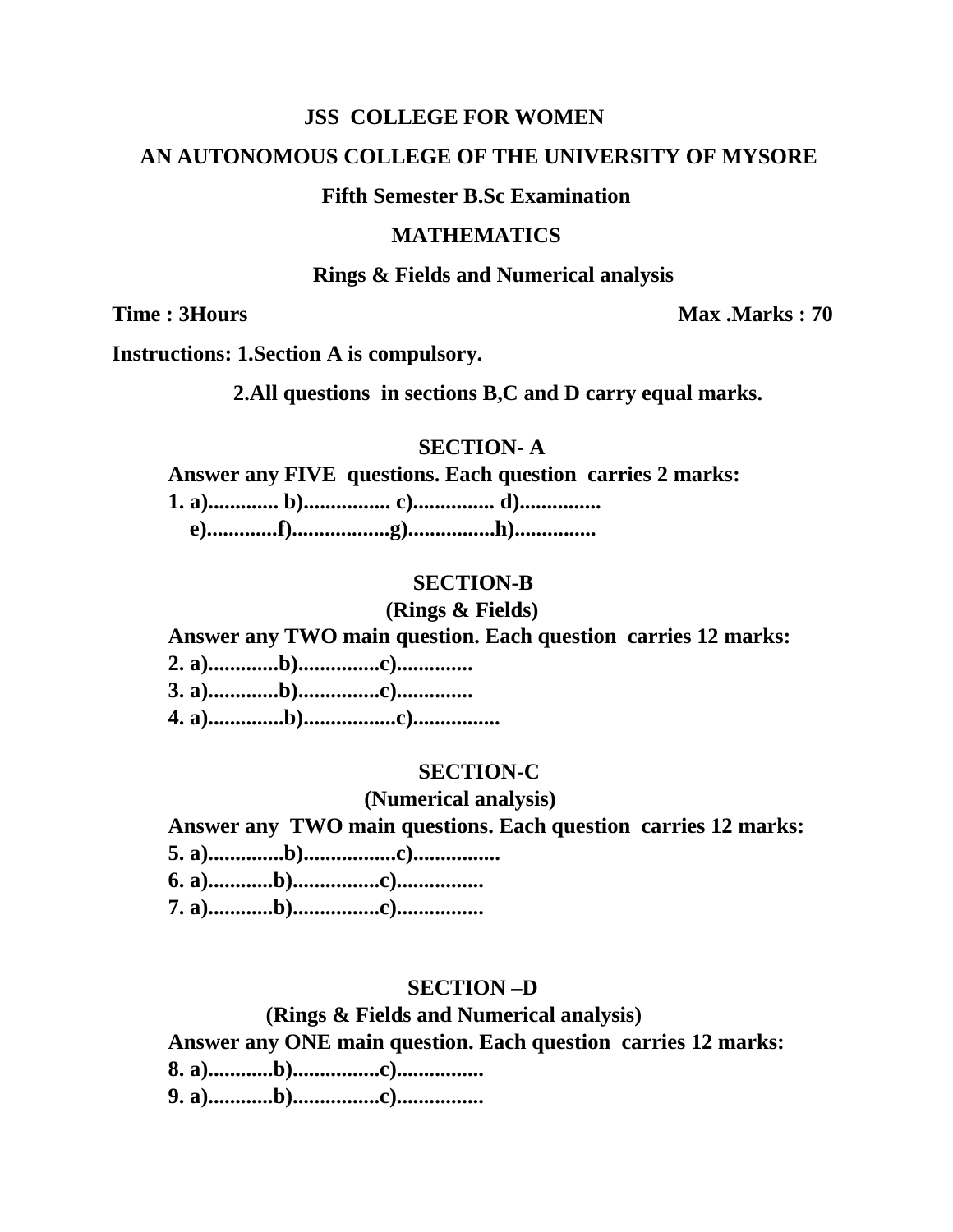#### AN AUTONOMOUS COLLEGE OF THE UNIVERSITY OF MYSORE

### **Fifth Semester B.Sc Examination**

#### **MATHEMATICS**

CALCULUS, ORTHOGONAL CURVILINEAR CO-ORDINATES, RIEMANN INTEGRATION **AND FOURIER TRANSFORM** 

**Time: 3Hours** 

### Max.Marks:70

**Instructions: 1. Section A is compulsory.** 

2. All questions in sections B,C and D carry equal marks. **SECTION-A** 

Answer any FIVE questions. Each question carries 2 marks:

#### **SECTION-B**

(CALCULUS OF VARIATION, ORTHOGONAL CURVILINEAR CO-ORDINATES)

Answer any TWO main question. Each question carries 12 marks:

#### **SECTION-C**

(RIEMANN INTEGRATION AND FOURIER TRANSFORM) Answer any TWO main questions. Each question carries 12 marks:

#### **SECTION-D**

(CALCULUS, ORTHOGONAL CURVILINEAR CO-ORDINATES, RIEMANN INTEGRATION) Answer any ONE main question. Each question carries 12 marks: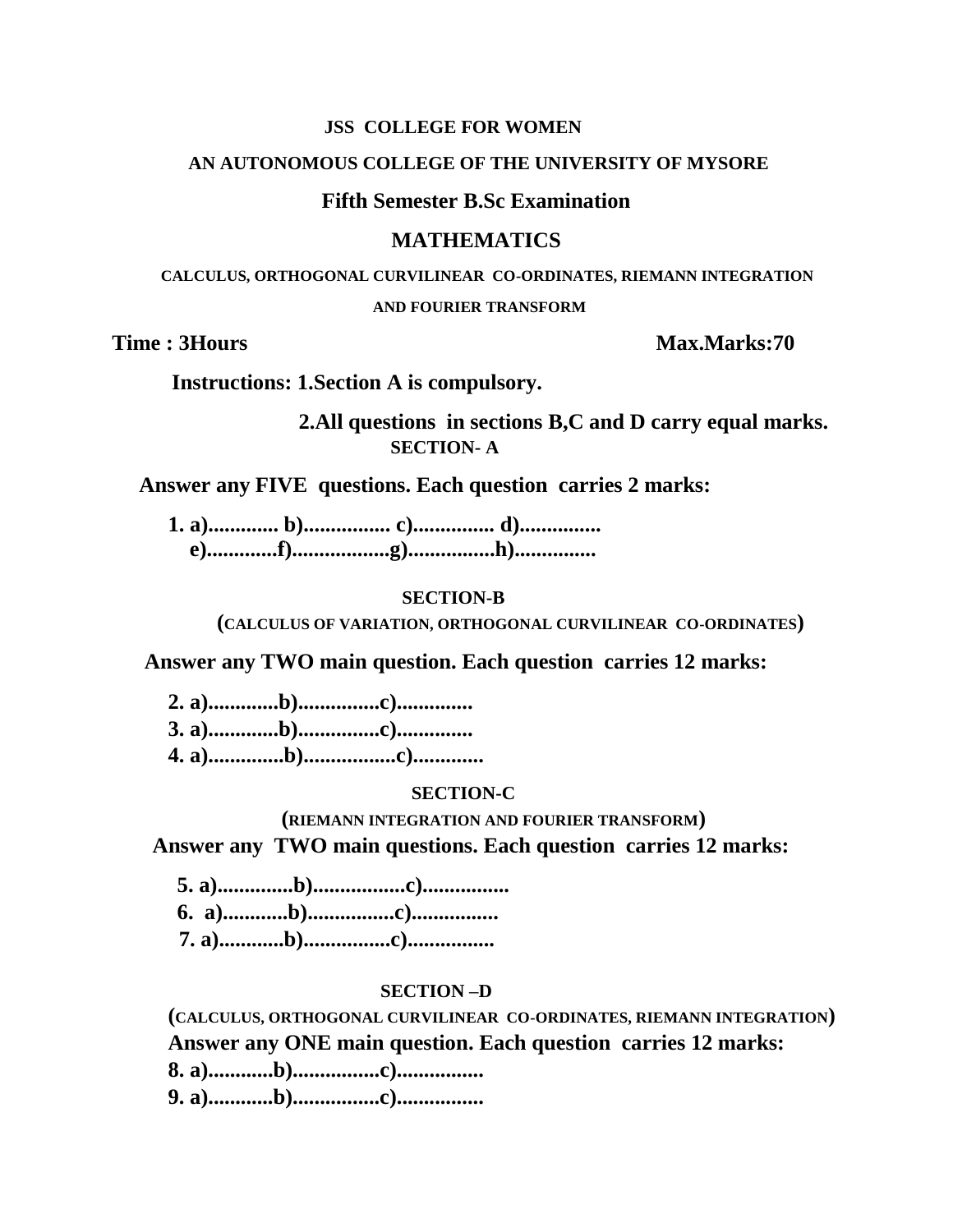### AN AUTONOMOUS COLLEGE OF THE UNIVERSITY OF MYSORE

### **Sixth Semester B.Sc Examination**

### **MATHEMATICS**

#### **Complex Analysis and Linear Algebra**

Time: 3 Hours

Max Marks: 70

**Instructions: 1. Section A is compulsory.** 

2. All questions in sections B, C and D carry equal marks.

### **SECTION-A**

Answer any FIVE questions. Each question carries 2 marks:

#### **SECTION-B**

### (Complex Analysis)

### Answer any TWO main questions. Each question carries 12 marks:

- 
- 
- 

#### **SECTION-C**

#### (Linear Algebra)

Answer any TWO main questions. Each question carries 12 marks: 

### **SECTION-D**

(Complex Analysis and Linear Algebra)

Answer any ONE main question. Each question carries 12 marks: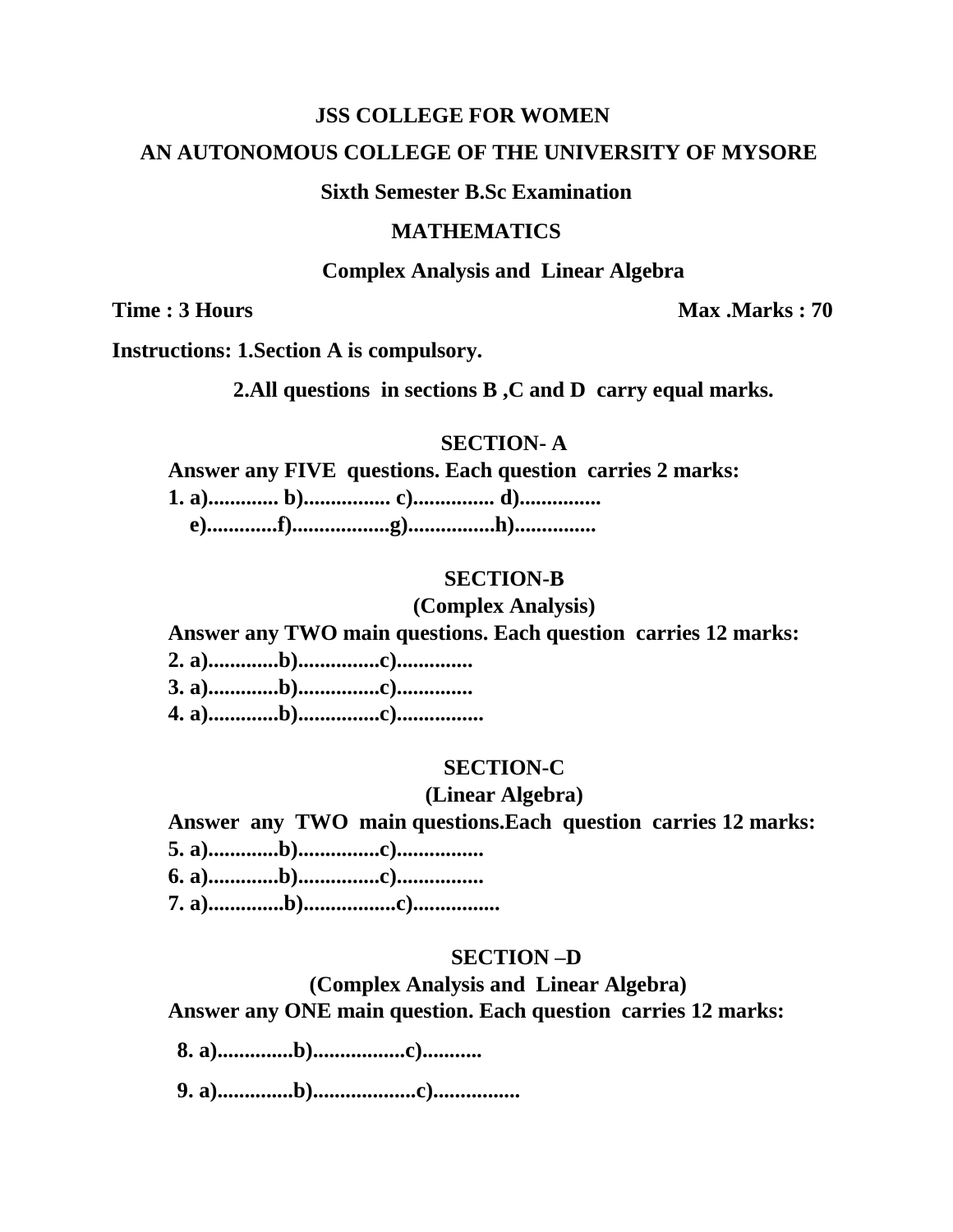#### **AN AUTONOMOUS COLLEGE OF THE UNIVERSITY OF MYSORE**

**Sixth Semester B.Sc Examination**

#### **MATHEMATICS**

 **Differential Calculus, Scalar & Vector Fields, Transfomations and Improper Integrals**

**Time : 3 Hours** Max .Marks : 70

**Instructions: 1.Section A is compulsory.**

 **2.All questions in sections B,C and D carry equal marks. SECTION- A**

**Answer any FIVE questions. Each question carries TWO marks:**

**1. a)............. b)................ c)............... d)...............**

 **e).............f)..................g)................h)...............**

#### **SECTION-B**

 **(Differential Calculus,Scalar & Vector Fields)**

 **Answer any TWO main questions. Each question carries 12 marks:**

 **2. a).............b)...............c)..............**

**3. a).............b)...............c).............. 4. a).............b)...............c)................**

### **SECTION-C**

**(Transfomations and Improper Integrals) Answer any TWO main questions. Each question carries 12 marks:**

 **5. a)..............b).................c)................**

**6. a)..............b).................c)................ 7. a)..............b).................c)..............**

### **SECTION-D**

**(Differential Calculus, Scalar & Vector Fields, Transfomations and Improper Integrals) Answer any ONE main questions. Each question carries 12 marks:**

 **8. a)..............b).................c)................**

 **9. a)..............b)...................c)................**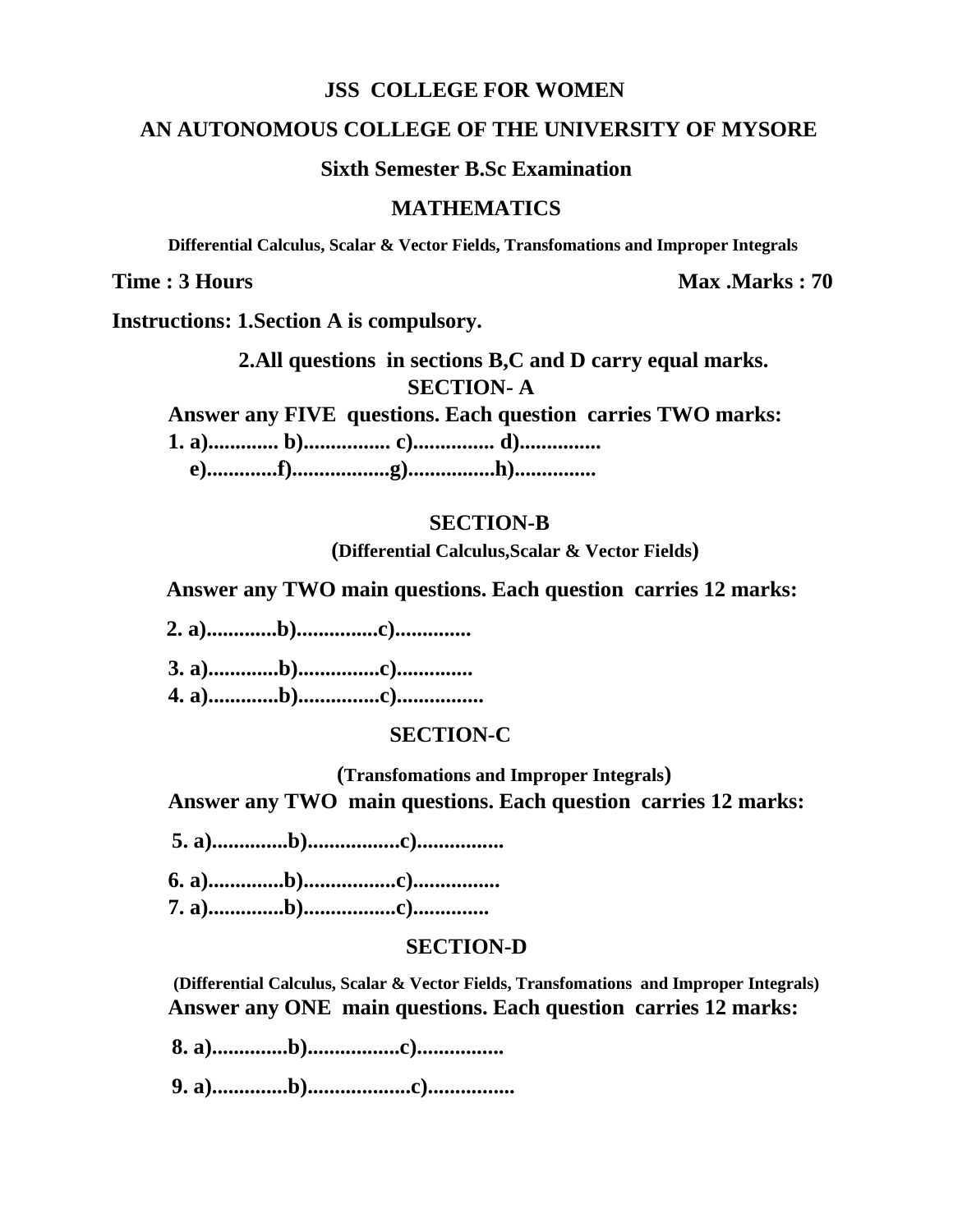### AN AUTONOMOUS COLLEGE OF THE UNIVERSITY OF MYSORE

### **Fifth Semester B.Sc Examination**

### **MATHEMATICS**

### **SEC-I: Partial Differential Equations**

Time: 2 Hours

#### Max.Marks:40

**Instructions: 1. Section A is compulsory.** 

2. All questions in section B carry equal marks.

### **SECTION-A**

Answer any FIVE questions. Each question carries 2 marks:

### **SECTION-B**

Answer any TWO main questions. Each question carries 15 marks.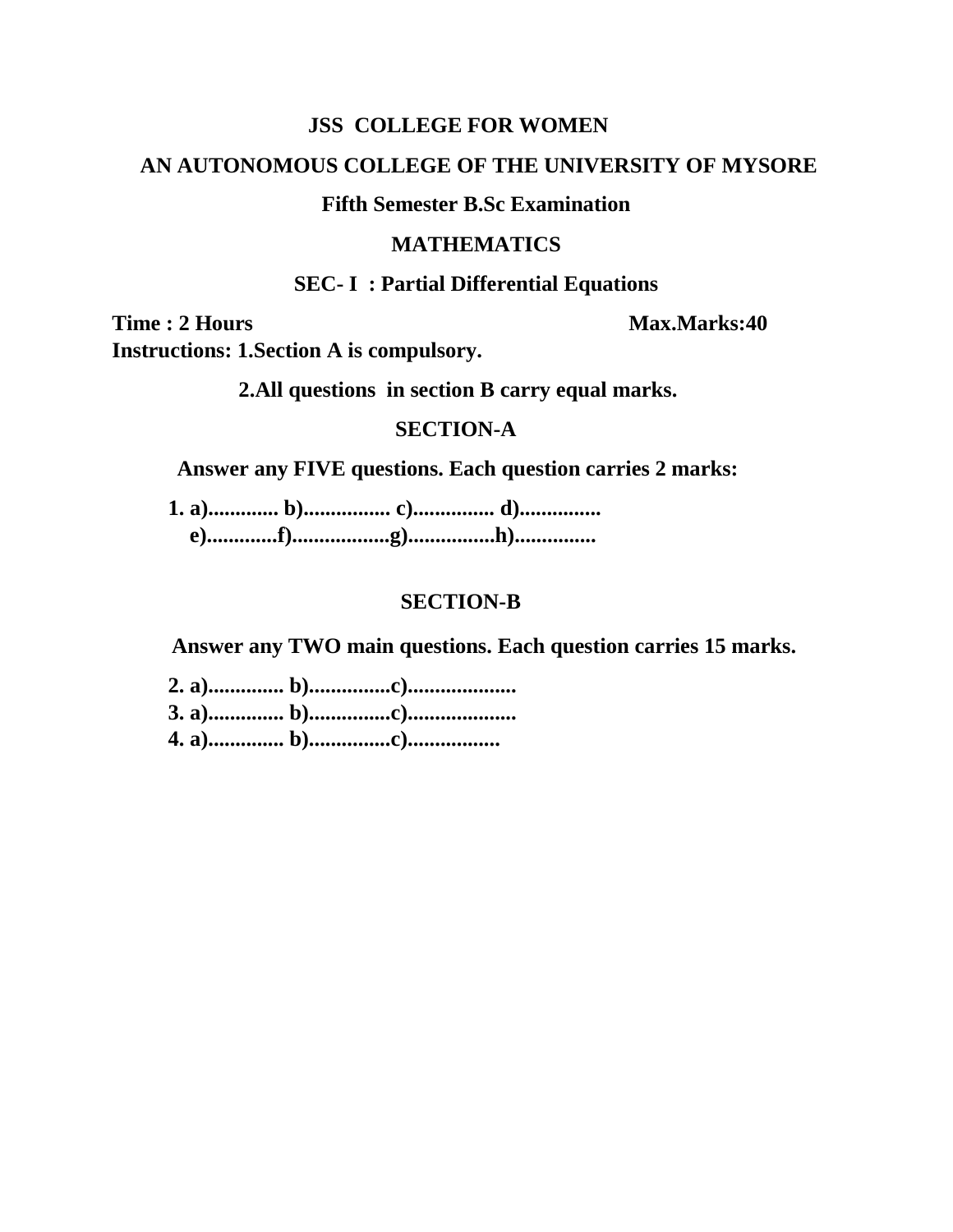# AN AUTONOMOUS COLLEGE OF THE UNIVERSITY OF MYSORE

**JSS COLLEGE FOR WOMEN** 

### **Fifth Semester B.Sc Examination**

### **MATHEMATICS**

**SEC-II : Basics of Graph theory** 

Time: 2 Hours

Max.Marks:40

**Instructions: 1. Section A is compulsory.** 

2. All questions in section B carry equal marks.

### **SECTION-A**

Answer any FIVE questions. Each question carries 2 marks:

### **SECTION-B**

Answer any TWO main questions. Each question carries 15 marks.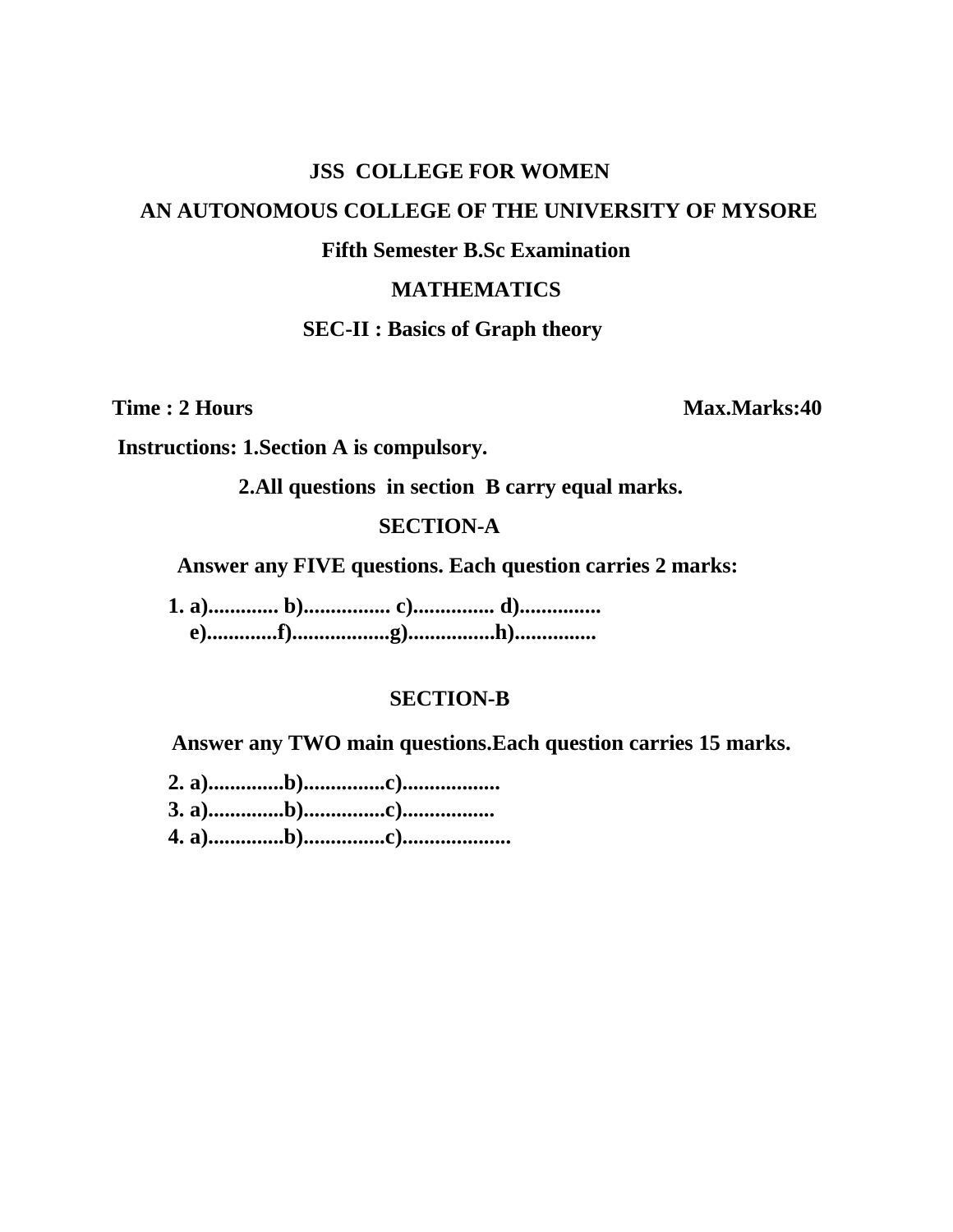### AN AUTONOMOUS COLLEGE OF THE UNIVERSITY OF MYSORE

### **Sixth Semester B.Sc Examination**

#### **MATHEMATICS**

**SEC-III : Line & Multiple intrgrals, Integral Theorems** 

Time: 2 Hours

Max.Marks:40

**Instructions: 1. Section A is compulsory.** 

2. All questions in section B carry equal marks.

### **SECTION-A**

Answer any FIVE questions. Each question carries 2 marks:

### **SECTION-B**

Answer any TWO main questions. Each question carries 15 marks.